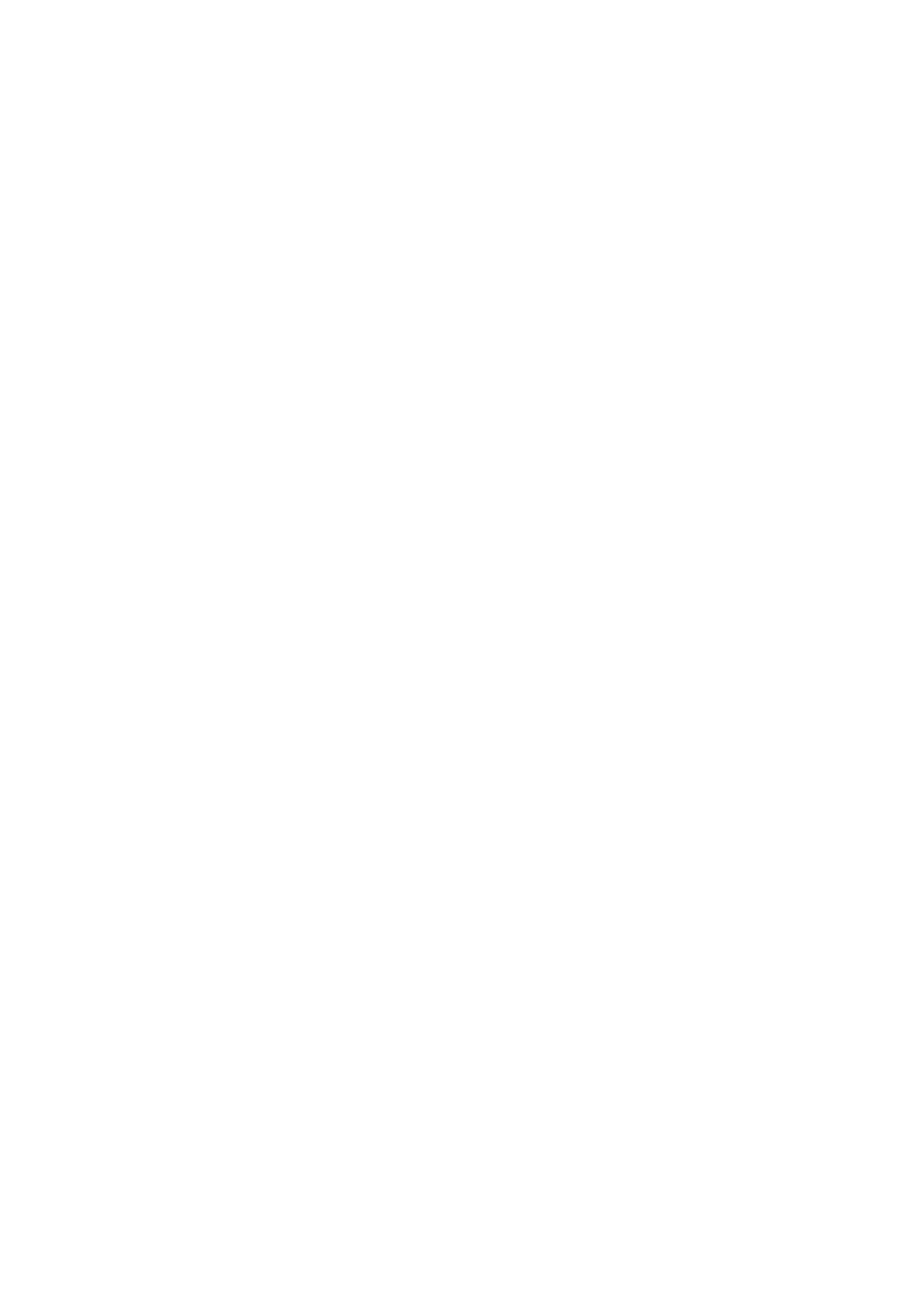

# **Board member's, accountable officer's and chief finance & accounting officer's declaration**

The attached financial statements for South West Healthcare have been prepared in accordance with Standing Direction 4.2 of the *Financial Management Act* 1994, applicable Financial Reporting Directions, Australian Accounting Standards including Interpretations, and other mandatory professional reporting requirements.

We further state that, in our opinion, the information set out in the comprehensive operating statement, balance sheet, statement of changes in equity, cash flow statement and accompanying notes, presents fairly the financial transactions during the year ended 30 June 2013 and the financial position of South West Healthcare at 30 June 2013.

At the time of signing, we are not aware of any circumstance which would render any particulars included in the financial statements to be misleading or inaccurate.

We authorise the attached financial statements for issue on this day.

Chris hop

Chris Logan John Krygger Andrew Trigg

4 September 2013 4 September 2013 4 September 2013

Chief Finance & Accounting Officer

Warrnambool Warrnambool Warrnambool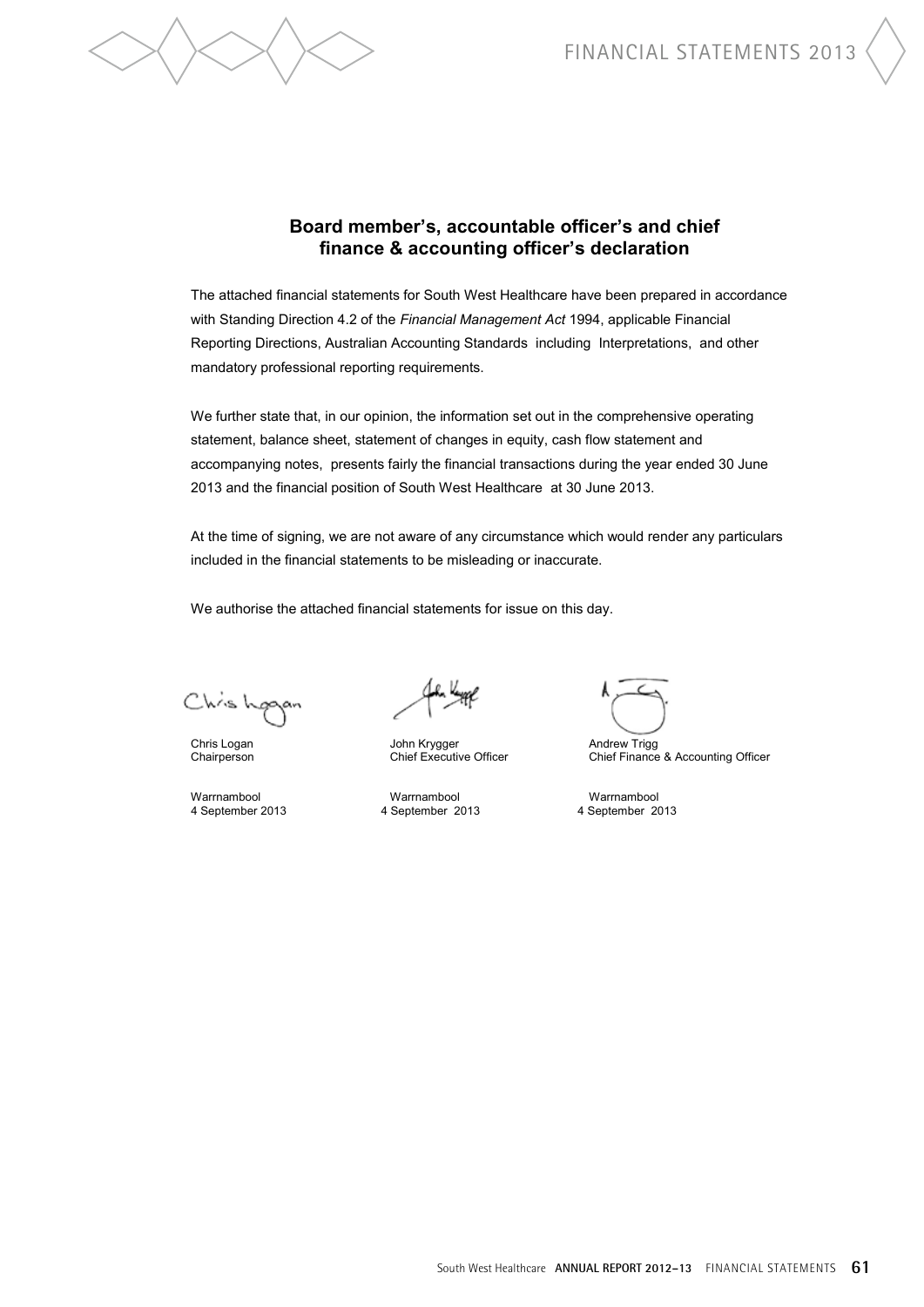

Victorian Auditor-General's Office

Level 24, 35 Collins Street Melbourne VIC 3000 Telephone 61 3 8601 7000 Facsimile 61 3 8601 7010 Email comments@audit.vic.gov.au Website www.audit.vic.gov.au

#### **INDEPENDENT AUDITOR'S REPORT**

#### To the Board Members, South West Healthcare

#### **The Financial Report**

The accompanying financial report for the year ended 30 June 2013 of South West Healthcare which comprises the comprehensive operating statement, balance sheet, statement of changes in equity, cash flow statement, notes comprising a summary of significant accounting policies and other explanatory information, and the Board Member's, Accountable Officer's and Chief Finance and Accounting Officer's declaration has been audited.

#### The Board Members' Responsibility for the Financial Report

The Board Members of South West Healthcare are responsible for the preparation and fair presentation of the financial report in accordance with Australian Accounting Standards, and the financial reporting requirements of the Financial Management Act 1994, and for such internal control as the Board Members determine is necessary to enable the preparation and fair presentation of the financial report that is free from material misstatement, whether due to fraud or error.

#### Auditor's Responsibility

As required by the Audit Act 1994, my responsibility is to express an opinion on the financial report based on the audit, which has been conducted in accordance with Australian Auditing Standards. Those standards require compliance with relevant ethical requirements relating to audit engagements and that the audit be planned and performed to obtain reasonable assurance about whether the financial report is free from material misstatement.

An audit involves performing procedures to obtain audit evidence about the amounts and disclosures in the financial report. The audit procedures selected depend on judgement, including the assessment of the risks of material misstatement of the financial report, whether due to fraud or error. In making those risk assessments, consideration is given to the internal control relevant to the entity's preparation and fair presentation of the financial report in order to design audit procedures that are appropriate in the circumstances, but not for the purpose of expressing an opinion on the effectiveness of the entity's internal control. An audit also includes evaluating the appropriateness of the accounting policies used and the reasonableness of accounting estimates made by the Board Members, as well as evaluating the overall presentation of the financial report.

I believe that the audit evidence I have obtained is sufficient and appropriate to provide a basis for my audit opinion.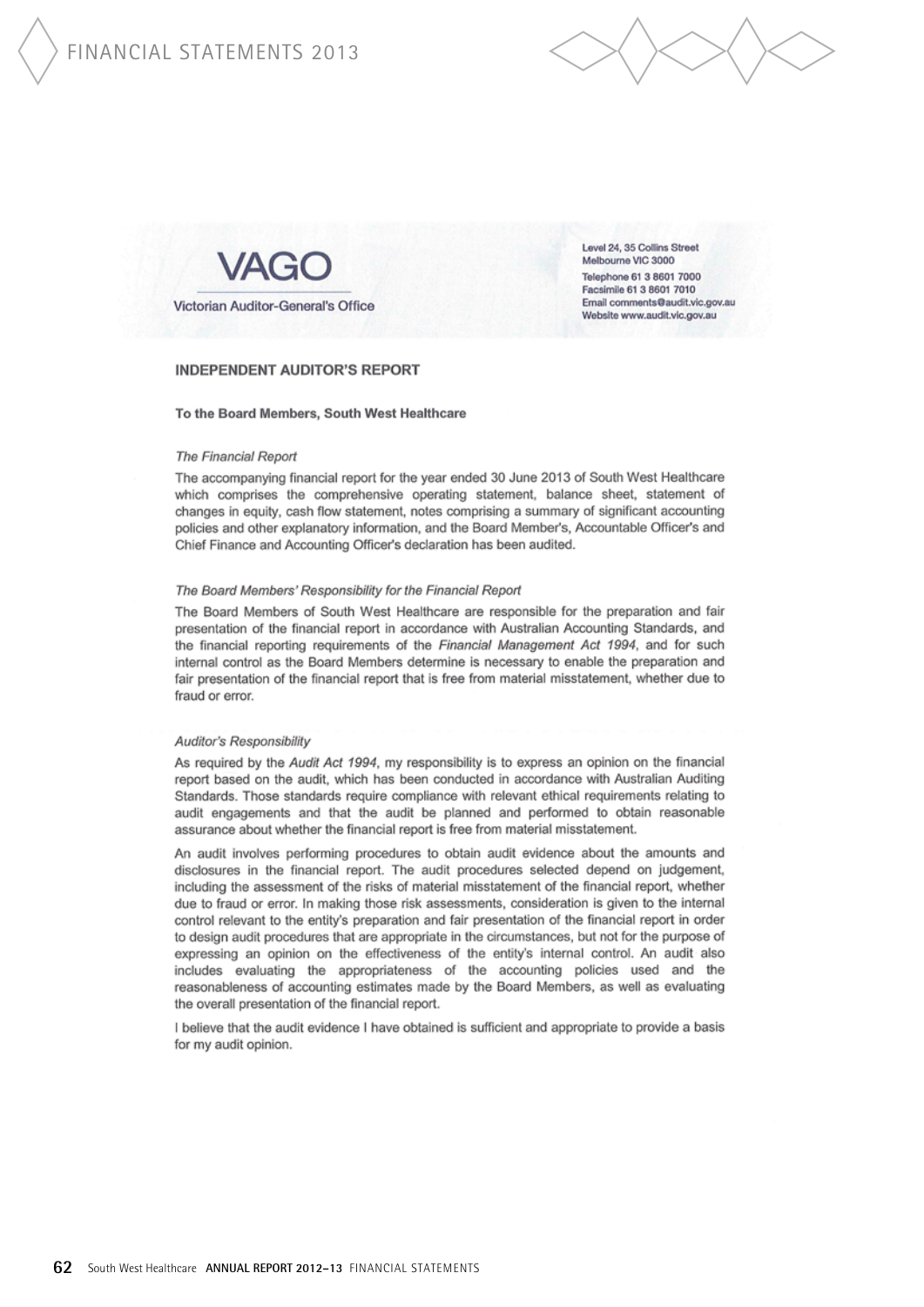

#### Independent Auditor's Report (continued)

#### Independence

The Auditor-General's independence is established by the Constitution Act 1975. The Auditor-General is not subject to direction by any person about the way in which his powers and responsibilities are to be exercised. In conducting the audit, the Auditor-General, his staff and delegates complied with all applicable independence requirements of the Australian accounting profession.

#### Opinion

In my opinion, the financial report presents fairly, in all material respects, the financial position of South West Healthcare as at 30 June 2013 and of its financial performance and its cash flows for the year then ended in accordance with applicable Australian Accounting Standards, and the financial reporting requirements of the Financial Management Act 1994.

#### Matters Relating to the Electronic Publication of the Audited Financial Report

This auditor's report relates to the financial report of South West Healthcare for the year ended 30 June 2013 included both in South West Healthcare's annual report and on the website. The Board Members of South West Healthcare are responsible for the integrity of South West Healthcare's website. I have not been engaged to report on the integrity of South West Healthcare's website. The auditor's report refers only to the subject matter described above. It does not provide an opinion on any other information which may have been hyperlinked to/from these statements. If users of the financial report are concerned with the inherent risks arising from publication on a website, they are advised to refer to the hard copy of the audited financial report to confirm the information contained in the website version of the financial report.

**MELBOURNE** 4 September 2013

L-felling Auditor-General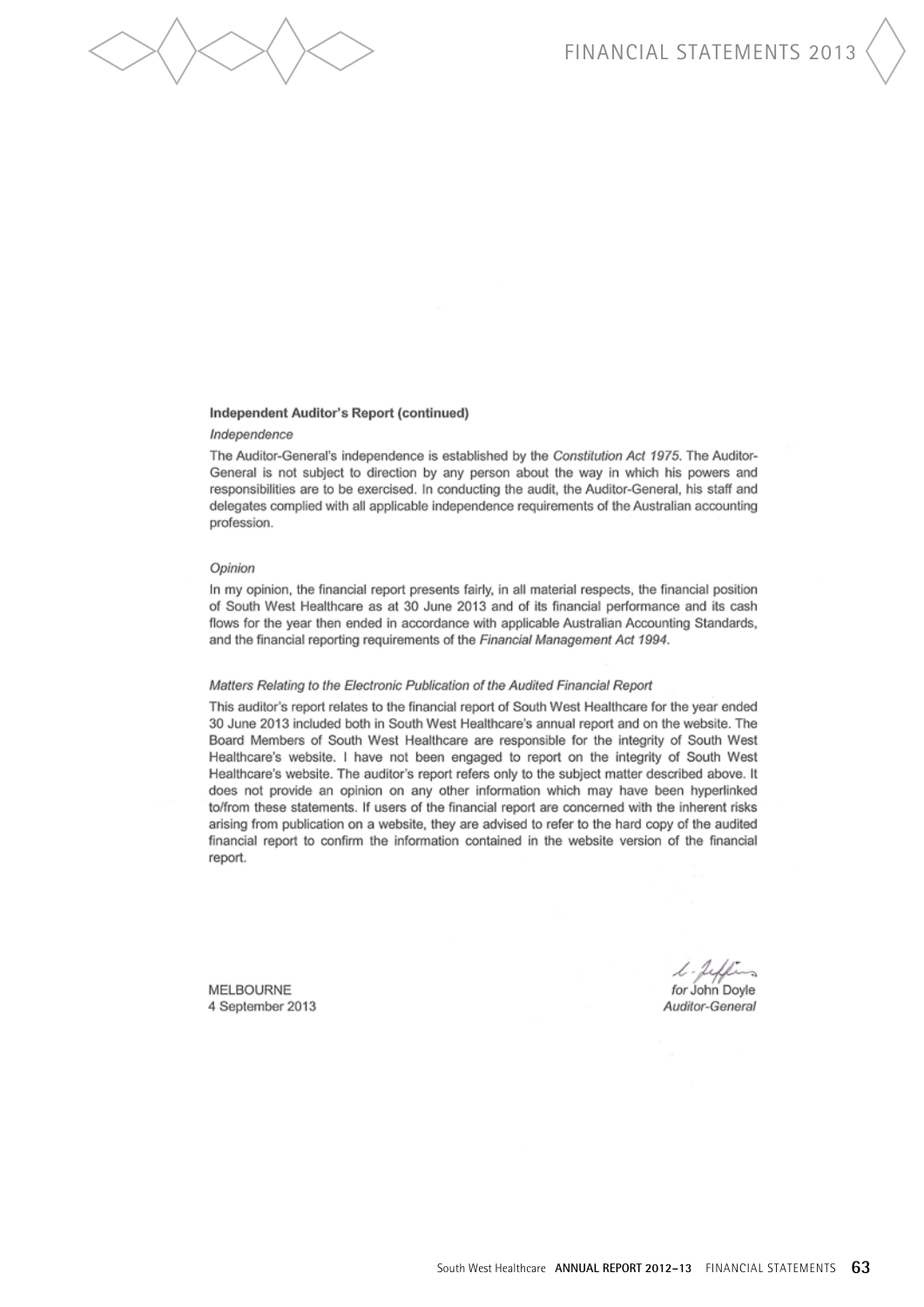

# **COMPREHENSIVE OPERATING STATEMENT** For the year ended 30 June 2013

|                                              | <b>Note</b>    | 2013<br>\$'000 | 2012<br>\$'000 |
|----------------------------------------------|----------------|----------------|----------------|
| REVENUE FROM OPERATING ACTIVITIES            | $\overline{2}$ | 131,798        | 122,418        |
| REVENUE FROM NON-OPERATING ACTIVITIES        | $\overline{2}$ | 485            | 576            |
| <b>Employee Benefits</b>                     | 3              | (85, 121)      | (83, 284)      |
| Non Salary Labour Costs                      | 3              | (7, 818)       | (7,901)        |
| Supplies & Consumables                       | 3              | (14,950)       | (14, 490)      |
| Other Operating Expenses                     | 3              | (10, 737)      | (9, 110)       |
| Administrative Expenses                      | 3              | (10, 120)      | (9, 162)       |
| NET RESULT BEFORE CAPITAL AND SPECIFIC ITEMS |                | 3,537          | (953)          |
| Capital Purpose Income                       | $\overline{2}$ | 5,532          | 27,293         |
| Depreciation and Amortisation                | $\overline{4}$ | (8, 450)       | (6, 160)       |
| Expenditure Using Capital Purpose Income     | 3              | (173)          | (100)          |
| NET RESULT FOR THE YEAR                      |                | 446            | 20,080         |
| <b>COMPREHENSIVE RESULT FOR THE YEAR</b>     |                | 446            | 20,080         |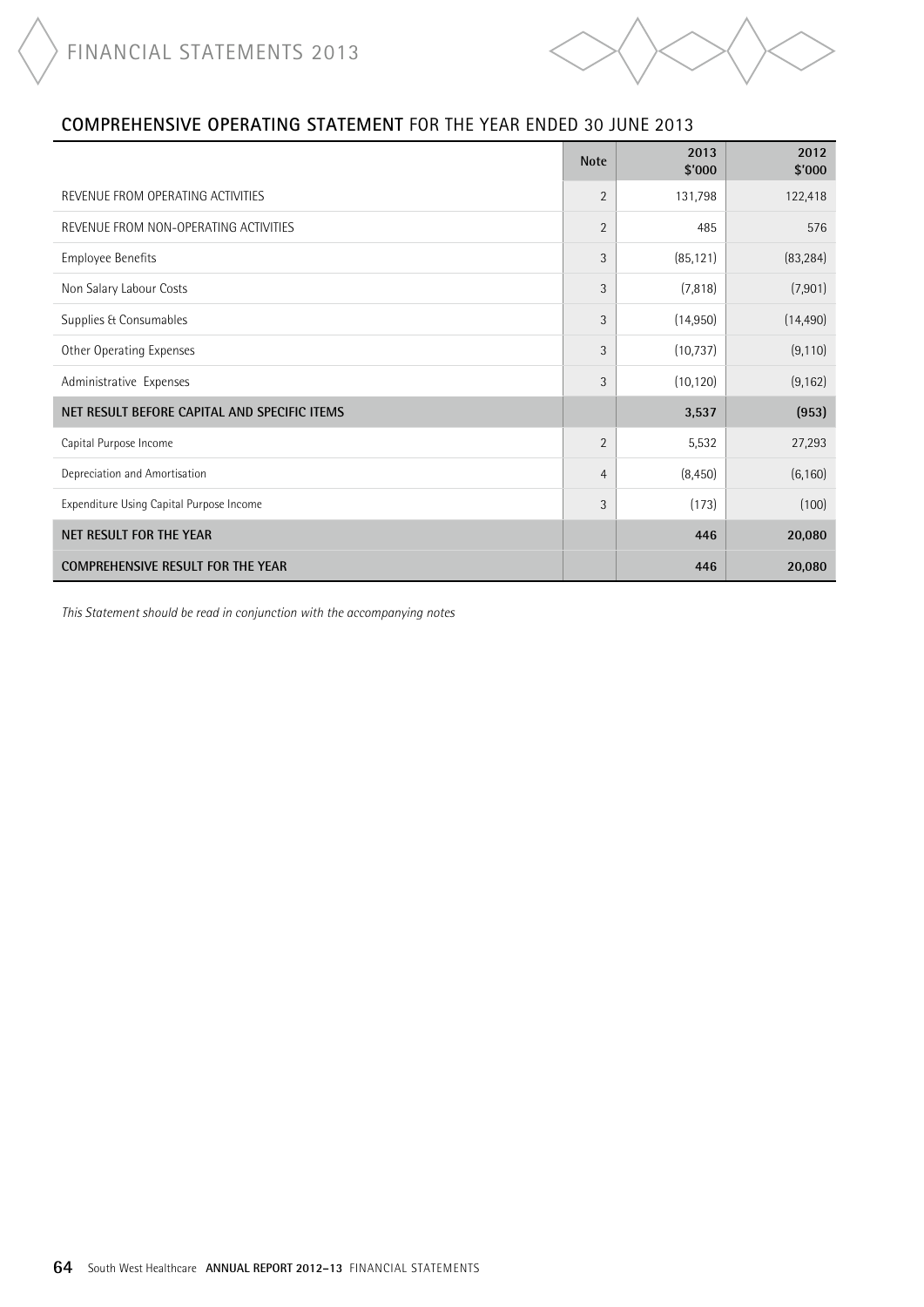

# **BALANCE SHEET** AS AT 30 June 2013

|                                                 | <b>Note</b>     | 2013<br>\$'000 | 2012<br>\$'000 |
|-------------------------------------------------|-----------------|----------------|----------------|
| <b>ASSETS</b>                                   |                 |                |                |
| <b>Current Assets</b>                           |                 |                |                |
| Cash and Cash Equivalents                       | $6\phantom{1}$  | 12,211         | 9,411          |
| Receivables                                     | 7               | 3,659          | 3,741          |
| Inventories                                     | 8               | 1,452          | 1,437          |
| Other Assets                                    | 9               | 79             | 72             |
| <b>Total Current Assets</b>                     |                 | 17,401         | 14,661         |
| <b>Non Current Assets</b>                       |                 |                |                |
| Receivables                                     | $\overline{7}$  | 1,915          | 1,390          |
| Property, Plant & Equipment                     | 10              | 162,708        | 163,934        |
| <b>Total Non-Current Assets</b>                 |                 | 164,623        | 165,324        |
| <b>TOTAL ASSETS</b>                             |                 | 182,024        | 179,985        |
| <b>LIABILITIES</b>                              |                 |                |                |
| <b>Current Liabilities</b>                      |                 |                |                |
| Payables                                        | 11              | 7,750          | 7,742          |
| Provisions                                      | 12              | 19,011         | 17,526         |
| Other Liabilities                               | 13              | 913            | 826            |
| <b>Total Current Liabilities</b>                |                 | 27,674         | 26,094         |
| Non Current Liabilities                         |                 |                |                |
| Provisions                                      | 12              | 2,229          | 2,216          |
| <b>Total Non-Current Liabilities</b>            |                 | 2,229          | 2,216          |
| <b>TOTAL LIABILITIES</b>                        |                 | 29,903         | 28,310         |
| <b>NET ASSETS</b>                               |                 | 152,121        | 151,675        |
| <b>EQUITY</b>                                   |                 |                |                |
| Property, Plant & Equipment Revaluation Reserve | 14a             | 13,749         | 13,749         |
| Restricted Specific Purpose Reserve             | 14a             | 22             | 22             |
| Contributed Capital                             | 14 <sub>b</sub> | 66,744         | 66,744         |
| Accumulated Surpluses / (Deficits)              | 14c             | 71,606         | 71,160         |
| <b>TOTAL EQUITY</b>                             | 14d             | 152,121        | 151,675        |
| Contingent Assets and Contingent Liabilities    | 18              |                |                |
| Commitments for Expenditure                     | 17              |                |                |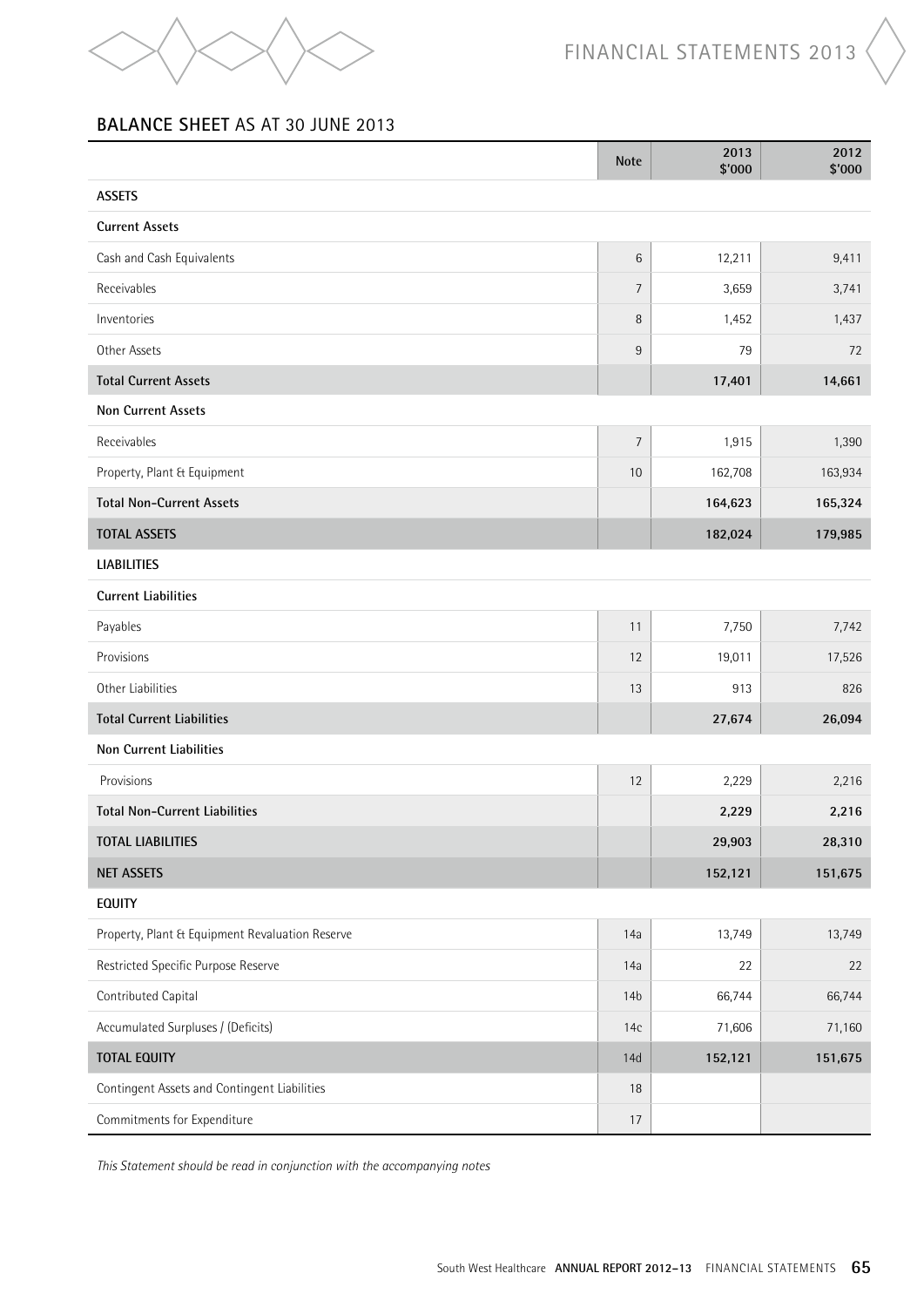

# **statement of changes in equity** For the year ended 30 June 2013

|                         |             | Property, Plant<br><b>&amp; Equipment</b><br>Revaluation<br><b>Surplus</b> | <b>Restricted</b><br><b>Specific Purpose</b><br><b>Surplus</b> | Contributions by<br>Owners | Accumulated<br>Surpluses/<br>(Deficits) | <b>Total</b> |
|-------------------------|-------------|----------------------------------------------------------------------------|----------------------------------------------------------------|----------------------------|-----------------------------------------|--------------|
|                         | <b>Note</b> | \$'000                                                                     | \$'000                                                         | \$'000                     | \$'000                                  | \$'000       |
| Balance at 1 July 2011  |             | 13,749                                                                     | 22                                                             | 66,744                     | 51,080                                  | 131,595      |
| Net result for the year | 14c         | $\overline{\phantom{a}}$                                                   | $\overline{\phantom{a}}$                                       | $\equiv$                   | 20,080                                  | 20,080       |
| Balance at 30 June 2012 |             | 13,749                                                                     | 22                                                             | 66,744                     | 71,160                                  | 151,675      |
| Net result for the year | 14c         | $\overline{\phantom{0}}$                                                   | $\overline{\phantom{0}}$                                       | -                          | 446                                     | 446          |
| Balance at 30 June 2013 |             | 13,749                                                                     | 22                                                             | 66,744                     | 71,606                                  | 152,121      |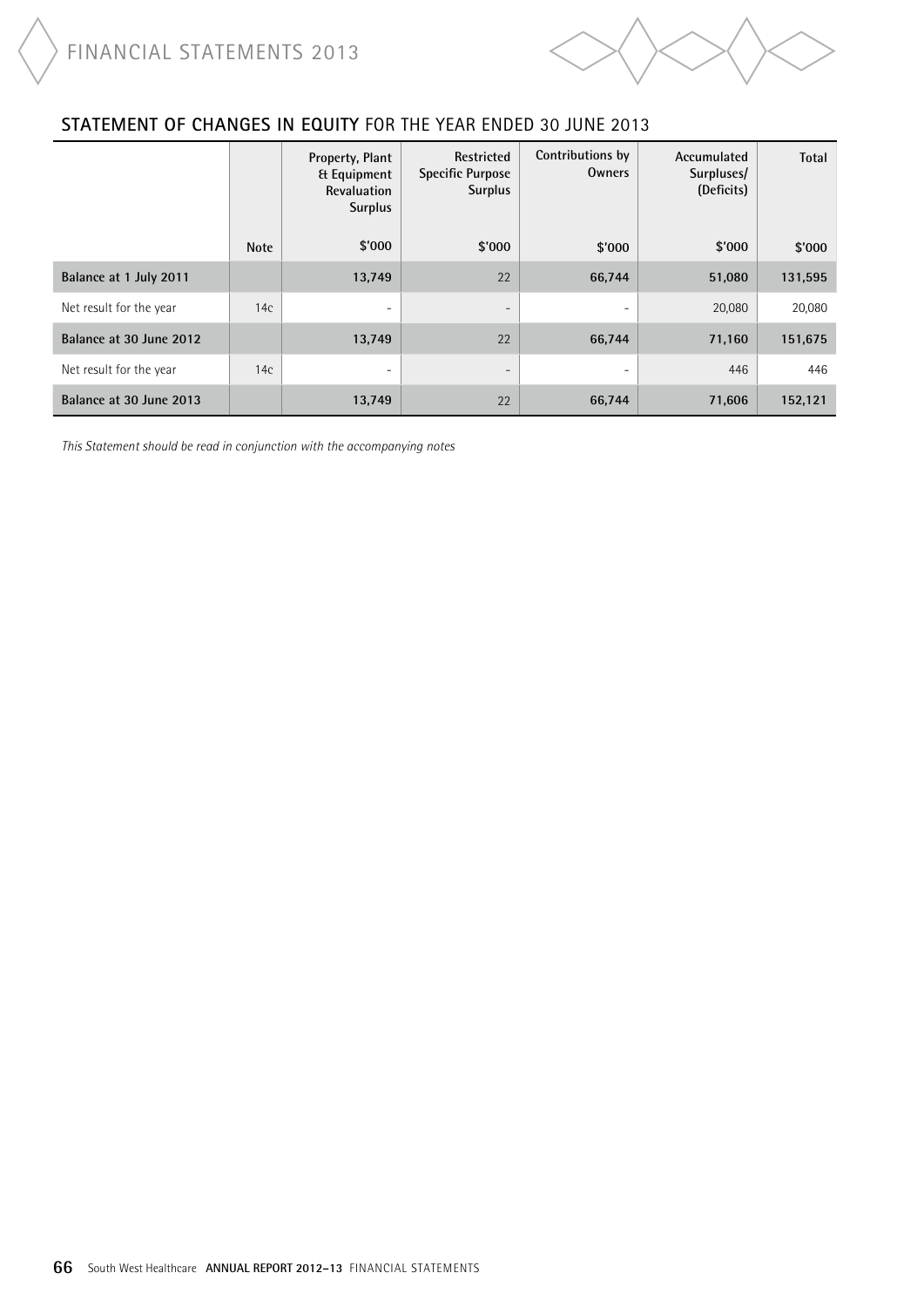

# **CASH FLOW STATEMENT** FOR THE YEAR ENDED 30 June 2013

|                                                     | <b>Note</b> | 2013<br>\$'000 | 2012<br>\$'000 |
|-----------------------------------------------------|-------------|----------------|----------------|
| CASH FLOWS FROM OPERATING ACTIVITIES                |             |                |                |
| Operating Grants from Government                    |             | 112,273        | 108,076        |
| Patient Fees Received                               |             | 4,774          | 3,342          |
| Private Practice Fees Received                      |             | 825            | 420            |
| <b>Interest Received</b>                            |             | 495            | 688            |
| Other Receipts Received                             |             | 9,029          | 7,725          |
| GST Received from/ (paid to) ATO                    |             | 3,784          | 5,731          |
| Employee Benefits paid                              |             | (83, 289)      | (80, 267)      |
| Fee for service Medical Officers                    |             | (7, 818)       | (7,710)        |
| Payments for Supplies & Consumables                 |             | (18, 334)      | (18, 815)      |
| Other Payments                                      |             | (17, 239)      | (18, 720)      |
| <b>Cash Generated from Operations</b>               |             | 4,500          | 470            |
| Capital Grants from Government                      |             | 3,904          | 25,493         |
| Capital Donations and Bequests Received             |             | 1,636          | 1,202          |
| NET CASH INFLOW/(OUTFLOW) FROM OPERATING ACTIVITIES | 15          | 10,040         | 27,165         |
| CASH FLOWS FROM INVESTING ACTIVITIES                |             |                |                |
| Payments for Non-Financial Assets                   |             | (7, 751)       | (30, 886)      |
| Proceeds from Sale of Non-Financial Assets          |             | 519            | 861            |
| NET CASH INFLOW/(OUTFLOW) FROM INVESTING ACTIVITIES |             | (7, 232)       | (30,025)       |
| NET INCREASE / (DECREASE) IN CASH HELD              |             | 2,808          | (2,860)        |
| CASH AND CASH EQUIVALENTS BEGINNING OF PERIOD       |             | 8,306          | 11,166         |
| CASH AND CASH EQUIVALENTS END OF PERIOD             | 6           | 11,114         | 8,306          |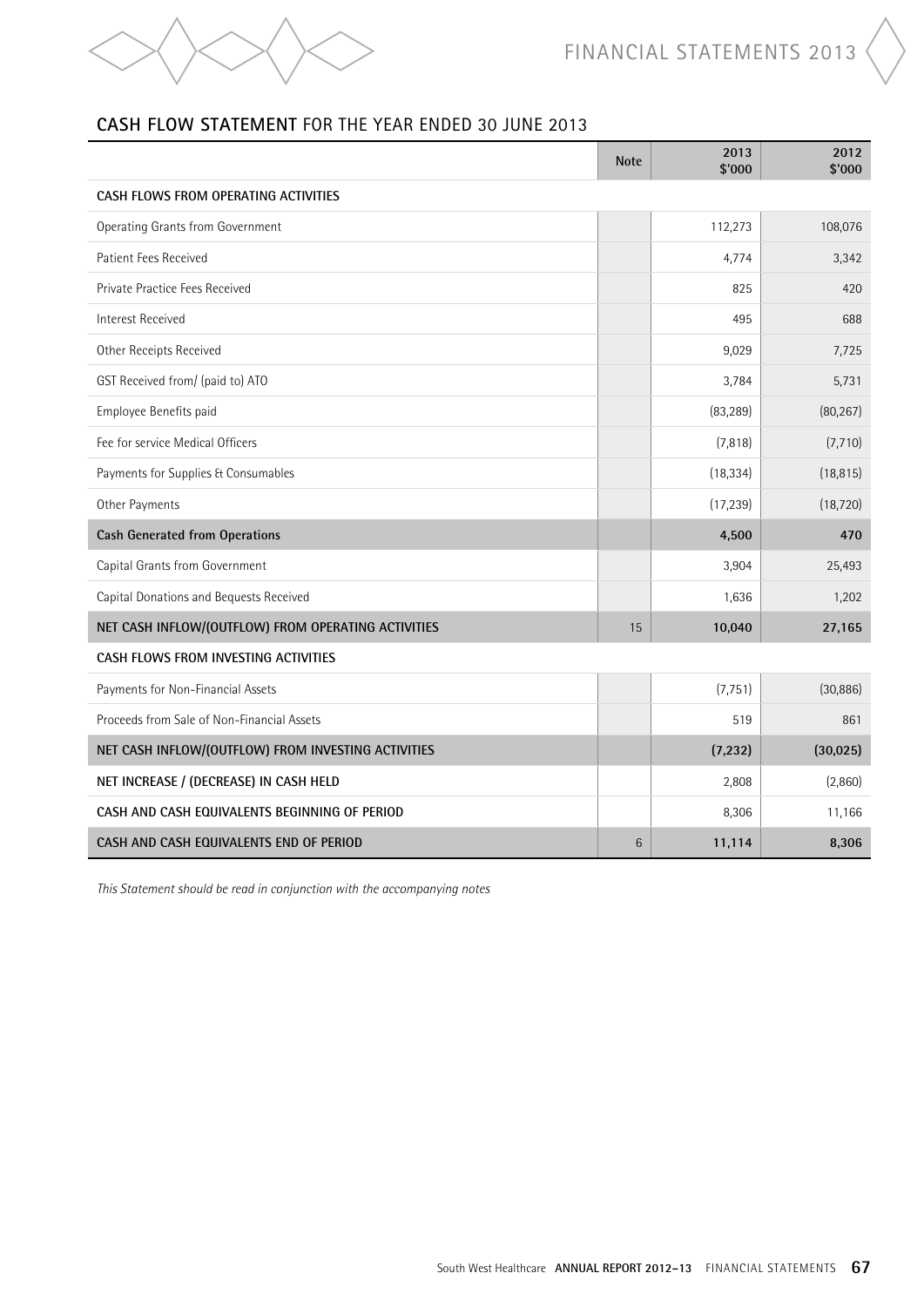# **Note 1**: Summary of Significant Accounting Policies

#### (a) Statement of compliance

These financial statements are a general purpose financial report which have been prepared in accordance with the *Financial Management Act 1994* and applicable AASs, which include interpretations issued by the Australian Accounting Standards Board (AASB) They are presented in a manner consistent with the requirements of AASB 101 *Presentation of Financial Statements*. The financial statements also comply with relevant Financial Reporting Directions (FRDs) issued by the Department of Treasury and Finance, and relevant Standing Directions (SDs) authorised by the Minister for Finance.

The Health Service is a not-for profit entity and therefore applies the additional Aus paragraphs applicable to "not-for-profit" Health Services under the AASs.

The annual financial statements were authorised for issue by the Board of South West Healthcare on 4 September 2013.

#### (b) Basis of accounting preparation and measurement

Accounting policies are selected and applied in a manner which ensures that the resulting financial information satisfies the concepts of relevance and reliability, thereby ensuring that the substance of the underlying transactions or other events is reported.

The accounting policies set out below have been applied in preparing the financial statements for the year ended 30 June 2013, and the comparative information presented in these financial statements for the year ended 30 June 2012.

The going concern basis was used to prepare the financial statements. These financial statements are presented in Australian dollars, the functional and presentation currency of the Health Service.

The financial statements, except for cash flow information, have been prepared using the accrual basis of accounting. Under the accrual basis, items are recognised as assets, liabilities, equity, income or expenses when they satisfy the definitions and recognition criteria for those items, that is they are recognised in the reporting period to which they relate, regardless of when cash is received or paid.

The financial statements are prepared in accordance with the historical cost convention, except for:

- > non-current physical assets, which subsequent to acquisition, are measured at a revalued amount being their fair value at the date of the revaluation less any subsequent accumulated depreciation and subsequent losses. Revaluations are made and are re-assessed with sufficient regularity to ensure that the carrying amounts do not materially differ from their fair values;
- > the fair value of assets other than land is generally based on their depreciated replacement value.

Historical cost is based on the fair values of the consideration given in exchange for assets.

In the application of AASs, management is required to make judgments, estimates and assumptions about carrying values of assets and liabilities that are not readily apparent from other sources. The estimates and associated assumptions are based on professional judgements derived from historical experience and various other factors that are believed to be reasonable under the circumstances. Actual results may differ from these estimates.

The estimates and underlying assumptions are reviewed on an ongoing basis. Revisions to accounting estimates are recognised in the period in which the estimate is revised if the revision affects only that period or in the period of the revision, and future periods if the revision affects both current and future periods. Judgements and assumptions made by management in the application of AASs that have significant effects



on the financial statements and estimates, with a risk of material adjustments in the subsequent reporting period, relate to:

- > the fair value of land, buildings, infrastructure, plant and equipment (refer to Note 1(j);
- > superannuation expense (refer to Note 1(g)); and
- > actuarial assumptions for employee benefit provisions based on likely tenure of existing staff, patterns of leave claims, future salary movements and future discount rates (refer to Note 1(k)).

# (c) Reporting Entity

The financial statements include all the controlled activities of South West Healthcare.

Its principal address is: Ryot Street Warrnambool

Victoria 3280.

#### **Objectives and funding**

A description of the nature of South West Healthcare's operations and its principal activities is included in the report of operations, which does not form part of these financial statements.

*South West Healthcare* is predominantly funded by accrual based grant funding for the provision of outputs.

# (d) Principles of Consolidation

#### **Intersegment transactions**

Transactions between segments within the South West Healthcare have been eliminated to reflect the extent of the South West Healthcare's operations as a group.

#### **Jointly controlled assets**

Interests in jointly controlled assets are accounted for by recognising in South West Healthcare's financial statements its proportionate share of the assets, liabilities and any income and expenses of such assets. Details of jointly controlled assets are set out in Note 22

#### (e) Scope and presentation of financial statements

#### **Fund accounting**

South West Healthcare operates on a fund accounting basis and maintains three funds: Operating, Specific Purpose and Capital Funds. The South West Healthcare's Capital and Specific Purpose Funds include unspent capital donations and receipts from fund-raising activities conducted solely in respect of these funds.

#### **Services Supported by Health Services Agreement and Services Supported by Hospital and Community Initiatives**

Activities classified as *Services Supported by Health Services Agreement*  (HSA) are substantially funded by the Department of Health and includes Residential Aged Care Services (RACS) and are also funded from other sources such as the Commonwealth, patients and residents, while *Services Supported by Hospital and Community Initiatives* (H&CI) are funded by the Health Service's own activities or local initiatives and/or the Commonwealth.

#### **Residential Aged Care Service**

The *South West Healthcare Residential Aged Care Service* operations are an integral part of South West Healthcare and shares its resources. An apportionment of land and buildings has been made based on floor space. The results of the two operations have been segregated based on actual revenue earned and expenditure incurred by each operation in Note 2b to the financial statements.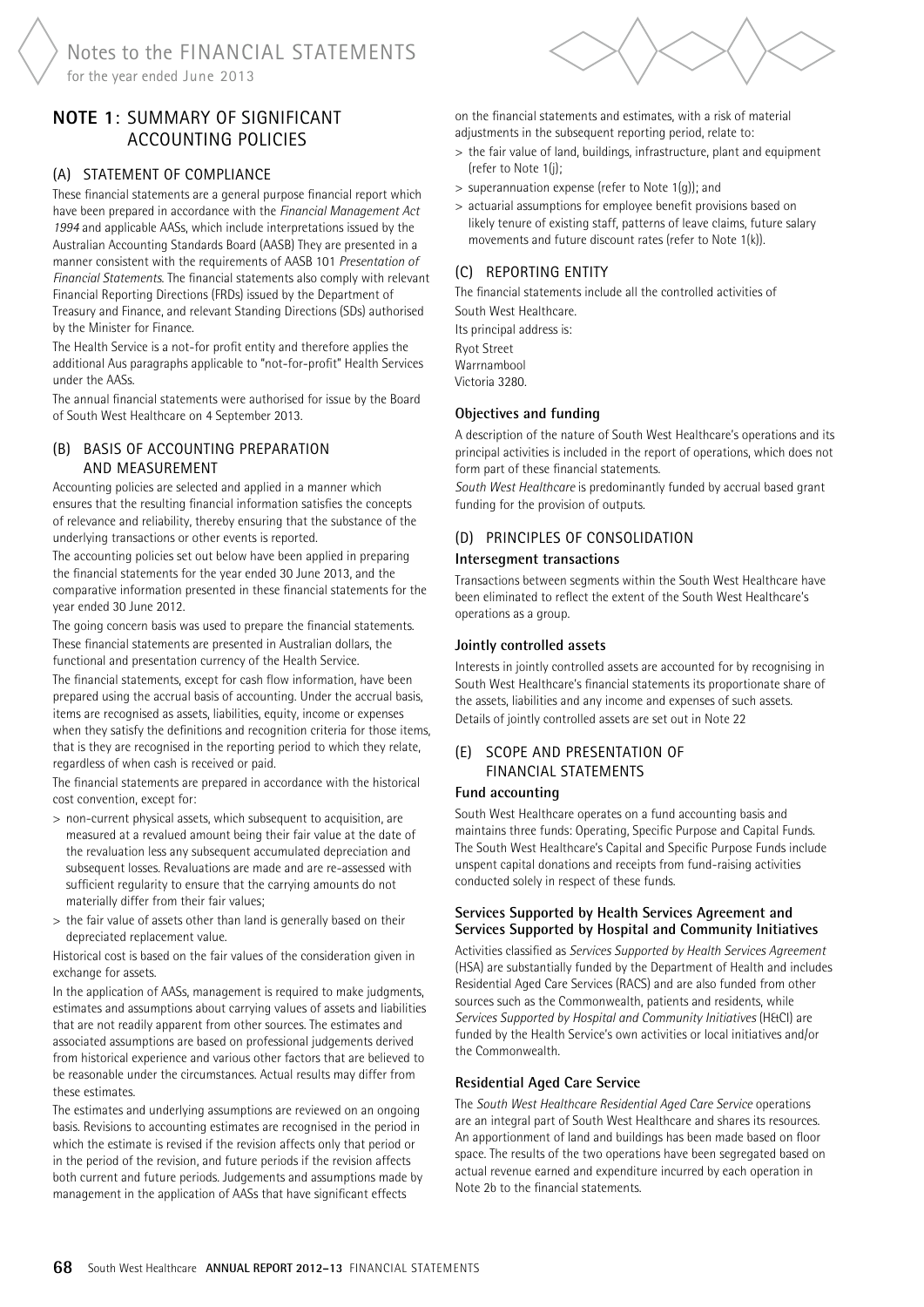

Notes to the financial statements for the year ended June 2013

#### **Comprehensive operating statement**

The Comprehensive operating statement includes the subtotal entitled 'Net result Before Capital & Specific Items' to enhance the understanding of the financial performance of South West Healthcare. This subtotal reports the result excluding items such as capital grants, assets received or provided free of charge, depreciation, and items of an unusual nature and amount such as specific income and expenses. The exclusion of these items is made to enhance matching of income and expenses so as to facilitate the comparability and consistency of results between years and Victorian Public Health Services. The 'Net result Before Capital & Specific Items' is used by the management of South West Healthcare, the Department of Health and the Victorian Government to measure the ongoing performance of Health Services. Capital and specific items, which are excluded from this sub-total, comprise:

- > Capital purpose income, which comprises all tied grants, donations and bequests received for the purpose of acquiring non-current assets, such as capital works, plant and equipment or intangible assets. It also includes donations of plant and equipment (refer Note 1(f). Consequently the recognition of revenue as capital purpose income is based on the intention of the provider of the revenue at the time the revenue is provided.
- > Depreciation and amortisation, as described in Note 1(g)
- > Assets provided or received free of charge (refer to Note 1(f) and (g))
- > Expenditure using capital purpose income, comprises expenditure which either falls below the asset capitalisation threshold or doesn't meet asset recognition criteria and therefore does not result in the recognition of an asset in the balance sheet, where funding for that expenditure is from capital purpose income.
- > Specific income/expense, comprises the following items, where material:
- > Non-current asset revaluation increments/decrements

#### **Balance sheet**

Assets and liabilities are categorised either as current or non-current (non-current being those assets or liabilities expected to be recovered/ settled more than 12 months after reporting period), are disclosed in the notes where relevant.

#### **Statement of changes in equity**

The statement of changes in equity presents reconciliations of each non-owner and owner equity opening balance at the beginning of the reporting period to the closing balance at the end of the reporting period. It also shows separately changes due to amounts recognised in the comprehensive result and amounts recognised in other comprehensive income.

#### **Cash flow statement**

Cash flows are classified according to whether or not they arise from operating activities, investing activities, or financing activities. This classification is consistent with requirements under AASB 107 *Statement of Cash Flows*.

#### **Comparative Information**

- (i) The analysis of expenses as disclosed in notes  $3 \text{ ft } 3$ a has been reclassified to more accurately reflect the category to which the expenses belong. The reclassification was made to more accurately reflect private practice expenditure.
- (ii) A review of the relationship with Ambulance Victoria for the construction of the new ambulance building, has identified that South West Healthcare was acting as an agent for the collection and payment of costs associated with the construction. As a result the comparatives have been restated to reflect the nature of this transaction as stated in Note 25 to the financial statements.

#### (f) Income from transactions

Income is recognised in accordance with AASB 118 *Revenue* and is recognised as to the extent that it is probable that the economic benefits will flow to South West Healthcare and the income can be reliably measured. Unearned income at reporting date is reported as income received in advance.

Amounts disclosed as revenue are, where applicable, net of returns, allowances and duties and taxes.

#### **Government grants and other transfers of income (other than contributions by owners)**

In accordance with AASB 1004 *Contributions*, government grants and other transfers of income (other than contributions by owners) are recognised as income when the Health Service gains control of the underlying assets irrespective of whether conditions are imposed on the Health Service's use of the contributions.

Contributions are deferred as income in advance when the Health Service has a present obligation to repay them and the present obligation can be reliably measured.

#### **Indirect contributions from the Department of Health**

- > Insurance is recognised as revenue following advice from the Department of Health.
- > Long Service Leave (LSL) Revenue is recognised upon finalisation of movements in LSL liability in line with the arrangements set out in the Metropolitan Health and Aged Care Services Division Hospital Circular 05/2013 (update for 2012-13).

#### **Patient and resident fees**

Patient fees are recognised as revenue at the time invoices are raised.

#### **Private practice fees**

Private practice fees are recognised as revenue at the time invoices are raised.

#### **Revenue from commercial activities**

Revenue from commercial activities such as commercial laboratory medicine is recognised at the time invoices are raised.

#### **Donations and other bequests**

Donations and bequests are recognised as revenue when received. If donations are for a special purpose, they may be appropriated to a reserve, such as the specific restricted purpose reserve.

#### **Interest revenue**

Interest revenue is recognised on a time proportionate basis that takes in account the effective yield of the financial asset.

#### **Sale of investments**

The gain/loss on the sale of investments is recognised when the investment is realised.

#### **Fair value of assets and services received free of charge or for nominal consideration**

Resources provided or received free of charge or for nominal consideration are recognised at their fair value when the transferee obtains control over them, irrespective of whether restrictions or conditions are imposed over the use of the contributions, unless received from another Health Service or agency as a consequence of a restructuring of administrative arrangements. In the latter case, such transfer will be recognised at carrying value. Contributions in the form of services are only recognised when a fair value can be reliably determined and the services would have been purchased if not received as a donation.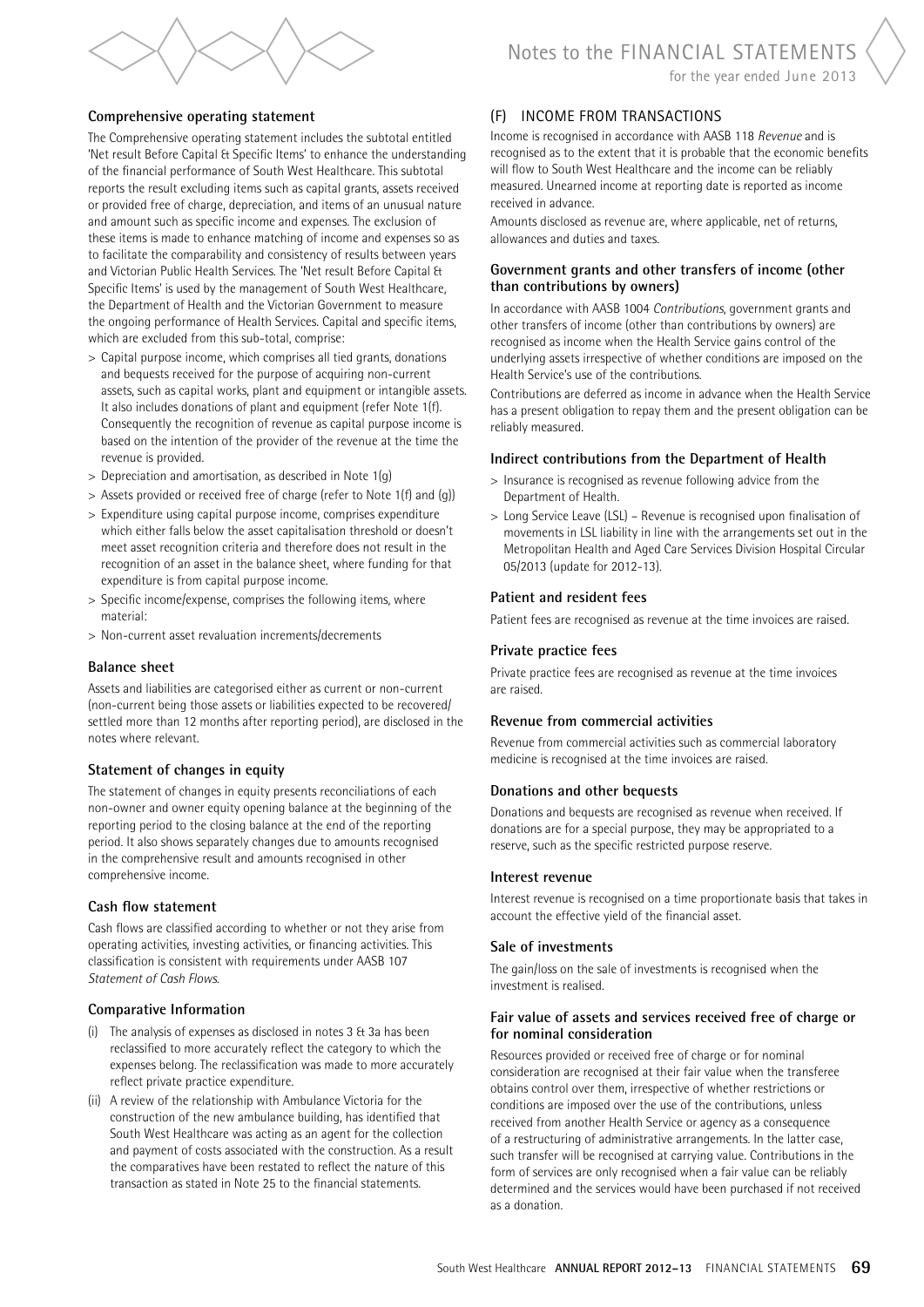# (g) Expense Recognition

Expenses are recognised as they are incurred and reported in the financial year to which they relate.

#### **Cost of goods sold**

Costs of goods sold are recognised when the sale of an item occurs by transferring the cost or value of the item/s from inventories.

#### **Employee expenses**

Employee expenses include:

- > Wages and salaries;
- > Annual leave;
- > Sick leave;
- > Long service leave; and
- > Superannuation expenses which are reported differently depending upon whether employees are members of defined benefit or defined contribution plans.

#### **Defined contribution superannuation plans**

In relation to defined contribution (i.e. accumulation) superannuation plans, the associated expense is simply the employer contributions that are paid or payable in respect of employees who are members of these plans during the reporting period. Contributions to defined contribution superannuation plans are expensed when incurred.

#### **Defined benefit superannuation plans**

The amount charged to the comprehensive operating statement in respect of defined benefit superannuation plans represents the contributions made by the Health Service to the superannuation plans in respect of the services of current Health Service staff during the reporting period. Superannuation contributions are made to the plans based on the relevant rules of each plan, and are based upon actuarial advice.

Employees of South West Healthcare are entitled to receive superannuation benefits and South West Healthcare contributes to both the defined benefit and defined contribution plans. The defined benefit plan(s) provide benefits based on years of service and final average salary. The name and details of the major employee superannuation funds and contributions made by South West Healthcare are as follows:

| Fund                             |                | <b>Contributions Paid or</b><br>Payable for the year |  |
|----------------------------------|----------------|------------------------------------------------------|--|
|                                  | 2013<br>\$'000 | 2012<br>\$'000                                       |  |
| Defined benefit plans:           |                |                                                      |  |
| First State Super (Health Super) | 451            | 460                                                  |  |
| State Superannuation Fund        | 109            | 117                                                  |  |
| Defined contribution plans:      |                |                                                      |  |
| First State Super (Health Super) | 5,078          | 4,865                                                |  |
| Hesta Super Fund                 | 1,031          | 907                                                  |  |
| 0ther                            | 101            | 87                                                   |  |

#### **Depreciation**

Assets with a cost in excess of \$1,000 are capitalised and depreciation has been provided on depreciable assets so as to allocate their cost or valuation over their estimated useful lives. Depreciation is generally calculated on a straight line basis, at a rate that allocates the asset value, less any estimated residual value over its estimated useful life. Estimates of the remaining useful lives and depreciation method for all assets are reviewed at least annually, and adjustments made where appropriate. This depreciation charge is not funded by the Department of Health. Depreciation is provided on property, plant and equipment, including freehold buildings, but excluding land. Depreciation begins when the asset is available for use, which is when it is in the location and condition necessary for it to be capable of operating in a manner intended by management.

The following table indicates the expected useful lives of non-current assets on which the depreciation charges are based.

|                                                  | 2013           | 2012           |
|--------------------------------------------------|----------------|----------------|
| <b>Buildings</b>                                 |                |                |
| > Structure Shell Building Fabric                | Up to 42 years | Up to 42 years |
| > Site Engineering Services and<br>Central Plant | Up to 30 years | Up to 30 years |
| <b>Central Plant</b>                             |                |                |
| $>$ Fit Out                                      | Up to 30 years | Up to 30 years |
| > Trunk Reticulated Building<br>Systems          | Up to 30 years | Up to 30 years |
| <b>Plant &amp; Equipment</b>                     | Up to 30 years | Up to 30 years |
| <b>Medical Equipment</b>                         | Up to 20 years | Up to 20 years |
| Computers and<br>Communication                   | Up to 5 years  | Up to 5 years  |
| <b>Furniture and Fitting</b>                     | Up to 20 years | Up to 20 years |
| <b>Motor Vehicles</b>                            | Up to 13 years | Up to 13 years |
| Leasehold Improvements                           | Up to 7 years  | Up to 7 years  |

As part of the Buildings valuation, building values were componentised and each component assessed for its useful life which is represented above.

#### **Finance costs**

Finance costs are recognised as expenses in the period in which they are incurred.

Finance costs include:

> finance charges in respect of finance leases recognised in accordance with AASB 117 *Leases*.

#### **Grants and other transfers**

Grants and other transfers to third parties (other than contribution to owners) are recognised as an expense in the reporting period in which they are paid or payable. They include transactions such as: grants, subsidies and personal benefit payments made in cash to individuals.

#### **Other operating expenses**

Other operating expenses generally represent the day-to-day running costs incurred in normal operations and include:

#### > **Supplies and consumables**

Supplies and services costs which are recognised as an expense in the reporting period in which they are incurred. The carrying amounts of any inventories held for distribution are expensed when distributed.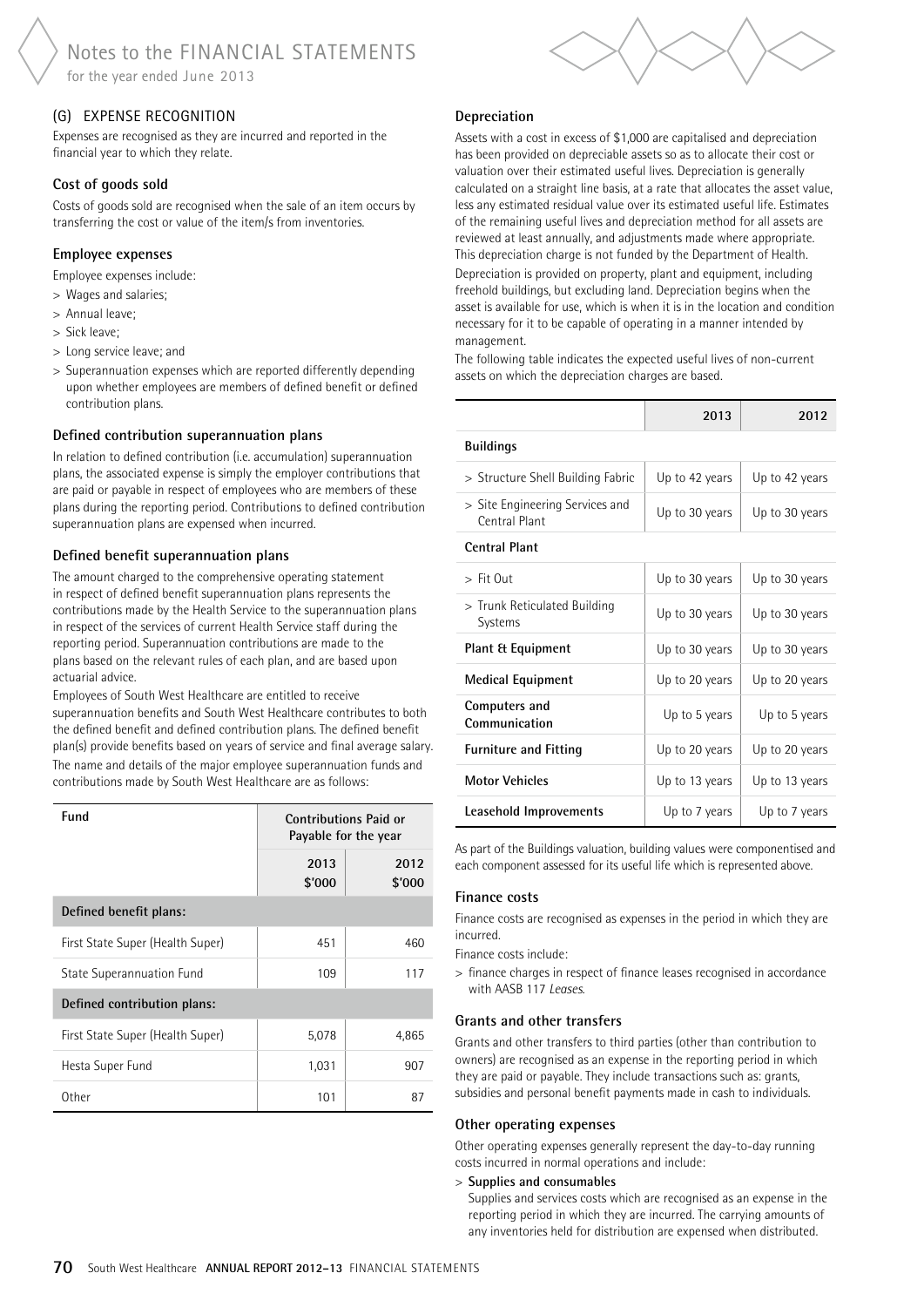

#### > **Bad and doubtful debts** Refer to Note 1(j) *Impairment of financial assets*.

> **Fair value of assets, services and resources provided free of charge or for nominal consideration**

Contributions of resources provided free of charge or for nominal consideration are recognised at their fair value when the transferee obtains control over them, irrespective of whether restrictions or conditions are imposed over the use of the contributions, unless received from another agency as a consequence of a restructuring of administrative arrangements. In the latter case, such a transfer will be recognised at its carrying value.

Contributions in the form of services are only recognised when a fair value can be reliably determined and the services would have been purchased if not donated.

#### (h) Other comprehensive income

Other comprehensive income measures the change in volume or value of assets or liabilities that do not result from transactions.

#### **Net gain/(loss) on non-financial assets**

Net gain/(loss) on non-financial assets and liabilities includes realised and unrealised gains and losses as follows:

#### **Revaluation gains/(losses) of non-financial physical assets**

Refer to Note 1(j) *Revaluations of non-financial physical assets*.

#### **Disposal of non-financial assets**

Any gain or loss on the disposal of non-financial assets is recognised at the date of disposal and is determined after deducting from the proceeds the carrying value of the asset at that time.

#### **Net gain/(loss) on financial instruments**

Net gain/(loss) on financial instruments includes:

- > realised and unrealised gains and losses from revaluations of financial instruments at fair value;
- > impairment and reversal of impairment for financial instruments at amortised cost (refer to Note 1(j)); and
- > disposals of financial assets and derecognition of financial liabilities.

#### **Revaluations of financial instrument at fair value**

Refer to Note 1(i) *Financial instruments*.

#### **Share of net profits/(losses) of associates and joint entities, excluding dividends.**

Refer to Note 1(d) *Basis of consolidation*.

#### **Other gains/(losses) from other comprehensive income**

Other gains/(losses) include:

- > the revaluation of the present value of the long service leave liability due to changes in the bond interest rates; and
- > transfer of amounts from the reserves to accumulated surplus or net result due to disposal or derecognition or reclassification.

# (i) Financial instruments

Financial instruments arise out of contractual agreements that give rise to a financial asset of one entity and a financial liability or equity instrument of another entity. Due to the nature of the South West Healthcare's activities, certain financial assets and financial liabilities arise under statute rather than a contract. Such financial assets and financial liabilities do not meet the definition of financial instruments in AASB 132 *Financial Instruments: Presentation*. For example, statutory receivables arising from taxes, fines and penalties do not meet the definition of financial instruments as they do not arise under contract.

Notes to the FINANCIAL STATEMENTS for the year ended June 2013

Where relevant, for note disclosure purposes, a distinction is made between those financial assets and financial liabilities that meet the definition of financial instruments in accordance with AASB 132 and those that do not.

The following refers to financial instruments unless otherwise stated.

#### *Categories of non-derivative financial instruments*

#### **Financial assets and liabilities at fair value through profit or loss**

Financial assets are categorised as fair value through profit or loss at trade date if they are classified as held for trading or designated as such upon initial recognition. Financial instrument assets are designated at fair value through profit or loss on the basis that the financial assets form part of a group of financial assets that are managed by the entity concerned based on their fair values, and have their performance evaluated in accordance with documented risk management and investment strategies.

Financial instruments at fair value through profit or loss are initially measured at fair value and attributable transaction costs are expensed as incurred. Subsequently, any changes in fair value are recognised in the net result.

#### **Loans and receivables**

Loans and receivables are financial instrument assets with fixed and determinable payments that are not quoted on an active market. These assets are initially recognised at fair value plus any directly attributable transaction costs. Subsequent to initial measurement, loans and receivables are measured at amortised cost using the effective interest method, less any impairment.

Loans and receivables category includes cash and deposits (refer to Note 1(i)), term deposits with maturity greater than three months, trade receivables, loans and other receivables, but not statutory receivables.

#### **Held-to-maturity investments**

If the Health Service has the positive intent and ability to hold nominated investments to maturity, then such financial assets may be classified as held-to-maturity. Held-to-maturity financial assets are recognised initially at fair value plus any directly attributable transaction costs. Subsequent to initial recognition held-to-maturity financial assets are measured at amortised cost using the effective interest method, less any impairment losses.

The Health Service makes limited use of this classification because any sale or reclassification of more than an insignificant amount of held-to-maturity investments not close to their maturity, would result in the whole category being reclassified as available-for-sale. The Health Service would also be prevented from classifying investment securities as held-to-maturity for the current and the following two financial years. The held-to-maturity category includes certain term deposits and debt securities for which the entity concerned intends to hold to maturity.

#### **Financial liabilities at amortised cost**

Financial instrument liabilities are initially recognised on the date they are originated. They are initially measured at fair value plus any directly attributable transaction costs. Subsequent to initial recognition, these financial instruments are measured at amortised cost with any difference between the initial recognised amount and the redemption value being recognised in profit and loss over the period of the interest-bearing liability, using the effective interest rate method.

Financial instrument liabilities measured at amortised cost include all of the Health Service's contractual payables, deposits held and advances received, and interest-bearing arrangements other than those designated at fair value through profit or loss.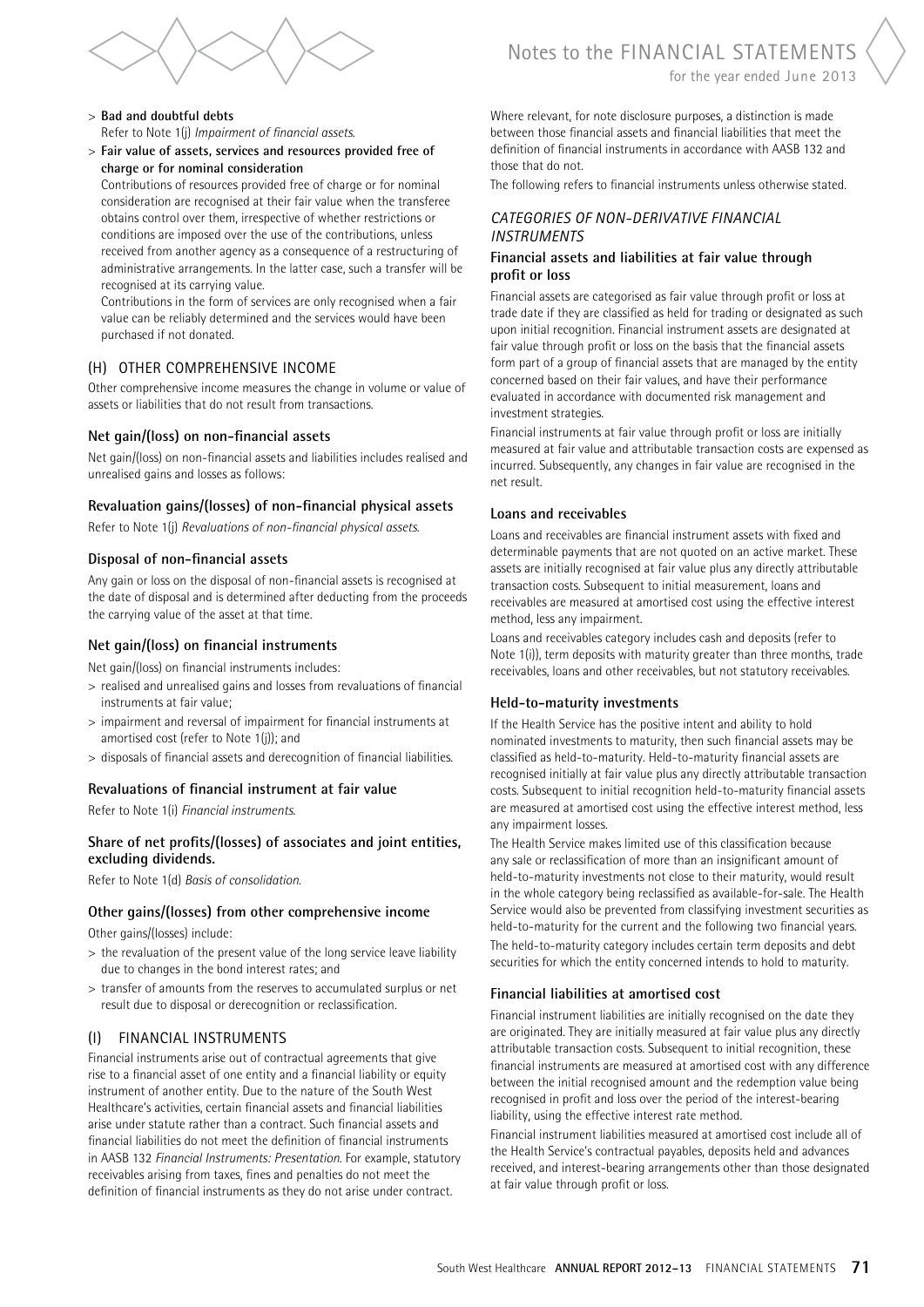Notes to the FINANCIAL STATEMENTS for the year ended June 2013

#### (j) Assets

#### **Cash and cash equivalents**

Cash and cash equivalents comprise cash on hand and cash at bank, deposits at call and highly liquid investments with an original maturity of three months or less, which are held for the purpose of meeting short term cash commitments rather than for investment purposes, which are readily convertible to known amounts of cash and are subject to insignificant risk of changes in value.

For the cash flow statement presentation purposes, cash and cash equivalents includes bank overdrafts, which are included as current borrowings in the balance sheet.

#### **Receivables**

Receivables consist of:

- > Statutory receivables, which includes predominantly amounts owing from the Victorian Government and GST input tax credits recoverable; and
- > Contractual receivables, which includes of mainly debtors in relation to goods and services, loans to third parties, accrued investment income, and finance lease receivables.

Trade debtors are carried at nominal amounts due and are due for settlement within 30 days from the date of recognition. Collectability of debts is reviewed on an ongoing basis, and debts which are known to be uncollectible are written off. A provision for doubtful debts is recognised when there is objective evidence that an impairment loss has occurred. Bad debts are written off when identified.

Receivables that are contractual are classified as financial instruments. Statutory receivables are recognised and measured similarly to contractual receivables (except for impairment), but are not classified as financial instruments because they do not arise from a contract.

Receivables are recognised initially at fair value and subsequently measured at amortised cost, using the effective interest method, less any accumulated impairment.

#### **Investments and other financial assets**

Investments are recognised and derecognised on trade date where purchase or sale of an investment is under a contract whose terms require delivery of the investment within the timeframe established by the market concerned, and are initially measured at fair value, net of transaction costs.

Investments are classified in the following categories:

- > Financial assets at fair value through profit or loss;
- > Held-to-maturity;
- > Loans and receivables; and
- > Available-for-sale financial assets.

South West Healthcare classifies its other financial assets between current and non-current assets based on the purpose for which the assets were acquired. Management determines the classification of its other financial assets at initial recognition.

South West Healthcare assesses at each balance sheet date whether a financial asset or group of financial assets is impaired.

All financial assets, except those measured at fair value through profit or loss are subject to annual review for impairment.

#### **Inventories**

Inventories include goods and other property held either for sale, consumption or for distribution at no or nominal cost in the ordinary course of business operations. It includes land held for sale and excludes depreciable assets.

Inventories held for distribution are measured at cost, adjusted for any loss of service potential. All other inventories, including land held for sale, are measured at the lower of cost and net realisable value. The bases used in assessing loss of service potential for inventories held for distribution include current replacement cost and technical or

functional obsolescence. Technical obsolescence occurs when an item still functions for some or all of the tasks it was originally acquired to do, but no longer matches existing technologies. Functional obsolescence occurs when an item no longer functions the way it did when it was first acquired.

Cost is assigned to land for sale (undeveloped, under development and developed) and to other high value, low volume inventory items on a specific identification of cost basis.

Cost for all other inventory is measured on the basis of weighted average cost.

#### **Non-financial physical assets classified as held for sale**

Non-financial physical assets and disposal groups and related liabilities are treated as current and are classified as held for sale if their carrying amount will be recovered through a sale transaction rather than through continuing use. This condition is regarded as met only when the sale is highly probable, the asset's sale (or disposal group) is expected to be completed within 12 months from the date of classification, and the asset is available for immediate use in the current condition. Non-financial physical assets (including disposal groups) classified as

held for sale are treated as current and are measured at the lower of carrying amount and fair value less costs to sell, and are not subject to depreciation or amortisation.

#### **Loans and receivables**

Trade receivables, loans, term deposits with maturity greater than three months and other receivables are recorded at amortised cost, using the effective interest method, less impairment. Term deposits with maturity greater than three months are also measured at amortised cost, using the effective interest method, less impairment.

The effective interest method is a method of calculating the amortised cost of a financial asset and of allocating interest income over the relevant period. The effective interest rate is the rate that exactly discounts estimated future cash receipts through the expected life of the financial asset, or, where appropriate, a shorter period.

#### **Property, plant and equipment**

All non-current physical assets are measured initially at cost and subsequently revalued at fair value less accumulated depreciation and impairment. Where an asset is acquired for no or nominal cost, the cost is its fair value at the date of acquisition. Assets transferred as part of a merger/machinery of government are transferred at their carrying amount. The initial cost for non-financial physical assets under finance lease is measured at amounts equal to the fair value of the leased asset or, if lower, the present value of the minimum lease payments, each determined at the inception of the lease.

**Crown Land** is measured at fair value with regard to the property's highest and best use after due consideration is made for any legal or constructive restrictions imposed on the asset, public announcements or commitments made in relation to the intended use of the asset. Theoretical opportunities that may be available in relation to the asset(s) are not taken into account until it is virtually certain that any restrictions will no longer apply.

**Land and Buildings** are recognised initially at cost and subsequently measured at fair value less accumulated depreciation and impairment.

**Plant, Equipment and Vehicles** are recognised initially at cost and subsequently measured at fair value less accumulated depreciation and impairment. Depreciated historical cost is generally a reasonable proxy for fair value because of the short lives of the assets concerned.

#### **Leasehold improvements**

The cost of a leasehold improvement is capitalised as an asset and depreciated over the shorter of the remaining term of the lease or the estimated useful life of the improvements.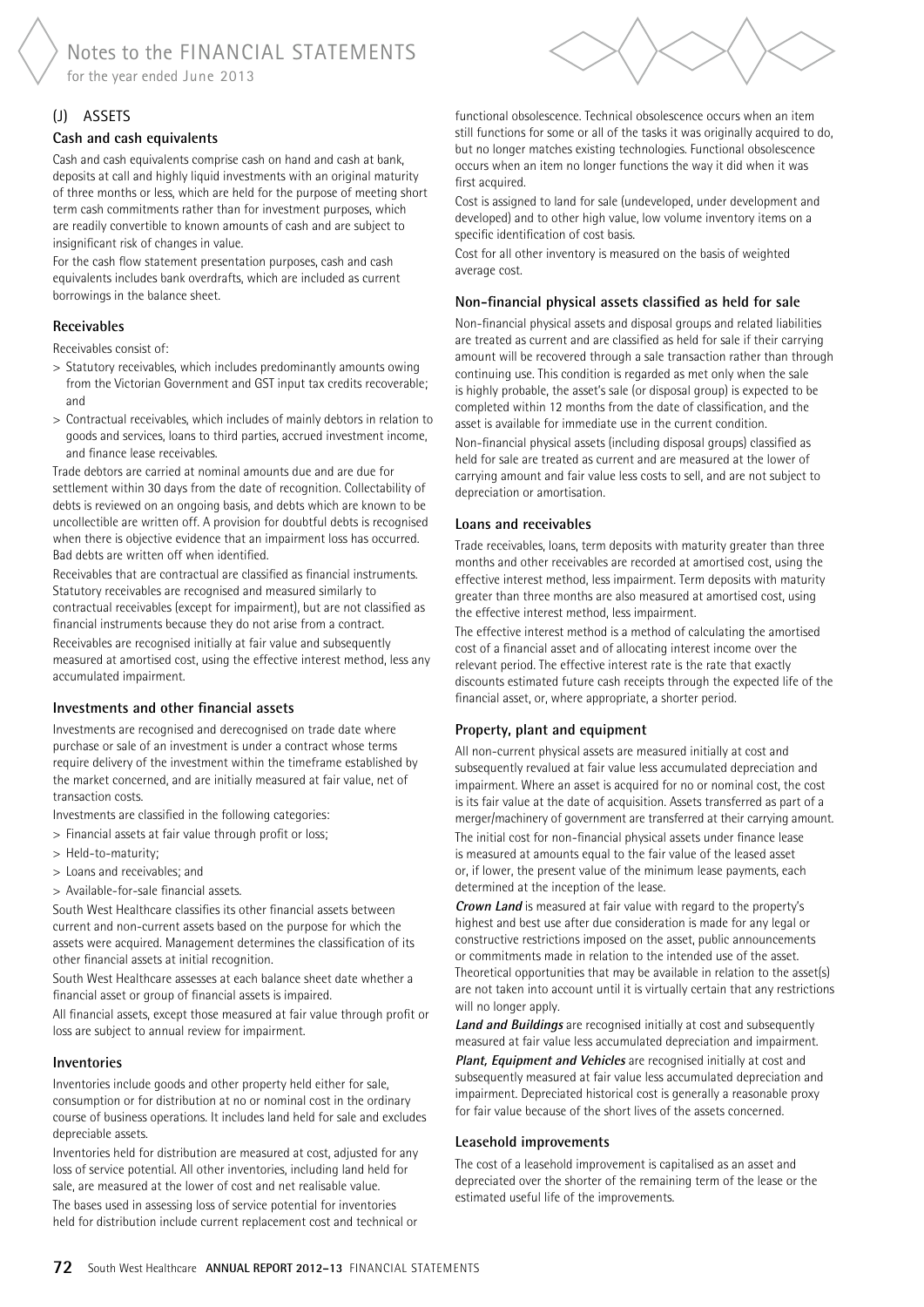



#### **Revaluations of non-current physical assets**

Non-current physical assets are measured at fair value and are revalued in accordance with FRD 103D *Non-current physical assets*. This revaluation process normally occurs at least every five years, based upon the asset's Government Purpose Classification, but may occur more frequently if fair value assessments indicate material changes in values. Independent valuers are used to conduct these scheduled revaluations and any interim revaluations are determined in accordance with the requirements of the FRDs. Revaluation increments or decrements arise from differences between an asset's carrying value and fair value. Revaluation increments are credited directly to the asset revaluation surplus, except that, to the extent that an increment reverses a revaluation decrement in respect of that same class of asset previously recognised as an expense in net result, the increment is recognised as income in the net result.

Revaluation decrements are recognised in 'other comprehensive income' to the extent that a credit balance exists in the asset revaluation surplus in respect of the same class of property, plant and equipment. Revaluation increases and revaluation decreases relating to individual assets within an asset class are offset against one another within that class but are not offset in respect of assets in different classes. Revaluation surplus are normally not transferred to accumulated funds on derecognition of the relevant asset.

In accordance with FRD 103D, South West Healthcare's non-current physical assets were assessed to determine whether revaluation of the non-current physical assets was required.

#### **Prepayments**

Other non-financial assets include prepayments which represent payments in advance of receipt of goods or services or that part of expenditure made in one accounting period covering a term extending beyond that period.

#### **Disposal of non-financial assets**

Any gain or loss on the sale of non-financial assets is recognised in the comprehensive operating statement. Refer to Note 1(h) – 'comprehensive income'.

#### **Impairment of non-financial assets**

Apart from intangible assets with indefinite useful lives, all other assets are assessed annually for indications of impairment, except for:

- > inventories;
- > financial assets;
- > assets arising from construction contracts.

If there is an indication of impairment, the assets concerned are tested as to whether their carrying value exceeds their possible recoverable amount. Where an asset's carrying value exceeds its recoverable amount, the difference is written-off as an expense except to the extent that the write-down can be debited to an asset revaluation surplus amount applicable to that same class of asset.

If there is an indication that there has been a change in the estimate of an asset's recoverable amount since the last impairment loss was recognised, the carrying amount shall be increased to its recoverable amount. This reversal of the impairment loss occurs only to the extent that the asset's carrying amount does not exceed the carrying amount that would have been determined, net of depreciation or amortisation, if no impairment loss had been recognised in prior years.

It is deemed that, in the event of the loss or destruction of an asset, the future economic benefits arising from the use of the asset will be replaced unless a specific decision to the contrary has been made. The recoverable amount for most assets is measured at the higher of depreciated replacement cost and fair value less costs to sell. Recoverable amount for assets held primarily to generate net cash inflows is measured at the higher of the present value of future cash flows expected to be obtained from the asset and fair value less costs to sell.

#### **Investments in jointly controlled assets and operations**

In respect of any interest in jointly controlled assets, South West Healthcare recognises in the financial statements:

- > its share of jointly controlled assets;
- > any liabilities that it had incurred;
- > its share of liabilities incurred jointly by the joint venture;
- > any income earned from the selling or using of its share of the output from the joint venture; and
- > any expenses incurred in relation to being an investor in the joint venture.
- For jointly controlled operations South West Healthcare recognises:
- > the assets that it controls;
- > the liabilities that it incurs;
- > expenses that it incurs; and
- > the share of income that it earns from selling outputs of the joint venture.

#### (k) Liabilities

# **Payables**

Payables consist of:

- > contractual payables which consist predominantly of accounts payable representing liabilities for goods and services provided to the Health Service prior to the end of the financial year that are unpaid, and arise when the Health Service becomes obliged to make future payments in respect of the purchase of those goods and services. The normal credit terms for accounts payable are usually Nett 30 days.
- > statutory payables, such as goods and services tax and fringe benefits tax payables.

Contractual payables are classified as financial instruments and are initially recognised at fair value, and then subsequently carried at amortised cost. Statutory payables are recognised and measured similarly to contractual payables, but are not classified as financial instruments and not included in the category of financial liabilities at amortised cost, because they do not arise from a contract.

#### **Provisions**

Provisions are recognised when the Health Service has a present obligation, the future sacrifice of economic benefits is probable, and the amount of the provision can be measured reliably.

The amount recognised as a provision is the best estimate of the consideration required to settle the present obligation at reporting date, taking into account the risks and uncertainties surrounding the obligation. Where a provision is measured using the cash flows estimated to settle the present obligation, its carrying amount is the present value of those cash flows, using a discount rate that reflects the time value of money and risks specific to the provision.

When some or all of the economic benefits required to settle a provision are expected to be received from a third party, the receivable is recognised as an asset if it is virtually certain that recovery will be received and the amount of the receivable can be measured reliably.

#### **Employee benefits**

#### **Wages and salaries, annual leave, sick leave and accrued days off**

Liabilities for wages and salaries, including non-monetary benefits, annual leave accumulating sick leave and accrued days off which are expected to be settled within 12 months of the reporting date are recognised in the provision for employee benefits in respect of employee's services up to the reporting date, and are classified as current liabilities and measured at their nominal values.

Those liabilities that are not expected to be settled within 12 months are also recognised in the provision for employee benefits as current liabilities, but are measured at present value of the amounts expected to be paid when the liabilities are settled using the remuneration rate expected to apply at the time of settlement.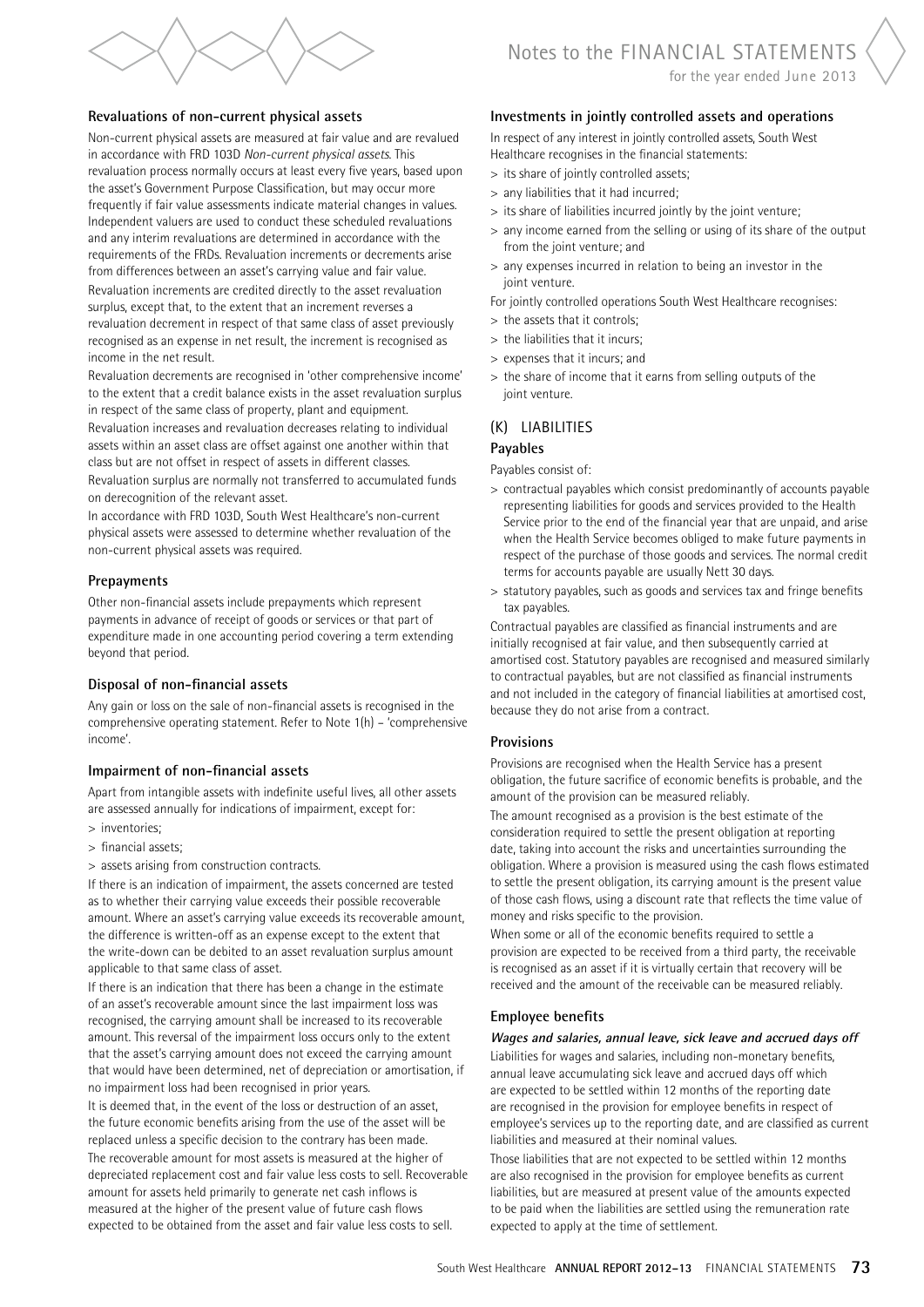#### **Long service leave**

The liability for long service leave (LSL) is recognised in the provision for employee benefits.

**Current liability – unconditional LSL** (representing 10 or more years of continuous service) is disclosed in the notes to the financial statements as a current liability even where the South West Healthcare does not expect to settle the liability within 12 months because it will not have the unconditional right to defer the settlement of the entitlement should an employee take leave within 12 months.

The components of this current LSL liability are measured at:

- > present value component that the South West Healthcare does not expect to settle within 12 months; and
- > nominal value component that the South West Healthcare expects to settle within 12 months.

**Non-current liability – conditional LSL** (representing less than 10 years of continuous service) is disclosed as a non-current liability. There is an unconditional right to defer the settlement of the entitlement until the employee has completed the requisite years of service. Conditional LSL is required to be measured at present value.

Consideration is given to expected future wage and salary levels, experience of employee departures and periods of service. Expected future payments are discounted using interest rates of Commonwealth Government guaranteed securities in Australia.

#### **Termination benefits**

Termination benefits are payable when employment is terminated before the normal retirement date or when an employee accepts voluntary redundancy in exchange for these benefits.

Liabilities for termination benefits are recognised when a detailed plan for the termination has been developed and a valid expectation has been raised with those employees affected that the terminations will be carried out. The liabilities for termination benefits are recognised in other creditors unless the amount or timing of the payments is uncertain, in which case they are recognised as a provision.

#### **On-costs**

Employee benefit on-costs, such as payroll tax, workers compensation and superannuation are recognised together with provisions for employee benefits.

#### **Superannuation liabilities**

South West Healthcare does not recognise any unfunded defined benefit liability in respect of the superannuation plans because the Health Service has no legal or constructive obligation to pay future benefits relating to its employees; its only obligation is to pay superannuation contributions as they fall due. The Department of Treasury and Finance administers and discloses the State's defined benefit liabilities in its financial statements.

#### (l) Leases

A lease is a right to use an asset for an agreed period of time in exchange for payment. Leases are classified at their inception as either operating or finance leases based on the economic substance of the agreement so as to reflect the risks and rewards incidental to ownership.

Leases of property, plant and equipment are classified as finance leases whenever the terms of the lease transfer substantially all the risks and rewards of ownership to the lessee. All other leases are classified as operating leases.

#### **Finance leases**

#### **Entity as lessee**

Finance leases are recognised as assets and liabilities at amounts equal to the fair value of the lease property or, if lower, the present value of the minimum lease payment, each determined at the inception of the lease. The lease asset is depreciated over the shorter of the estimated useful life of the asset or the term of the lease. Minimum lease payments are apportioned between reduction of the outstanding lease liability,



rate implicit in the lease, and charged directly to the comprehensive operating statement.

#### **Operating leases**

#### **Entity as lessor**

Rental income from operating lease is recognised on a straight-line basis over the term of the relevant lease.

All incentives for the agreement of a new or renewed operating lease are recognised as an integral part of the net consideration agreed for the use of the leased asset, irrespective of the incentive's nature or form or the timing of payments.

In the event that lease incentives are given to the lessee, the aggregate cost of incentives are recognised as a reduction of rental income over the lease term, on a straight-line basis unless another systematic basis is more appropriate of the time pattern over which the economic benefit of the leased asset is diminished.

#### **Entity as lessee**

Operating lease payments, including any contingent rentals, are recognised as an expense in the comprehensive operating statement on a straight line basis over the lease term, except where another systematic basis is more representative of the time pattern of the benefits derived from the use of the leased asset. The leased asset is not recognised in the balance sheet.

#### **Leasehold Improvements**

The cost of leasehold improvements are capitalised as an asset and depreciated over the remaining term of the lease or the estimated useful life of the improvements, whichever is the shorter.

#### (M) EQUITY

#### **Contributed capital**

Consistent with Australian Accounting Interpretation 1038 *Contributions by Owners Made to Wholly-Owned Public Sector Entities* and FRD 119 Contributions by Owners, appropriations for additions to the net asset base have been designated as contributed capital. Other transfers that are in the nature of contributions or distributions that have been designated as contributed capital are also treated as contributed capital.

#### **Property, plant & equipment revaluation surplus**

The asset revaluation surplus is used to record increments and decrements on the revaluation of non-current physical assets.

#### **Specific restricted purpose reserve**

A specific restricted purpose reserve is established where the Health Service has possession or title to the funds but has no discretion to amend or vary the restriction and/or condition underlying the funds received.

#### (n) Commitments

Commitments for future expenditure include operating and capital commitments arising from contracts. These commitments are disclosed by way of a note (refer to Note 17) at their nominal value and are inclusive of the goods and services tax ("GST") payable. In addition, where it is considered appropriate and provides additional relevant information to users, the net present values of significant individual projects are stated. These future expenditures cease to be disclosed as commitments once the related liabilities are recognised on the balance sheet.

#### (o) Contingent assets and contingent liabilities

Contingent assets and contingent liabilities are not recognised in the balance sheet, but are disclosed by way of note and, if quantifiable, are measured at nominal value. Contingent assets and contingent liabilities are presented inclusive of GST receivable or payable respectively.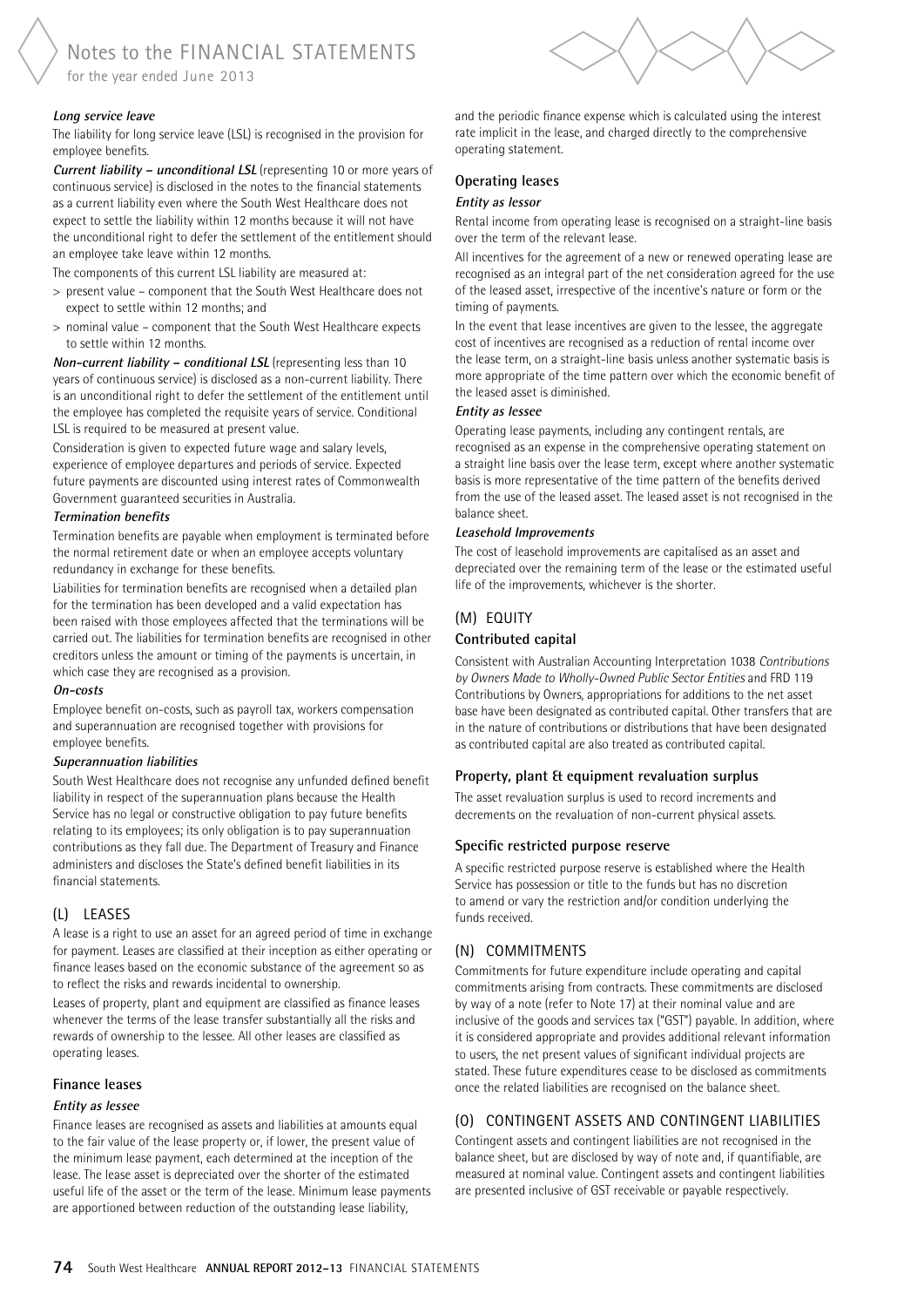

#### (p) Goods and Services Tax

Income, expenses and assets are recognised net of the amount of associated GST, unless the GST incurred is not recoverable from the taxation authority. In this case it is recognised as part of the cost of acquisition of the asset or as part of the expense.

Receivables and payables are stated inclusive of the amount of GST receivable or payable. The net amount of GST recoverable from, or payable to, the taxation authority is included with other receivables or payables in the balance sheet.

Cash flows are presented on a gross basis. The GST components of cash flows arising from investing or financing activities which are recoverable from, or payable to the taxation authority, are presented as an operating cash flow.

Commitments for expenditure and contingent assets and liabilities are presented on a gross basis.

#### (q) Rounding of Amounts

All amounts shown in the financial statements are expressed to the nearest \$1,000 unless otherwise stated.

Minor discrepancies in tables between total and the sum of components are due to rounding.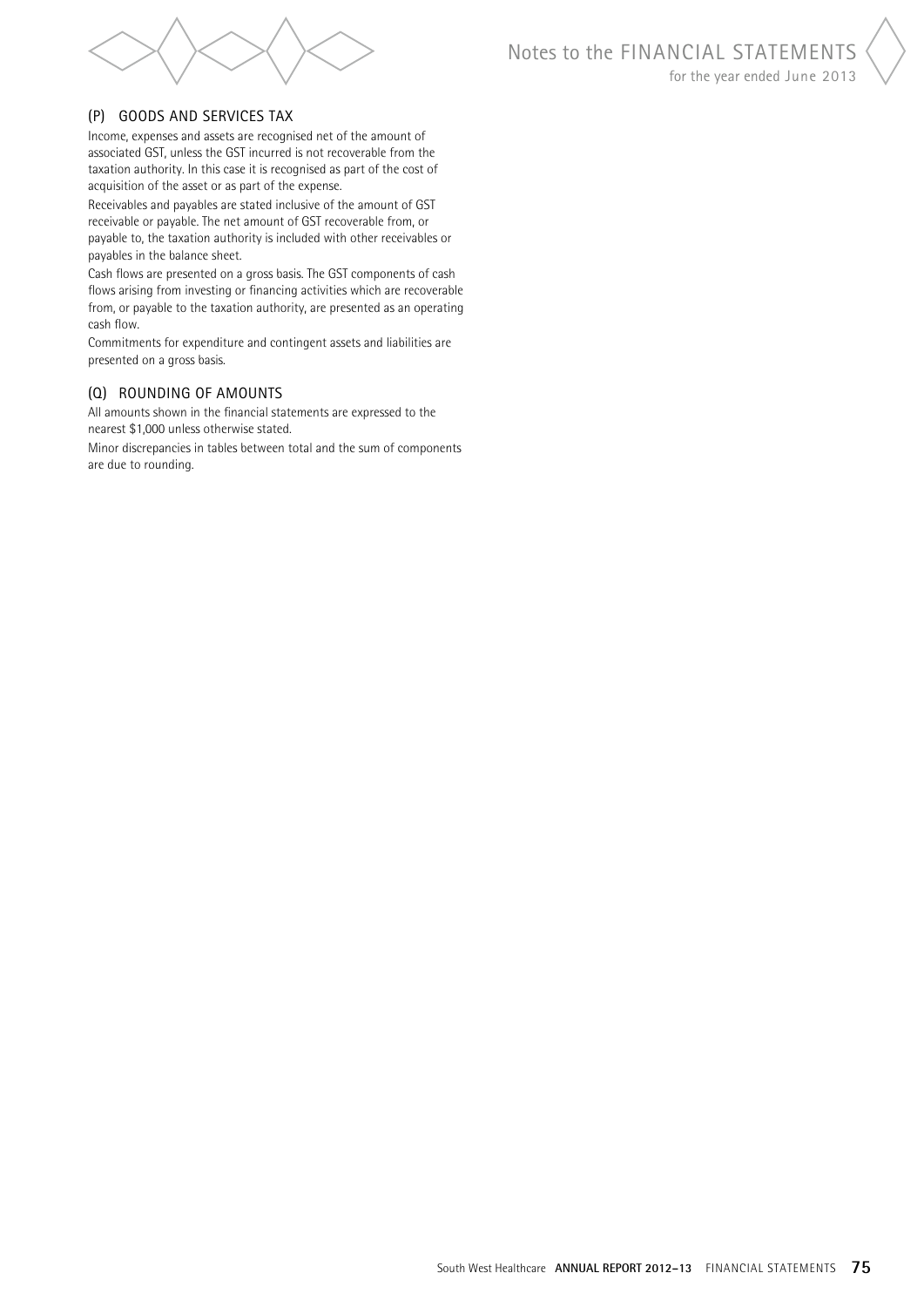

# (r) AASs issued that are not yet effective

Certain new accounting standards and interpretations have been published that are not mandatory for 30 June 2013 reporting period. As at 30 June 2013, the following standards and interpretations had been issued by the AASB but were not yet effective. They become effective for the first financial statements for reporting periods commencing after the stated operative dates as detailed in the table below.

The Health Service has not and does not intend to adopt these standards early.

| Standard/Interpretation                              | Summary                                                                                                                                                                                                                                                                                                                                                                                                                                                                                                                                                                                                          | Application<br>for annual<br>reporting<br>periods<br>beginning on | Impact on public sector entity financial<br>statements                                                                                                                                                                                                                                                                                                                                          |
|------------------------------------------------------|------------------------------------------------------------------------------------------------------------------------------------------------------------------------------------------------------------------------------------------------------------------------------------------------------------------------------------------------------------------------------------------------------------------------------------------------------------------------------------------------------------------------------------------------------------------------------------------------------------------|-------------------------------------------------------------------|-------------------------------------------------------------------------------------------------------------------------------------------------------------------------------------------------------------------------------------------------------------------------------------------------------------------------------------------------------------------------------------------------|
| AASB 9 Financial instruments                         | This standard simplifies requirements for<br>the classification and measurement of<br>financial assets resulting from Phase 1 of<br>the IASB's project to replace IAS 39 Financial<br>Instruments: Recognition and Measurement<br>(AASB 139 Financial Instruments: Recognition<br>and Measurement).                                                                                                                                                                                                                                                                                                              | 1 Jan 2015                                                        | Subject to AASB's further modifications<br>to AASB 9, together with the anticipated<br>changes resulting from the staged projects on<br>impairments and hedge accounting, details of<br>impacts will be assessed.                                                                                                                                                                               |
| AASB 11 Joint Arrangements                           | This Standard deals with the concept of<br>joint control, and sets out a new principles-<br>based approach for determining the type<br>of joint arrangement that exists and the<br>corresponding accounting treatment. The new<br>categories of joint arrangements under<br>ASB 11 are more aligned to the actual<br>rights and obligations of the parties to the<br>arrangement.                                                                                                                                                                                                                                | 1 Jan 2014                                                        | Not-for-profit entities are not permitted to<br>apply this Standard prior to the mandatory<br>application date.<br>Subject to AASB's final deliberations and<br>any modifications made to AASB 11 for<br>not-for-profit entities, the entity will need<br>to assess the nature of arrangements with<br>other entities in determining whether a joint<br>arrangement exists in light of AASB 11. |
| AASB 12 Disclosure of<br>Interests in other Entities | This Standard requires disclosure of<br>information that enables users of financial<br>statements to evaluate the nature of, and<br>risks associated with, interests in other entities<br>and the effects of those interests on financial<br>statements. This standard replaces the<br>disclosure requirements in AASB 127 Separate<br>Financial Statements and AASB 131 Interests<br>in Joint Ventures.<br>The exposure draft ED 238 propses to add<br>some implementation guidance to AASB 12,<br>explaining and illustrating the definition of<br>a 'structured entity' from a not-for-profit<br>perspective. | 1 Jan 2014                                                        | Not-for-profit entities are not permitted to<br>apply this Standard prior to the mandatory<br>application date.<br>Impacts on the level and nature of the<br>disclosures will be assessed based on the<br>eventual implications arising from AASB 10,<br>AASB 11 and AASB 128 Investments in<br>Associates and Joint Ventures.                                                                  |
| AASB 13 Fair Value<br>Measurement                    | This Standard outlines the requirements<br>for measuring the fair value of assets and<br>liabilities and replaces the existing fair value<br>definition and guidance in other AASs.<br>AASB 13 includes a 'fair value hierarchy' which<br>ranks the valuation technique inputs into<br>three levels using unadjusted quoted prices in<br>active markets for identical assets or liabilities;<br>other observable inputs; and unobservable<br>inputs.                                                                                                                                                             | 1 Jan 2013                                                        | Disclosure for fair value measurements<br>using unobservable inputs are relatively<br>detailed compared to disclosure for fair<br>value measurements using observable inputs.<br>Consequently, the Standard may increase the<br>disclosures required assets measured using<br>depreciated replacement cost.                                                                                     |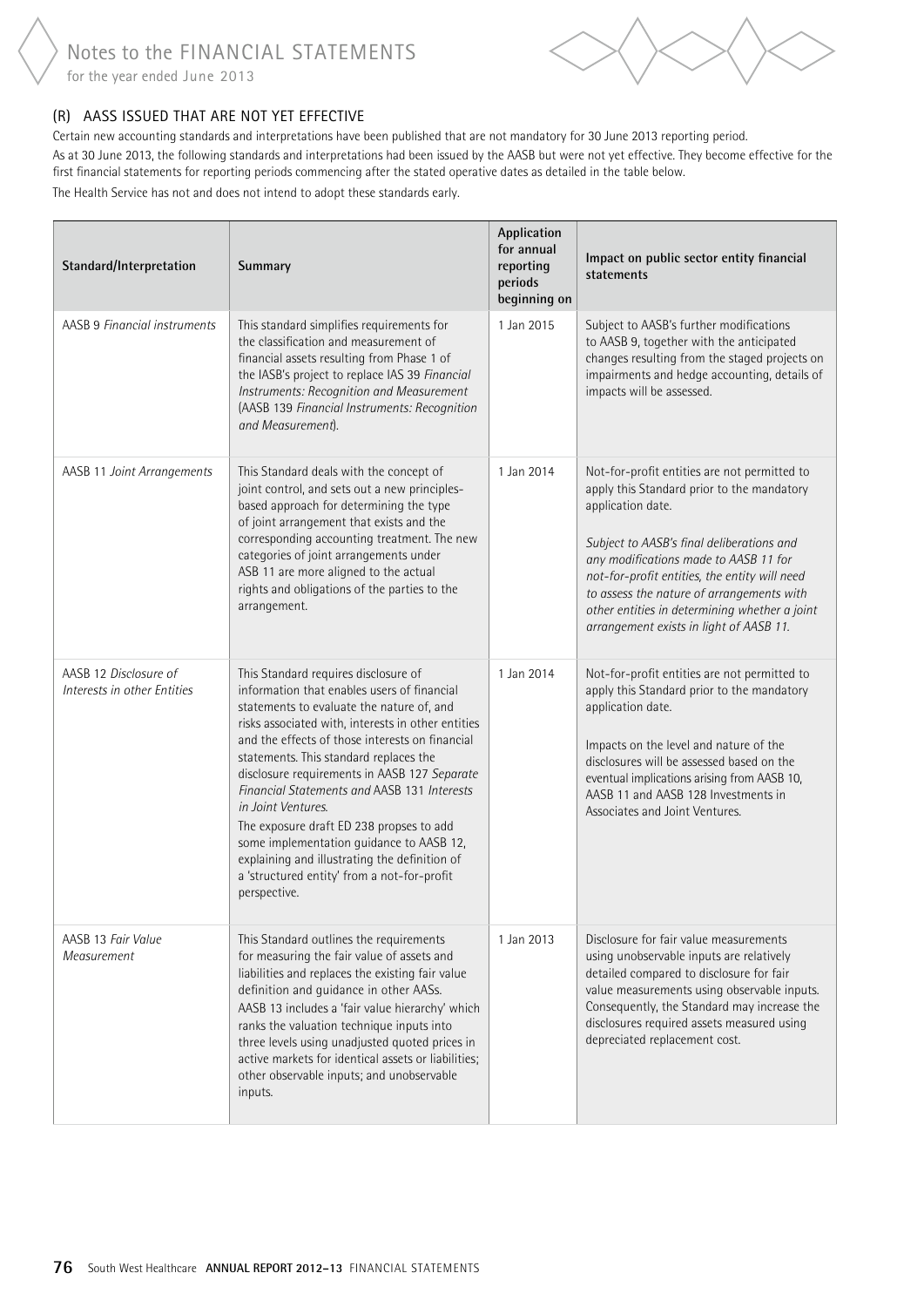

| AASB 119 Employee Benefits                                                     | In this revised Standard for defined benefit<br>superannuation plans, there is a change<br>to the methodology in the calculation of<br>superannuation expenses, in particular<br>there is now a change in the split between<br>superannuation interest expense (classified<br>as transactions) and actuarial gains and<br>losses (classified as 'Other economic flows -<br>other movements in equity') reported on the<br>comprehensive operating statement. | 1 Jan 2013        | Not-for-profit entities are not permitted to<br>apply this Standard prior to the mandatory<br>application date.<br>While the total superannuation expense<br>is unchanged, the revised methodology<br>is expected to have a negative impact on<br>the net result from transactions a few<br>Victorian public sector entities that report<br>superannuation defined benefit plans.                                                                                                 |
|--------------------------------------------------------------------------------|--------------------------------------------------------------------------------------------------------------------------------------------------------------------------------------------------------------------------------------------------------------------------------------------------------------------------------------------------------------------------------------------------------------------------------------------------------------|-------------------|-----------------------------------------------------------------------------------------------------------------------------------------------------------------------------------------------------------------------------------------------------------------------------------------------------------------------------------------------------------------------------------------------------------------------------------------------------------------------------------|
| AASB 127 Separate Financial<br><b>Statements</b>                               | This revised Standard prescribes the<br>accounting and disclosure requirements for<br>investments in subsidiaries, joint ventures and<br>associates when an entity prepares separate<br>financial statements.                                                                                                                                                                                                                                                | 1 Jan 2014        | Not-for-profit entities are not permitted to<br>apply this Standard prior to the mandatory<br>application date. The AASB is assessing the<br>applicability of principles in AASB 127 in a<br>not-for-profit context.<br>As such, impact will be assessed after the<br>AASB's deliberation.                                                                                                                                                                                        |
| AASB 128 Investments in<br>Associates and Joint Ventures                       | This revised Standard sets out the<br>requirements for the application of the equity<br>method when accounting for investments in<br>associates and joint ventures.                                                                                                                                                                                                                                                                                          | 1 Jan 2014        | Not-for-profit entities are not permitted to<br>apply this Standard prior to the mandatory<br>application date. The AASB is assessing the<br>applicability of principles in AASB 128 in a<br>not-for-profit context.<br>As such, impact will be assessed after the<br>AASB's deliberation.                                                                                                                                                                                        |
| AASB 1053 Application of<br>Tiers of Australian Accounting<br><b>Standards</b> | This Standard establishes a differential<br>financial reporting framework<br>consisting of two tiers of reporting<br>requirements for preparing general<br>purpose financial statements.                                                                                                                                                                                                                                                                     | 1 July 2013       | The Victorian Government is currently<br>considering the impacts of Reduced Disclosure<br>Requirements (RDRs) for certain public sector<br>entities and has not decided if RDRs will be<br>implemented in the Victorian public sector.                                                                                                                                                                                                                                            |
| AASB 1055 Budgetary<br>Reporting                                               | AASB 1055 extends the scope of budgetary<br>reporting that is currently applicable for the<br>whole of government and general government<br>sector (GGS) to HFP entities within the GGS,<br>provided that these entities present separate<br>budget to the parliament.                                                                                                                                                                                       | 1 January<br>2014 | [If separate budget is presented to the<br>parliament]:<br>> The entity will be required to restate in<br>the financial statements the budgetary<br>information in accordance with the<br>presentation format prescribed in Australian<br>Accounting Standards and explain the<br>significant variances from the original<br>budget.<br>[If separate budget is not presented to the<br>parliament]:<br>> This standards is not applicable as no<br>budget disclosure is required. |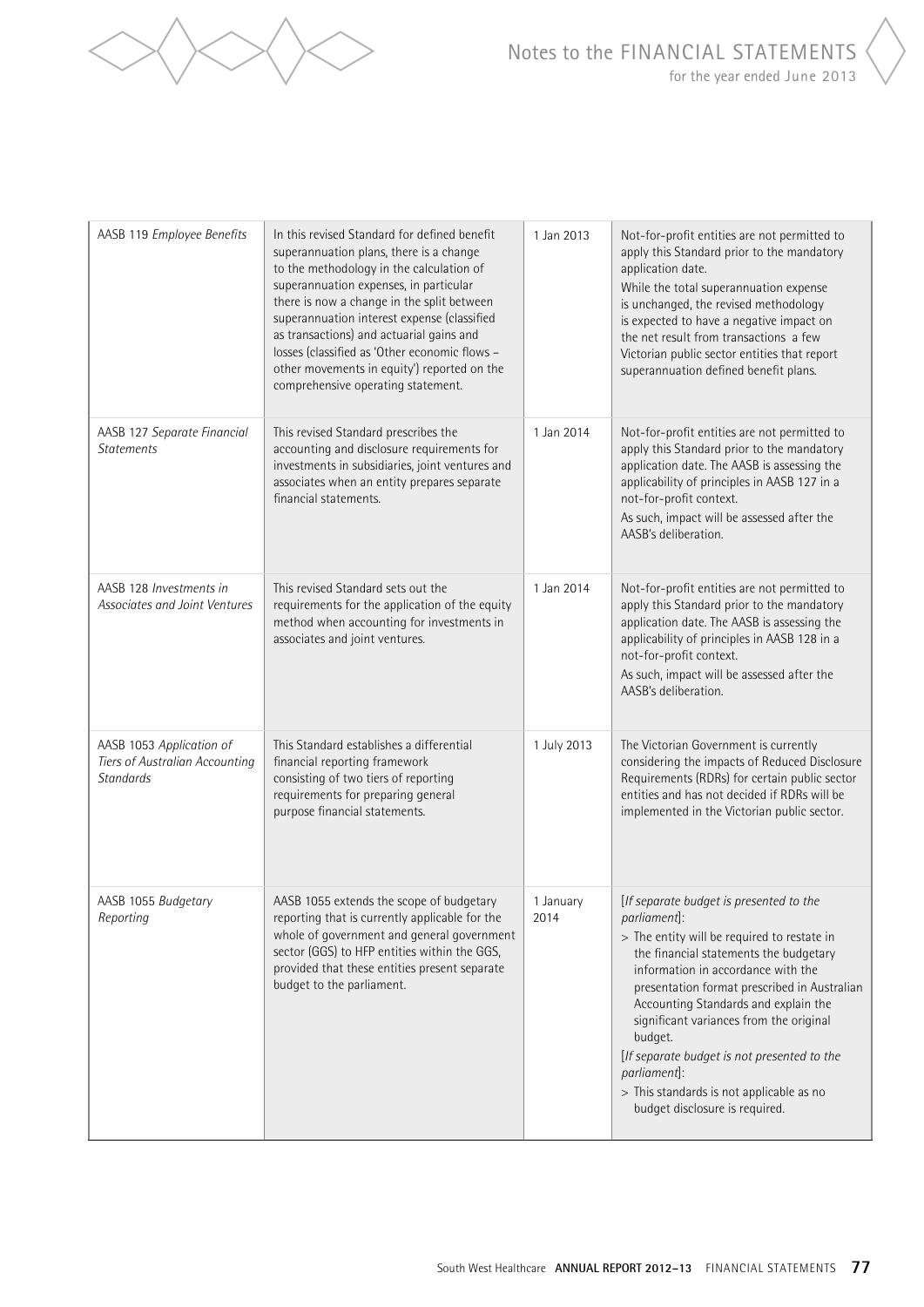Notes to the FINANCIAL STATEMENTS

for the year ended June 2013

In addition to the new standards above, the AASB has issued a list of amending standards that are not effective for the 2012-13 reporting period (as listed below). In general, these amending standards include editorial and references changes that are expected to have insignificant impacts on public sector reporting. The two AASB Interpretations in the list below are also not effective for the 2012-13 reporting period and considered to have insignificant impacts on public sector reporting.

AASB 2009-11 *Amendments to Australian Accounting Standards arising from AASB 9*.

AASB 2010-2 *Amendments to Australian Accounting Standards arising from Reduced Disclosure Requirements*.

AASB 2010-7 *Amendments to Australian Accounting Standards arising from AASB 9* (December 2010).

AASB 2010-10 *Further Amendments to Australian Accounting Standards – Removal of Fixed Dates for First-time Adopters*.

AASB 2011-2 *Amendments to Australian Accounting Standards arising from the Trans-Tasman Convergence Project – Reduced Disclosure Requirements*.

AASB 2011-4 *Amendments to Australian Accounting Standards to Remove Individual Key Management Personnel Disclosure Requirements*.

AASB 2011-6 *Amendments to Australian Accounting Standards – Extending Relief from Consolidation, the Equity Method and Proportionate Consolidation – Reduced Disclosure Requirements*.

AASB 2011-7 *Amendments to Australian Accounting Standards arising from the Consolidation and Joint Arrangements Standards*.

AASB 2011-8 *Amendments to Australian Accounting Standards arising from AASB 13*.

AASB 2011-10 *Amendments to Australian Accounting Standards arising from AASB 119* (September 2011).

AASB 2011-11 *Amendments to AASB 119* (September 2011) *arising from Reduced Disclosure Requirements*.

AASB 2011-12 *Amendments to Australian Accounting Standards arising from Interpretation 20* .

2012-1 *Amendments to Australian Accounting Standards - Fair Value Measurement - Reduced Disclosure Requirements*.

2012-2 *Amendments to Australian Accounting Standards – Disclosures – Offsetting Financial Assets and Financial Liabilities*.

2012-3 *Amendments to Australian Accounting Standards – Offsetting Financial Assets and Financial Liabilities*.

2012-5 *Amendments to Australian Accounting Standards arising from Annual Improvements 2009–2011 Cycle*.

2012-7 *Amendments to Australian Accounting Standards arising from Reduced Disclosure Requirements*.

2012-9 *Amendment to AASB 1048 arising from the Withdrawal of Australian Interpretation 1039*.

2012-10 *Amendments to Australian Accounting Standards – Transition Guidance and Other Amendments*.

2012-11 *Amendments to Australian Accounting Standards – Reduced Disclosure Requirements and Other Amendments*.

2013-1 *Amendments to AASB 1049 – Relocation of Budgetary Reporting Requirements*.

2013-2 *Amendments to AASB 1038 – Regulatory Capital*.

2013-3 *Amendments to AASB 136 – Recoverable Amount Disclosures for Non-Financial Assets*.

AASB *Interpretation 20 Stripping Costs in the Production Phase of a Surface Mine*.

AASB *Interpretation 21 Levies*.

South West Healthcare has used the following category groups for reporting purposes for the current and previous financial years.

**Admitted Patient Services (Admitted Patients)** comprises all recurrent health revenue/expenditure on admitted patient services, where services are delivered in public hospitals, or free standing day hospital facilities, or alcohol and drug treatment units or hospitals specialising in dental services, hearing and ophthalmic aids.

**Mental Health Services (Mental Health)** comprises all recurrent health revenue/expenditure on specialised mental Health Services (child and adolescent, general and adult, community and forensic) managed or funded by the state or territory health administrations, and includes: Admitted patient services (including forensic mental health), outpatient services, emergency department services (where it is possible to separate emergency department mental Health Services), community-based services, residential and ambulatory services.

**Outpatient Services (Outpatients)** comprises all recurrent health revenue/expenditure on public hospital type outpatient services, where services are delivered in public hospital outpatient clinics, or free standing day hospital facilities, or rehabilitation facilities, or alcohol and drug treatment units, or outpatient clinics specialising in ophthalmic aids or palliative care.

**Emergency Department Services (EDS)** comprises all recurrent health revenue/expenditure on emergency department services that are available free of charge to public patients.

**Aged Care & Home Care** comprises revenue/expenditure form Home and Community Care (HACC) programs, Allied Health, Aged Care Assessment and support services.

**Primary Health** comprises revenue/expenditure for Community Health Services including health promotion and counselling, physiotherapy, speech therapy, podiatry and occupational therapy.

**Off Campus, Ambulatory Services (Ambulatory)** comprises all recurrent health revenue/expenditure on public hospital type services including palliative care facilities and rehabilitation facilities, as well as services provided under the following agreements: Services that are provided or received by hospitals (or area health services) but are delivered/received outside a hospital campus, services which have moved from a hospital to a community setting since June 1998, services which fall within the agreed scope of inclusions under the new system, which have been delivered within hospital's i.e. in rural/remote areas.

**Residential Aged Care including Mental Health (RAC incl. Mental**  Health) referred to in the past as psychogeriatric residential services, comprises those Commonwealth-licensed residential aged care services in receipt of supplementary funding from DH under the mental health program. It excludes all other residential services funded under the mental health program, such as mental health funded community care units (CCUs) and secure extended care units (SECs).

**Other Services excluded from Australian Health Care Agreement (AHCA) (Other)** comprises revenue/expenditure for services not separately classified above, including: Public Health Services including Laboratory testing, Blood Borne Viruses / Sexually Transmitted Infections clinical services, Kooris liaison officers, immunisation and screening services, Drugs services including drug withdrawal, counselling and the needle and syringe program, Dental Health services including general and specialist dental care, school dental services and clinical education, Disability services including aids and equipment and flexible support packages to people with a disability, Community Care programs including sexual assault support, early parenting services, parenting assessment and skills development, and various support services. Health and Community Initiatives also falls in this category group.

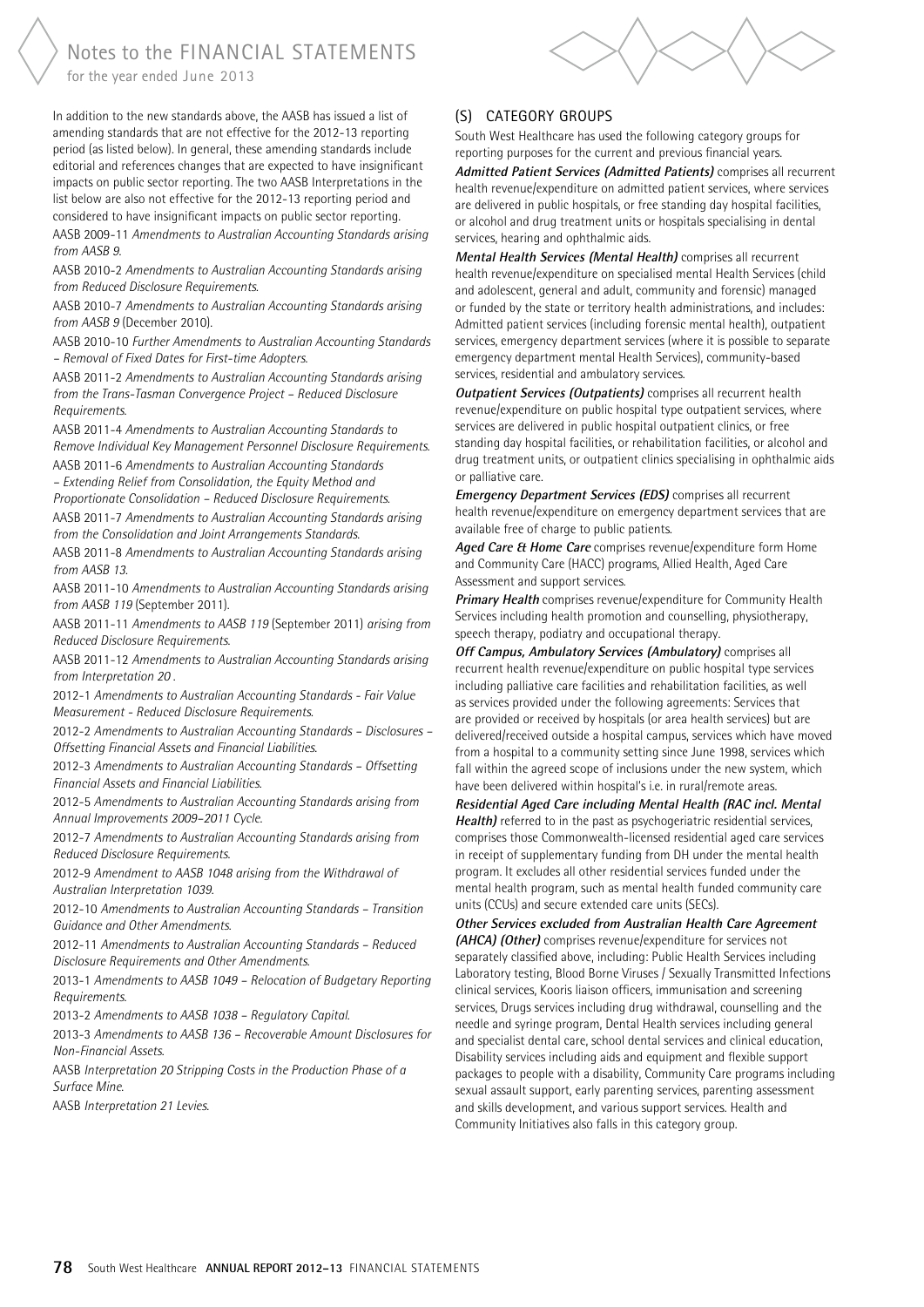

# **NOTE 2:** REVENUE

|                                                      |                 | <b>HSA</b><br>2013<br>\$'000 | <b>HSA</b><br>2012<br>\$'000 | H&CI<br>2013<br>\$'000   | <b>H&amp;CI</b><br>2012<br>\$'000 | <b>TOTAL</b><br>2013<br>\$'000 | <b>TOTAL</b><br>2012<br>\$'000 |
|------------------------------------------------------|-----------------|------------------------------|------------------------------|--------------------------|-----------------------------------|--------------------------------|--------------------------------|
| <b>Revenue from Operating Activities</b>             |                 |                              |                              |                          |                                   |                                |                                |
| Government Grants                                    |                 |                              |                              |                          |                                   |                                |                                |
| > Department of Health                               |                 | 55,000                       | 100,643                      |                          | $\overline{\phantom{0}}$          | 55,000                         | 100,643                        |
| > Victorian Health Funding Pool                      |                 | 47,622                       |                              | $\overline{a}$           | $\overline{\phantom{a}}$          | 47,622                         |                                |
| > Dental Health Services Victoria                    |                 | 1,261                        | 1,308                        | $\overline{a}$           | $\overline{\phantom{a}}$          | 1,261                          | 1,308                          |
| > Commonwealth Government                            |                 |                              |                              |                          |                                   |                                |                                |
| - Residential Aged Care Subsidy                      |                 | 2,628                        | 2,410                        | $\qquad \qquad -$        | $\overline{\phantom{a}}$          | 2,628                          | 2,410                          |
| - Local Hospitals Network Grant                      |                 | 1,410                        |                              | $\overline{a}$           | $\overline{\phantom{a}}$          | 1,410                          |                                |
| - Other                                              |                 | 3,944                        | 3,197                        |                          | $\overline{\phantom{a}}$          | 3,944                          | 3,197                          |
| <b>Total Government Grants</b>                       |                 | 111,865                      | 107,558                      |                          | $\overline{\phantom{a}}$          | 111,865                        | 107,558                        |
| Indirect Contributions by Department of Health       |                 |                              |                              |                          |                                   |                                |                                |
| > Insurance                                          |                 | 2,111                        | 270                          | $\overline{a}$           | $\overline{\phantom{0}}$          | 2,111                          | 270                            |
| > Long Service Leave                                 |                 | 526                          | 822                          |                          | $\overline{\phantom{a}}$          | 526                            | 822                            |
| Total Indirect Contributions by Department of Health |                 | 2,637                        | 1,092                        |                          | -                                 | 2,637                          | 1,092                          |
| Patient and Resident Fees                            | (refer Note 2b) | 4,513                        | 3,552                        |                          | $\overline{\phantom{a}}$          | 4,513                          | 3,552                          |
| <b>Total Patient &amp; Resident Fees</b>             |                 | 4,513                        | 3,552                        |                          | $\overline{\phantom{a}}$          | 4,513                          | 3,552                          |
| <b>Business Units &amp; Specific Purpose Funds</b>   |                 |                              |                              |                          |                                   |                                |                                |
| Private Practice Fees                                |                 | $\overline{\phantom{a}}$     |                              | 783                      | 542                               | 783                            | 542                            |
| Food Services                                        |                 | $\overline{\phantom{a}}$     | $\overline{a}$               | 1,125                    | 1,091                             | 1,125                          | 1,091                          |
| <b>Retail Services</b>                               |                 | $\overline{\phantom{a}}$     | $\overline{a}$               | 1,118                    | 894                               | 1,118                          | 894                            |
| Linen Service                                        |                 | $\overline{\phantom{a}}$     | $\overline{a}$               | 1,724                    | 970                               | 1,724                          | 970                            |
| Other Activities                                     |                 |                              | $\overline{a}$               | 730                      | 727                               | 730                            | 727                            |
| Total Business Units & Specific Purpose Funds        |                 | $\qquad \qquad \blacksquare$ | $\blacksquare$               | 5,480                    | 4,224                             | 5,480                          | 4,224                          |
| Other Revenue from operating Activities              |                 | 7,303                        | 5,992                        |                          |                                   | 7,303                          | 5,992                          |
| Sub-Total Revenue from Operating Activities          |                 | 126,318                      | 118,194                      | 5,480                    | 4,224                             | 131,798                        | 122,418                        |
| Revenue from Non Operating Activities                |                 |                              |                              |                          |                                   |                                |                                |
| Interest                                             |                 | $\overline{a}$               |                              | 485                      | 576                               | 485                            | 576                            |
| Sub-Total Revenue from Non Operating Activities      |                 | -                            | $\overline{\phantom{a}}$     | 485                      | 576                               | 485                            | 576                            |
| Revenue form Capital Purpose Income                  |                 |                              |                              |                          |                                   |                                |                                |
| State Government Capital Grants                      |                 |                              |                              |                          |                                   |                                |                                |
| > Equipment and Infrastructure                       |                 | 2,401                        | 914                          | $\qquad \qquad -$        | $\overline{\phantom{a}}$          | 2,401                          | 914                            |
| > Capital Redevelopment Grants                       |                 | 1,756                        | 25,263                       |                          | $\overline{\phantom{a}}$          | 1,756                          | 25,263                         |
| Residential Accommodation Payments                   | (refer Note 2b) | 136                          | 137                          | $\overline{\phantom{0}}$ | $\overline{\phantom{a}}$          | 136                            | 137                            |
| Net Gain / (Loss) on Sale of Non-Financial Assets    | (refer Note 2c) |                              | $\frac{1}{2}$                | (261)                    | (49)                              | (261)                          | (49)                           |
| Donations and Bequests                               |                 | $\overline{\phantom{a}}$     | $\overline{\phantom{0}}$     | 1,500                    | 1,028                             | 1,500                          | 1,028                          |
| Sub-Total Revenue from Capital Purpose Income        |                 | 4,293                        | 26,314                       | 1,239                    | 979                               | 5,532                          | 27,293                         |
| <b>Total Revenue</b>                                 | (refer Note 2a) | 130,611                      | 144,508                      | 7,204                    | 5,779                             | 137,815                        | 150,287                        |

*Indirect contributions by Department of Health:*

*Department of Health makes insurance payments on behalf of the Health Services. These amounts have been brought into account in determining the operating result for the year by recording them as revenue and expenses.*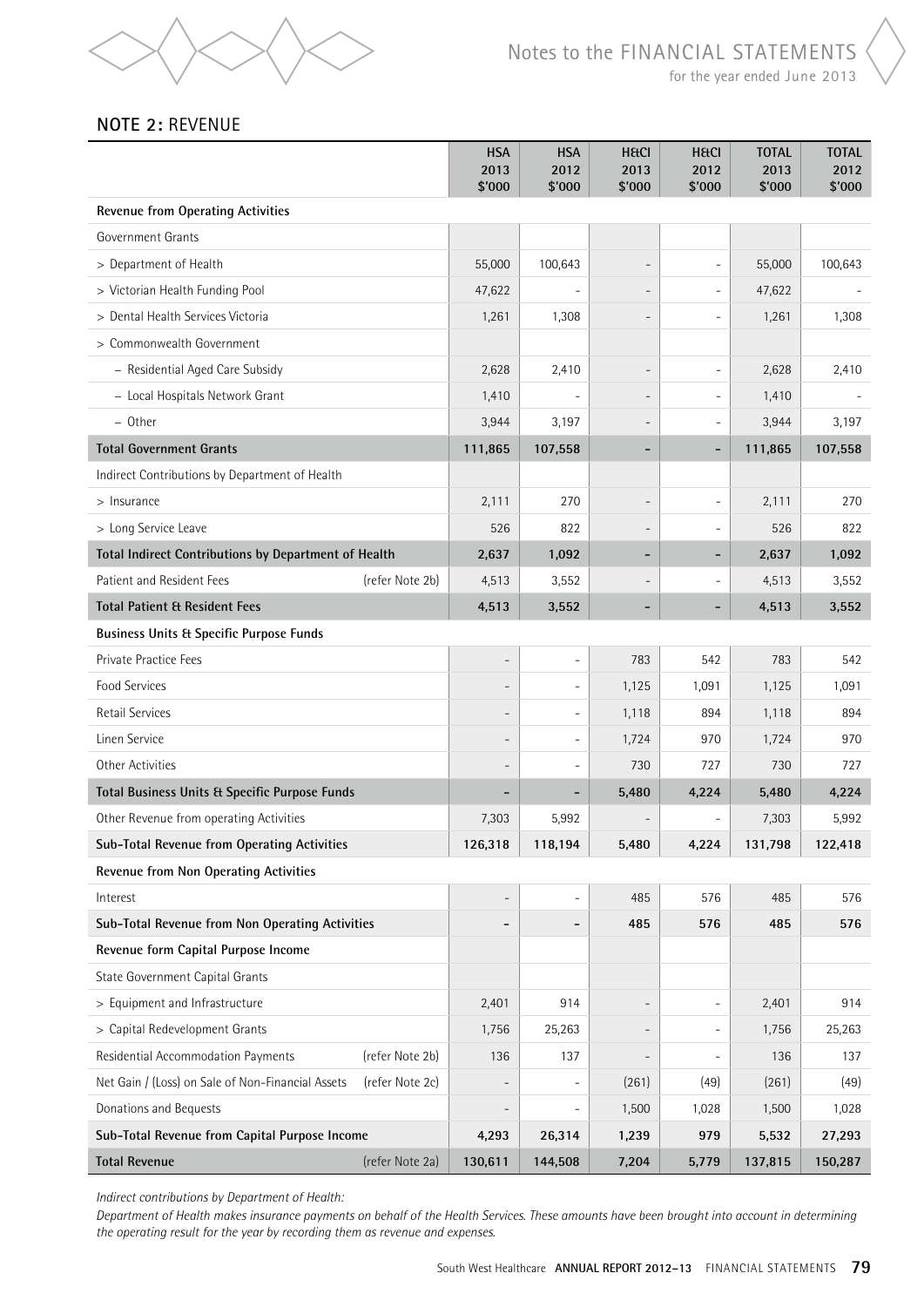

# **NOTE 2a:** analysis of revenue by source

|                                                                                                | Admitted<br>Patients     | $0$ ut-<br>patients      | <b>EDS</b>               | Ambula-<br>tory          | Aged &<br>Home Care      | <b>RAC</b>                   | Mental<br>Health         | Primary<br>Health            | <b>Other</b>             | Total          |
|------------------------------------------------------------------------------------------------|--------------------------|--------------------------|--------------------------|--------------------------|--------------------------|------------------------------|--------------------------|------------------------------|--------------------------|----------------|
|                                                                                                | 2013<br>\$'000           | 2013<br>\$'000           | 2013<br>\$'000           | 2013<br>\$'000           | 2013<br>\$'000           | 2013<br>\$'000               | 2013<br>\$'000           | 2013<br>\$'000               | 2013<br>\$'000           | 2013<br>\$'000 |
| Revenue from Services Supported by Health Service Agreement                                    |                          |                          |                          |                          |                          |                              |                          |                              |                          |                |
| Government Grants                                                                              | 68,046                   | 5,073                    | 9,827                    | 5,029                    | 2,078                    | 2,237                        | 15,306                   | 2,303                        | 2,492                    | 112,391        |
| Indirect Contributions by<br>Department of Health                                              | 2,111                    |                          | $\overline{a}$           | $\overline{a}$           |                          | $\overline{a}$               |                          | $\overline{a}$               |                          | 2,111          |
| Patient and Resident Fees<br>(refer Note 2b)                                                   | 3,134                    | 371                      | $\overline{a}$           | $\overline{\phantom{a}}$ | 353                      | 498                          | $\overline{a}$           | 37                           | 120                      | 4,513          |
| Other                                                                                          | 7,230                    | $\overline{\phantom{0}}$ | $\overline{a}$           | $\overline{\phantom{a}}$ |                          | $\qquad \qquad -$            | 73                       | $\overline{\phantom{a}}$     | $\overline{\phantom{a}}$ | 7,303          |
| Capital Purpose Income                                                                         | 4,293                    | $\overline{\phantom{0}}$ | $\overline{a}$           | $\overline{a}$           | $\overline{a}$           | $\overline{a}$               |                          | $\overline{\phantom{0}}$     | $\overline{\phantom{a}}$ | 4,293          |
| Sub-Total Revenue from<br>Services Supported by Health<br>Services Agreement                   | 84,814                   | 5,444                    | 9,827                    | 5,029                    | 2,431                    | 2,735                        | 15,379                   | 2,340                        | 2,612                    | 130,611        |
| Revenue from Services Supported by Hospital and Community Initiatives                          |                          |                          |                          |                          |                          |                              |                          |                              |                          |                |
| Business Units & Specific Purpose<br>Funds                                                     |                          |                          |                          |                          |                          |                              |                          | $\overline{\phantom{0}}$     | 5,480                    | 5,480          |
| <b>Other</b>                                                                                   | $\overline{\phantom{a}}$ | $\overline{\phantom{0}}$ | $\overline{a}$           | $\overline{\phantom{a}}$ | $\overline{\phantom{a}}$ | $\qquad \qquad -$            | $\overline{\phantom{a}}$ | $\overline{\phantom{0}}$     | 485                      | 485            |
| Capital Purpose Income                                                                         |                          |                          | $\overline{\phantom{a}}$ | $\overline{a}$           |                          | $\qquad \qquad -$            |                          | $\overline{\phantom{0}}$     | 1,239                    | 1,239          |
| Sub-Total Revenue from<br>Services Supported by Hospital<br><b>&amp; Communtiy Initiatives</b> |                          |                          | -                        |                          |                          | -                            |                          | $\overline{\phantom{a}}$     | 7,204                    | 7,204          |
| <b>Total Revenue</b>                                                                           | 84,814                   | 5,444                    | 9,827                    | 5,029                    | 2,431                    | 2,735                        | 15,379                   | 2,340                        | 9,816                    | 137,815        |
|                                                                                                |                          |                          |                          |                          |                          |                              |                          |                              |                          |                |
|                                                                                                |                          |                          |                          |                          |                          |                              |                          |                              |                          |                |
|                                                                                                | Admitted<br>Patients     | $0$ ut-<br>patients      | <b>EDS</b>               | Ambula-<br>tory          | Aged &<br>Home Care      | <b>RAC</b>                   | Mental<br>Health         | Primary<br>Health            | <b>Other</b>             | Total          |
|                                                                                                | 2013<br>\$'000           | 2013<br>\$'000           | 2013<br>\$'000           | 2013<br>\$'000           | 2013<br>\$'000           | 2013<br>\$'000               | 2013<br>\$'000           | 2013<br>\$'000               | 2013<br>\$'000           | 2013<br>\$'000 |
| Revenue from Services Supported by Health Service Agreement                                    |                          |                          |                          |                          |                          |                              |                          |                              |                          |                |
| Government Grants                                                                              | 68,782                   | 4,785                    | 4,515                    | 5,003                    | 2,165                    | 2,310                        | 15,197                   | 2,440                        | 3,183                    | 108,380        |
| Indirect Contributions by<br>Department of Health                                              | 270                      |                          |                          |                          |                          | $\overline{a}$               |                          |                              |                          | 270            |
| Patient and Resident Fees<br>(refer Note 2b)                                                   | 2,348                    | 315                      | $\qquad \qquad -$        | $\overline{\phantom{a}}$ | 280                      | 433                          |                          | 40                           | 136                      | 3,552          |
| Other                                                                                          | 5,908                    | $\overline{\phantom{0}}$ | $\qquad \qquad -$        | $\overline{\phantom{a}}$ |                          | $\overline{\phantom{0}}$     | 84                       | $\qquad \qquad \blacksquare$ | $\overline{\phantom{a}}$ | 5,992          |
| Capital Purpose Income                                                                         | 26,314                   | $\overline{a}$           | $\overline{\phantom{0}}$ | $\overline{a}$           | $\overline{\phantom{a}}$ | $\overline{\phantom{0}}$     |                          | $\overline{a}$               | $\overline{\phantom{a}}$ | 26,314         |
| Sub-Total Revenue from<br>Services Supported by Health<br>Services Agreement                   | 103,622                  | 5,100                    | 4,515                    | 5,003                    | 2,445                    | 2,743                        | 15,281                   | 2,480                        | 3,319                    | 144,508        |
| Revenue from Services Supported by Hospital and Community Initiatives                          |                          |                          |                          |                          |                          |                              |                          |                              |                          |                |
| <b>Business Units &amp; Specific Purpose</b><br>Funds                                          |                          | $\overline{a}$           | $\overline{a}$           | $\overline{a}$           |                          | $\overline{a}$               |                          | $\overline{\phantom{a}}$     | 4,224                    | 4,224          |
| Other                                                                                          | $\overline{\phantom{a}}$ | $\overline{a}$           | $\qquad \qquad -$        | $\overline{\phantom{a}}$ | $\overline{\phantom{a}}$ | $\frac{1}{2}$                | $\overline{\phantom{a}}$ | $\overline{\phantom{a}}$     | 576                      | 576            |
| Capital Purpose Income                                                                         |                          | $\overline{\phantom{0}}$ | $\overline{a}$           | $\overline{a}$           |                          | $\qquad \qquad \blacksquare$ |                          | $\overline{\phantom{a}}$     | 979                      | 979            |
| Sub-Total Revenue from<br>Services Supported by Hospital<br><b>&amp; Communtiy Initiatives</b> | $\overline{\phantom{a}}$ | $\overline{a}$           | $\overline{a}$           | $\overline{\phantom{a}}$ | $\overline{a}$           | $\overline{a}$               |                          | $\overline{a}$               | 5,779                    | 5,779          |

*Indirect contributions by Department of Health:*

*Department of Health makes insurance payments on behalf of the Health Services. These amounts have been brought into account in determining the operating result for the year by recording them as revenue and expenses.*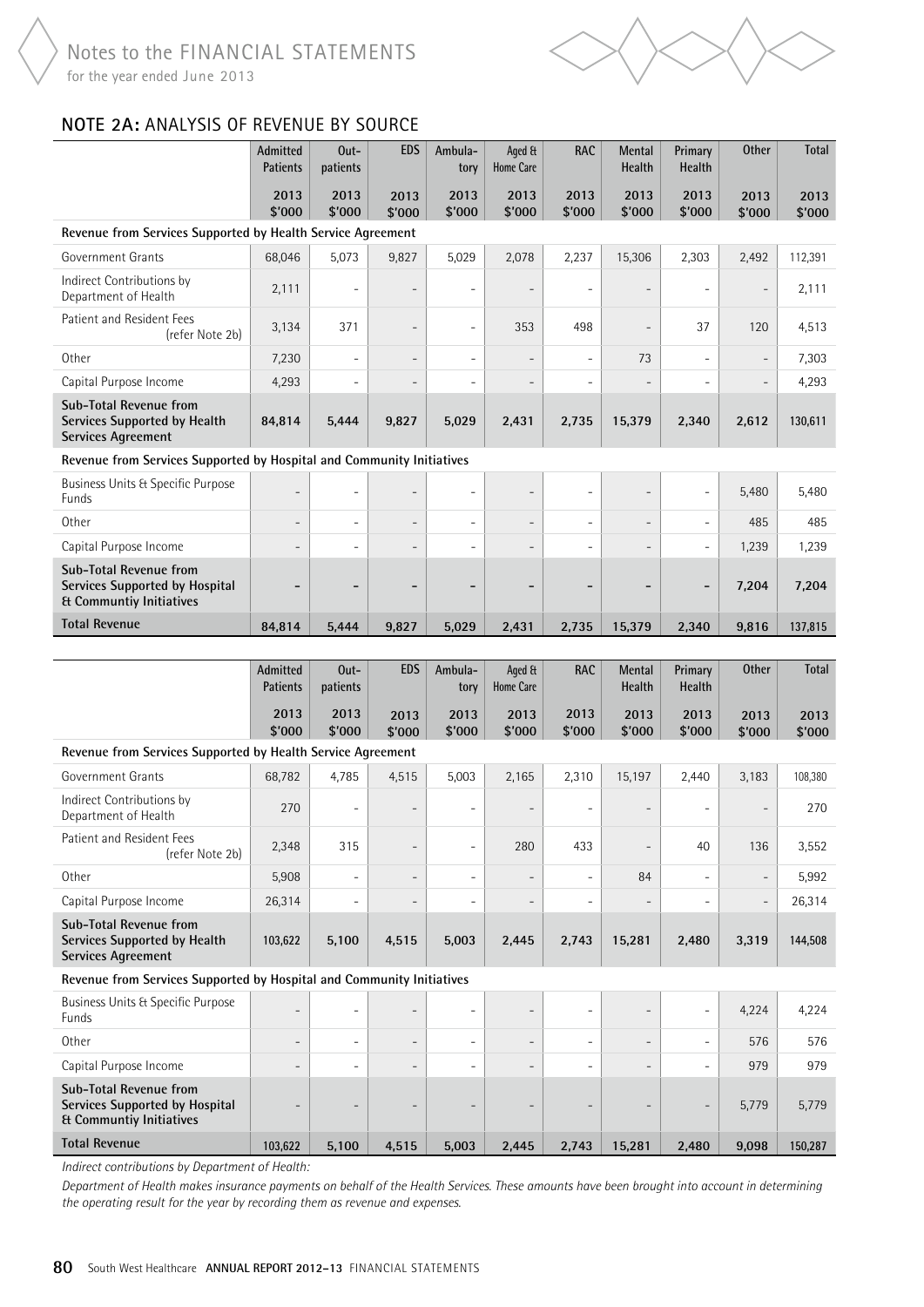

# **NOTE 2B:** PATIENT AND RESIDENT FEES RAISED

| <b>Patient &amp; Resident Fees</b>     | <b>Total</b> | Total  |
|----------------------------------------|--------------|--------|
|                                        | 2013         | 2012   |
|                                        | \$'000       | \$'000 |
| Recurrent                              |              |        |
| Acute                                  |              |        |
| - Inpatients                           | 3,134        | 2,348  |
| - Outpatients                          | 881          | 771    |
| <b>Residential Aged Care</b>           |              |        |
| - Nursing Home                         | 498          | 433    |
| <b>Total Patient and Resident Fees</b> | 4,513        | 3,552  |
| Capital Purpose:                       |              |        |
| Residential Accomodation Payments      | 136          | 137    |
| <b>Total Capital</b>                   | 136          | 137    |

# **NOTE 2C:** Net Gain / (Loss) on Disposal of Non-Financial Assets

|                                                            | Total          | Total          |
|------------------------------------------------------------|----------------|----------------|
|                                                            | 2013<br>\$'000 | 2012<br>\$'000 |
| Proceeds from Disposal of Non-Current Assets               |                |                |
| Plant & Equipment                                          | 53             |                |
| Motor Vehicles                                             | 466            | 861            |
| <b>Total Proceeds from Disposal of Non-Current Assets</b>  | 519            | 861            |
| Less: Written Down Value of Non Current Assets Sold        |                |                |
| <b>Buildings</b>                                           | 113            |                |
| Plant & Equipment                                          | 141            | 3              |
| Furniture & Fittings                                       | 3              |                |
| Motor Vehicles                                             | 523            | 907            |
| <b>Total Written Down Value of Non Current Assets Sold</b> | 780            | 910            |
| Net Gains / (Loss) on Disposal of Non-Current Assets       | (261)          | (49)           |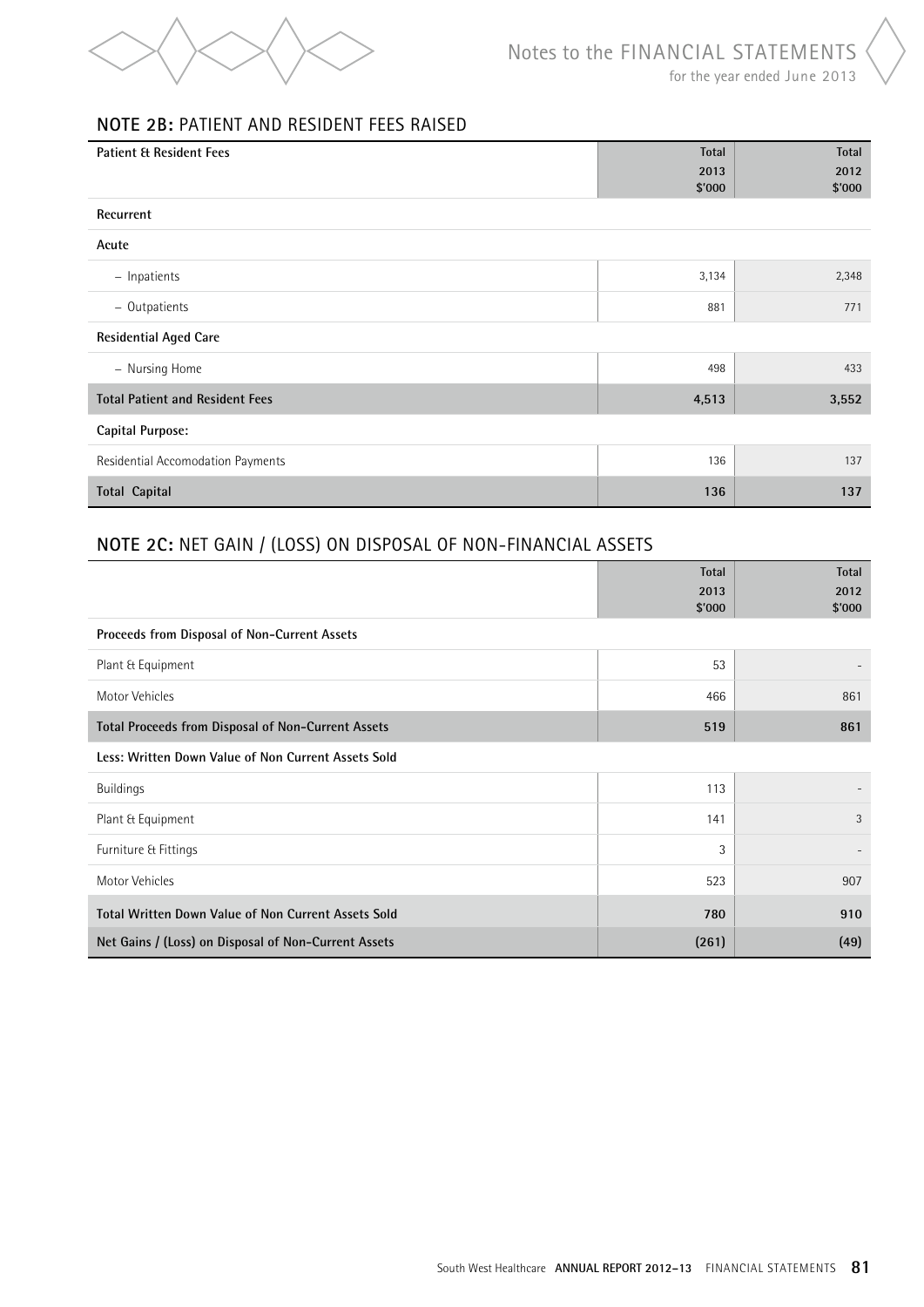



# **NOTE 3:** EXPENSES

|                                                        | <b>HSA</b><br>2013<br>\$'000 | <b>HSA</b><br>2012<br>\$'000 | <b>H&amp;CI</b><br>2013<br>\$'000 | <b>H&amp;CI</b><br>2012<br>\$'000 | <b>TOTAL</b><br>2013<br>\$'000 | <b>TOTAL</b><br>2012<br>\$'000 |
|--------------------------------------------------------|------------------------------|------------------------------|-----------------------------------|-----------------------------------|--------------------------------|--------------------------------|
| <b>Employee Benefits</b>                               |                              |                              |                                   |                                   |                                |                                |
| Salaries & Wages                                       | 73,189                       | 71,896                       | 2,354                             | 1,522                             | 75,543                         | 73,418                         |
| Workcover                                              | 478                          | 906                          | 23                                | 34                                | 501                            | 940                            |
| Long Service Leave                                     | 2,241                        | 2,480                        | 66                                | 10                                | 2,307                          | 2,490                          |
| Superannuation                                         | 6,557                        | 6,310                        | 213                               | 126                               | 6,770                          | 6,436                          |
| <b>Total Employee Benefits</b>                         | 82,465                       | 81,592                       | 2,656                             | 1,692                             | 85,121                         | 83,284                         |
| Non Salary Labour Costs                                |                              |                              |                                   |                                   |                                |                                |
| Fee for Service Medical Officers                       | 7,818                        | 7,711                        | $\overline{a}$                    | 190                               | 7,818                          | 7,901                          |
| <b>Supplies &amp; Consumables</b>                      |                              |                              |                                   |                                   |                                |                                |
| Drug Supplies                                          | 4,698                        | 4,759                        | $\overline{\phantom{0}}$          | $\overline{\phantom{0}}$          | 4,698                          | 4,759                          |
| Medical & Surgical Supplies                            | 8,547                        | 8,119                        | 282                               | 252                               | 8,829                          | 8,371                          |
| Food Supplies                                          | 1,168                        | 1,147                        | 255                               | 213                               | 1,423                          | 1,360                          |
| <b>Total Supplies &amp; Consumables</b>                | 14,413                       | 14,025                       | 537                               | 465                               | 14,950                         | 14,490                         |
| <b>Other Expenses from Continuing Operations</b>       |                              |                              |                                   |                                   |                                |                                |
| Domestic Services and Supplies                         | 1,475                        | 1,591                        | 270                               | 36                                | 1,745                          | 1,627                          |
| Fuel Light Power & Water                               | 1,412                        | 1,111                        | 241                               | 127                               | 1,653                          | 1,238                          |
| Insurance Costs Funded by DH                           | 2,111                        | 1,775                        | $\overline{0}$                    | $\overline{\phantom{a}}$          | 2,111                          | 1,775                          |
| Repairs & Maintenance                                  | 2,051                        | 1,625                        | 167                               | 159                               | 2,218                          | 1,784                          |
| Maintenance Contracts                                  | 689                          | 515                          | 18                                | $\overline{\phantom{a}}$          | 707                            | 515                            |
| Motor Vehicles                                         | 451                          | 514                          | 107                               | 36                                | 558                            | 550                            |
| Administrative Expenses                                | 9,081                        | 8,252                        | 1,040                             | 910                               | 10,121                         | 9,162                          |
| Patient Transport                                      | 1,612                        | 1,528                        | $\overline{\phantom{0}}$          | $\overline{\phantom{a}}$          | 1,612                          | 1,528                          |
| <b>Bad Debts</b>                                       |                              | $\overline{a}$               | $\overline{\phantom{0}}$          | $\qquad \qquad \blacksquare$      | $\mathbf 0$                    | $\mathbf{0}$                   |
| Audit Fees - VAGO Audit of Financial statements        | 44                           | 43                           | $\overline{\phantom{a}}$          | 1                                 | 44                             | 44                             |
| Audit Fees - Other                                     | 88                           | 49                           | $\overline{\phantom{a}}$          | $\qquad \qquad \blacksquare$      | 88                             | 49                             |
| <b>Total Other Expenses from Continuing Operations</b> | 19,014                       | 17,003                       | 1,843                             | 1,269                             | 20,857                         | 18,272                         |
| <b>Expenditure using Capital Purpose Income</b>        |                              |                              |                                   |                                   |                                |                                |
| Other Expenses                                         | 173                          | 100                          |                                   | $\overline{\phantom{0}}$          | 173                            | 100                            |
| Total Expenditure using Capital Purpose Income         | 173                          | 100                          |                                   | $\overline{\phantom{0}}$          | 173                            | 100                            |
| Depreciation and Amortisation                          |                              | $\qquad \qquad -$            | 8,450                             | 6,160                             | 8,450                          | 6,160                          |
| <b>Total Expenses</b>                                  | 123,883                      | 120,431                      | 13,486                            | 9,776                             | 137,369                        | 130,207                        |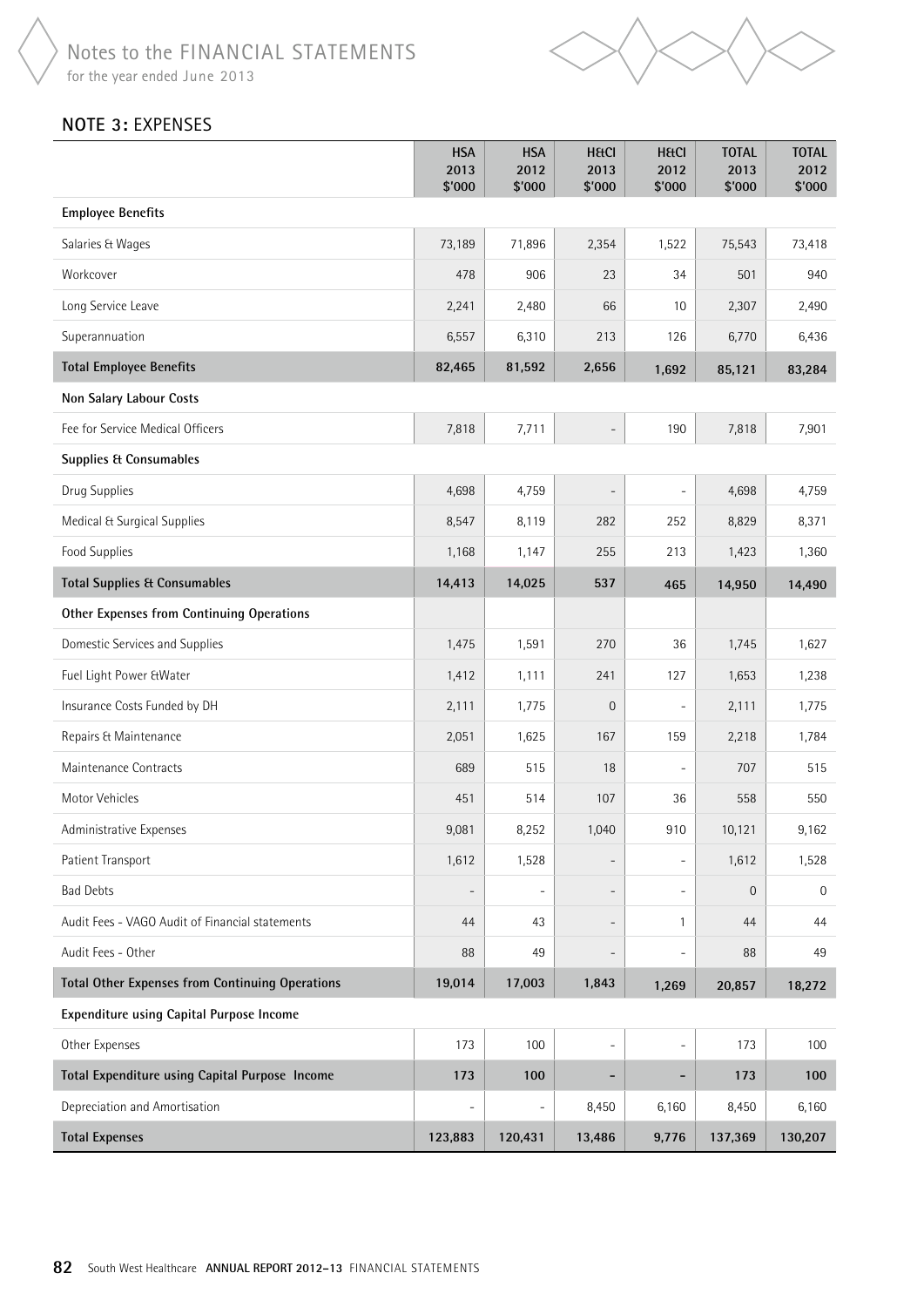

# **NOTE 3a:** analysis of EXPENSES by source

|                                                                                            | Admitted<br>Patients         | $0$ ut-<br>patients          | <b>EDS</b>                   | Ambula-<br>tory          | Aged &<br><b>Home Care</b> | <b>RAC</b>               | <b>Mental</b><br>Health  | Primary<br>Health        | <b>Other</b>             | <b>Total</b>   |
|--------------------------------------------------------------------------------------------|------------------------------|------------------------------|------------------------------|--------------------------|----------------------------|--------------------------|--------------------------|--------------------------|--------------------------|----------------|
|                                                                                            | 2013<br>\$'000               | 2013<br>\$'000               | 2013<br>\$'000               | 2013<br>\$'000           | 2013<br>\$'000             | 2013<br>\$'000           | 2013<br>\$'000           | 2013<br>\$'000           | 2013<br>\$'000           | 2013<br>\$'000 |
| Services Supported by Health Services Agreement                                            |                              |                              |                              |                          |                            |                          |                          |                          |                          |                |
| <b>Employee Benefits</b>                                                                   | 50,726                       | 3,429                        | 6,191                        | 3,168                    | 1,532                      | 2,249                    | 12,051                   | 1,474                    | 1,645                    | 82,465         |
| Non salary labour benefits                                                                 | 7,815                        | $\qquad \qquad \blacksquare$ |                              | $\Omega$                 | $\overline{\phantom{a}}$   | 4                        | $\overline{\phantom{a}}$ | $\overline{\phantom{0}}$ | $\overline{\phantom{a}}$ | 7,819          |
| Supplies & consumables                                                                     | 10,527                       | 712                          | 1,285                        | 658                      | 318                        | 47                       | 219                      | 306                      | 341                      | 14,413         |
| Other Expenses from continuing operations                                                  | 11,389                       | 772                          | 1,393                        | 713                      | 345                        | 658                      | 3,015                    | 359                      | 370                      | 19,014         |
| <b>Sub-Total Expenses from Services</b><br>Supported by Health Services Agreement          | 80,457                       | 4,913                        | 8,869                        | 4,539                    | 2,195                      | 2,958                    | 15,285                   | 2,139                    | 2,356                    | 123,711        |
| Services Supported by Hospital and Community Initiatives                                   |                              |                              |                              |                          |                            |                          |                          |                          |                          |                |
| <b>Employee Benefits</b>                                                                   | $\overline{\phantom{a}}$     | $\overline{a}$               | $\overline{a}$               | $\overline{a}$           | $\overline{\phantom{a}}$   | $\overline{a}$           | $\overline{\phantom{a}}$ | $\overline{\phantom{0}}$ | 2,655                    | 2,655          |
| Supplies & Consumables                                                                     | $\qquad \qquad -$            | $\overline{\phantom{0}}$     | $\overline{\phantom{a}}$     | $\overline{\phantom{m}}$ | $\overline{\phantom{a}}$   | $\overline{\phantom{a}}$ | $\overline{\phantom{a}}$ | $\overline{\phantom{a}}$ | 537                      | 537            |
| Other Expenses from continuing operations                                                  | $\overline{\phantom{a}}$     | $\overline{a}$               | $\overline{\phantom{a}}$     | $\overline{\phantom{a}}$ | $\overline{\phantom{a}}$   | $\overline{\phantom{a}}$ | $\overline{\phantom{a}}$ | $\overline{a}$           | 1,843                    | 1,843          |
| Depreciation and Amortisation (refer Note 4)                                               | $\overline{\phantom{0}}$     | $\overline{\phantom{0}}$     | $\overline{\phantom{a}}$     | $\overline{a}$           | $\overline{\phantom{a}}$   | $\overline{a}$           | $\overline{\phantom{a}}$ | $\overline{\phantom{0}}$ | 8,450                    | 8,450          |
| Sub-Total Expenses from Services Supported by<br><b>Hospital and Community Initiatives</b> | $\overline{\phantom{0}}$     |                              | -                            |                          | $\overline{\phantom{a}}$   | -                        | $\overline{\phantom{a}}$ | $\overline{\phantom{a}}$ | 13,485                   | 13,485         |
| <b>Services Supported by Capital Sources</b>                                               |                              |                              |                              |                          |                            |                          |                          |                          |                          |                |
| Other Expenses                                                                             | $\overline{a}$               | $\overline{\phantom{0}}$     | $\overline{\phantom{a}}$     | $\overline{\phantom{m}}$ | $\overline{\phantom{a}}$   | $\overline{\phantom{a}}$ | $\overline{\phantom{a}}$ | $\overline{a}$           | 173                      | 173            |
| Sub-Total Expenses from Services<br><b>Supported by Capital Resources</b>                  | $\qquad \qquad \blacksquare$ |                              | $\qquad \qquad \blacksquare$ |                          | $\overline{\phantom{0}}$   | $\qquad \qquad$          | $\overline{\phantom{a}}$ | $\overline{\phantom{0}}$ | 173                      | 173            |
| <b>Total Expenses</b>                                                                      | 80,457                       | 4,913                        | 8,869                        | 4,539                    | 2,195                      | 2,958                    | 15,285                   | 2,139                    | 16,014                   | 137,369        |

# **NOTE 3a:** analysis of EXPENSES by source

|                                                                                            | Admitted<br>Patients     | $Out-$<br>patients       | <b>EDS</b>               | Ambula-<br>tory          | Aged &<br>Home Care      | <b>RAC</b>               | Mental<br>Health         | Primary<br>Health            | <b>Other</b>             | <b>Total</b>   |
|--------------------------------------------------------------------------------------------|--------------------------|--------------------------|--------------------------|--------------------------|--------------------------|--------------------------|--------------------------|------------------------------|--------------------------|----------------|
|                                                                                            | 2012<br>\$'000           | 2012<br>\$'000           | 2012<br>\$'000           | 2012<br>\$'000           | 2012<br>\$'000           | 2012<br>\$'000           | 2012<br>\$'000           | 2012<br>\$'000               | 2012<br>\$'000           | 2012<br>\$'000 |
| Services Supported by Health Services Agreement                                            |                          |                          |                          |                          |                          |                          |                          |                              |                          |                |
| <b>Employee Benefits</b>                                                                   | 51,537                   | 3,384                    | 2,996                    | 3,320                    | 1,622                    | 2,230                    | 12,652                   | 1,646                        | 2,203                    | 81,590         |
| Non salary labour benefits                                                                 | 7,706                    | $\overline{\phantom{a}}$ | $\overline{\phantom{a}}$ | $\overline{\phantom{a}}$ | $\overline{\phantom{a}}$ | 4                        | $\overline{\phantom{a}}$ | $\overline{a}$               | $\overline{\phantom{a}}$ | 7,710          |
| Supplies & consumables                                                                     | 10,605                   | 699                      | 619                      | 686                      | 335                      | 53                       | 235                      | 340                          | 455                      | 14,027         |
| Other Expenses from continuing operations                                                  | 10,906                   | 723                      | 640                      | 709                      | 347                      | 499                      | 2,358                    | 351                          | 471                      | 17,004         |
| <b>Sub-Total Expenses from Services</b><br><b>Supported by Health Services Agreement</b>   | 80,754                   | 4,806                    | 4,255                    | 4,715                    | 2,304                    | 2,786                    | 15,245                   | 2,337                        | 3,129                    | 120,331        |
| Services Supported by Hospital and Community Initiatives                                   |                          |                          |                          |                          |                          |                          |                          |                              |                          |                |
| <b>Employee Benefits</b>                                                                   | $\overline{\phantom{a}}$ | $\overline{a}$           | $\overline{\phantom{a}}$ | $\overline{a}$           | $\overline{\phantom{a}}$ | $\overline{\phantom{a}}$ | $\overline{a}$           | $\overline{\phantom{m}}$     | 1,881                    | 1,881          |
| Supplies & Consumables                                                                     | $\qquad \qquad -$        | $\overline{\phantom{a}}$ | $\overline{\phantom{a}}$ | $\overline{\phantom{a}}$ | $\overline{\phantom{0}}$ | $\overline{\phantom{a}}$ | $\overline{a}$           | $\overline{a}$               | 466                      | 466            |
| Other Expenses from continuing operations                                                  | $\overline{\phantom{a}}$ | $\overline{\phantom{0}}$ | $\overline{\phantom{a}}$ | $\overline{\phantom{a}}$ | $\overline{\phantom{a}}$ | $\overline{a}$           | $\overline{\phantom{a}}$ | $\overline{\phantom{a}}$     | 1,269                    | 1,269          |
| Depreciation and Amortisation (refer Note 4)                                               | $\overline{\phantom{a}}$ | $\overline{\phantom{0}}$ | $\overline{\phantom{a}}$ | $\overline{\phantom{a}}$ | $\overline{\phantom{a}}$ | $\overline{a}$           | $\overline{\phantom{a}}$ | $\overline{a}$               | 6,160                    | 6,160          |
| Sub-Total Expenses from Services Supported by<br><b>Hospital and Community Initiatives</b> | ۰                        |                          | -                        |                          | $\qquad \qquad$          |                          | -                        | $\qquad \qquad \blacksquare$ | 9,776                    | 9,776          |
| Services Supported by Capital Sources                                                      |                          |                          |                          |                          |                          |                          |                          |                              |                          |                |
| Other Expenses                                                                             |                          | $\overline{\phantom{0}}$ | $\overline{\phantom{a}}$ | $\overline{\phantom{a}}$ | $\overline{\phantom{0}}$ | $\overline{a}$           | $\overline{\phantom{a}}$ | $\overline{a}$               | 100                      | 100            |
| Sub-Total Expenses from Services<br><b>Supported by Capital Resources</b>                  | $\overline{a}$           |                          | $\overline{a}$           | $\overline{a}$           | $\overline{a}$           | $\overline{a}$           | $\overline{a}$           |                              | 100                      | 100            |
| <b>Total Expenses</b>                                                                      | 80.754                   | 4.806                    | 4,255                    | 4,715                    | 2,304                    | 2,786                    | 15,245                   | 2,337                        | 13,005                   | 130,207        |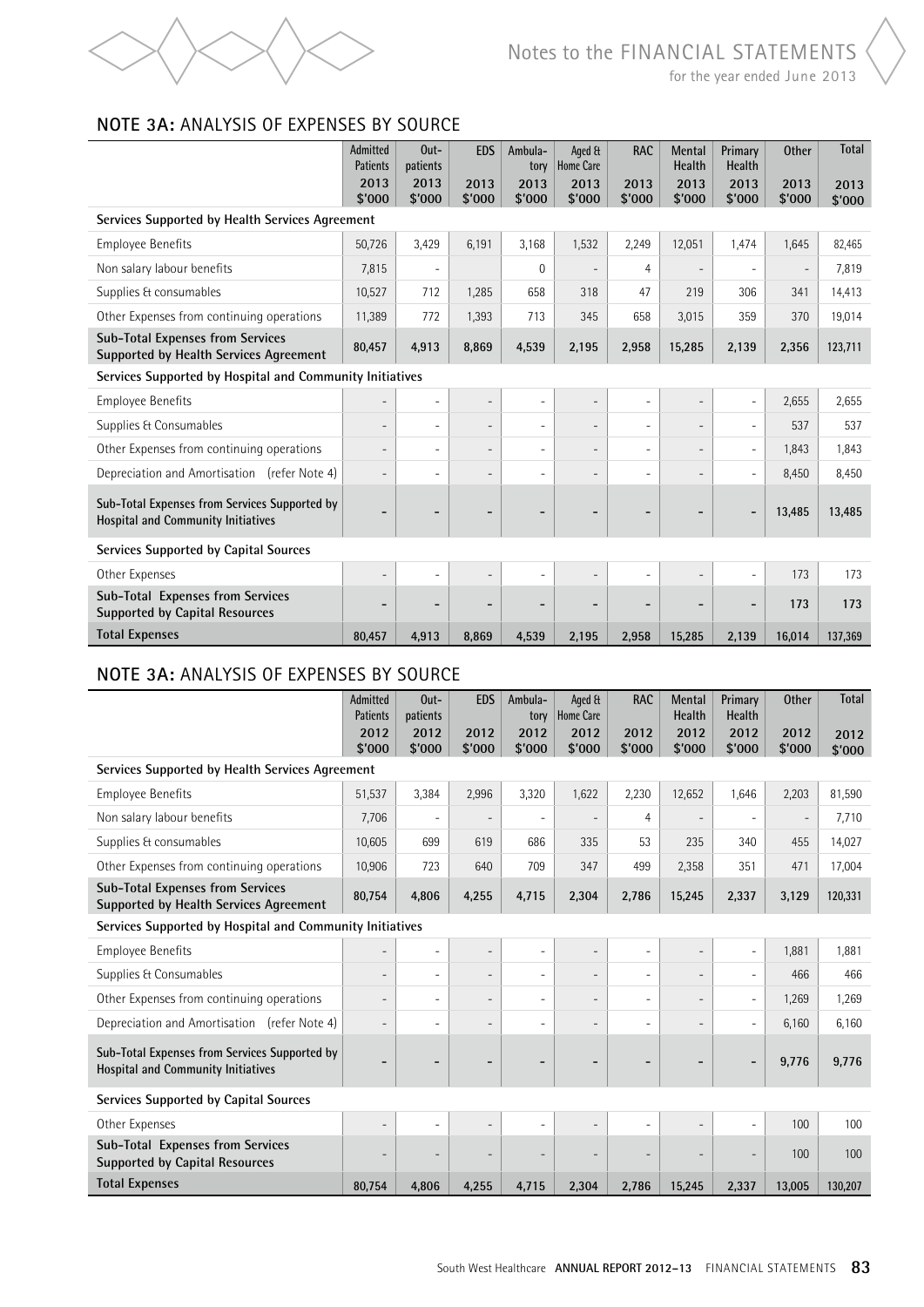

# **NOTE 3B**

| Analysis of Expenses by Internally Managed and Restricted Specific Purpose Funds for<br>Services Supported by Hospital and Community Initiatives | 2013<br>\$'000 | 2012<br>\$'000 |
|--------------------------------------------------------------------------------------------------------------------------------------------------|----------------|----------------|
| Private Practice Fees                                                                                                                            | 1,101          | 683            |
| Linen Service                                                                                                                                    | 1,412          | 710            |
| Food Services                                                                                                                                    | 1,017          | 967            |
| Retail Services                                                                                                                                  | 957            | 678            |
| Other Activities                                                                                                                                 | 549            | 578            |
| <b>Total</b>                                                                                                                                     | 5,036          | 3,616          |

# **NOTE 4**: DEPRECIATION

|                            | 2013<br>\$'000 | 2012<br>\$'000 |
|----------------------------|----------------|----------------|
| Buildings                  | 5,682          | 3,701          |
| Plant & Equipment          | 617            | 445            |
| Medical Equipment          | 911            | 845            |
| Computers & Communications | 568            | 476            |
| Furniture and Fittings     | 293            | 194            |
| Motor Vehicles             | 378            | 495            |
| Leased Assets              |                | $\overline{4}$ |
| <b>Total Depreciation</b>  | 8,450          | 6,160          |

# **NOTE 5**: SUPERANNUATION

|                                  | Contributions Paid or Payable for the Year |        |  |  |
|----------------------------------|--------------------------------------------|--------|--|--|
|                                  | 2013                                       | 2012   |  |  |
|                                  | \$'000                                     | \$'000 |  |  |
| Defined benefit plans:           |                                            |        |  |  |
| First State Super (Health Super) | 451                                        | 460    |  |  |
| State Super fund                 | 109                                        | 117    |  |  |
| Defined contribution plans:      |                                            |        |  |  |
| First State Super (Health Super) | 5,078                                      | 4,865  |  |  |
| Hesta Super fund                 | 1,031                                      | 907    |  |  |
| Other                            | 101                                        | 87     |  |  |
| <b>Total</b>                     | 6,770                                      | 6,436  |  |  |

# **NOTE 6**: CASH AND CASH EQUIVALENTS

For the purposes of the Cash Flow Statement, cash assets includes cash on hand and in banks, and short-term deposits which are readily convertible to cash on hand, and are subject to an insignificant risk of change in value, net of outstanding bank overdrafts.

|                                                                 | 2013<br>\$'000 | 2012<br>\$'000 |
|-----------------------------------------------------------------|----------------|----------------|
| Cash on Hand                                                    | 7              | $\overline{4}$ |
| Cash at Bank                                                    | 5,158          | 1,361          |
| Deposits at Call                                                | 7,046          | 8,046          |
| Cash at End of Reporting Period                                 | 12,211         | 9,411          |
| Represented by:                                                 |                |                |
| Cash for Health Service Operations (as per Cash Flow Statement) | 11,114         | 8,306          |
| Cash at Bank South West Alliance of Rural Health                | 162            | 257            |
| Cash for Monies Held in Trust                                   |                |                |
| - Endowment Fund                                                | 22             | 22             |
| - Deposits at Call                                              | 913            | 826            |
| <b>Total</b>                                                    | 12,211         | 9,411          |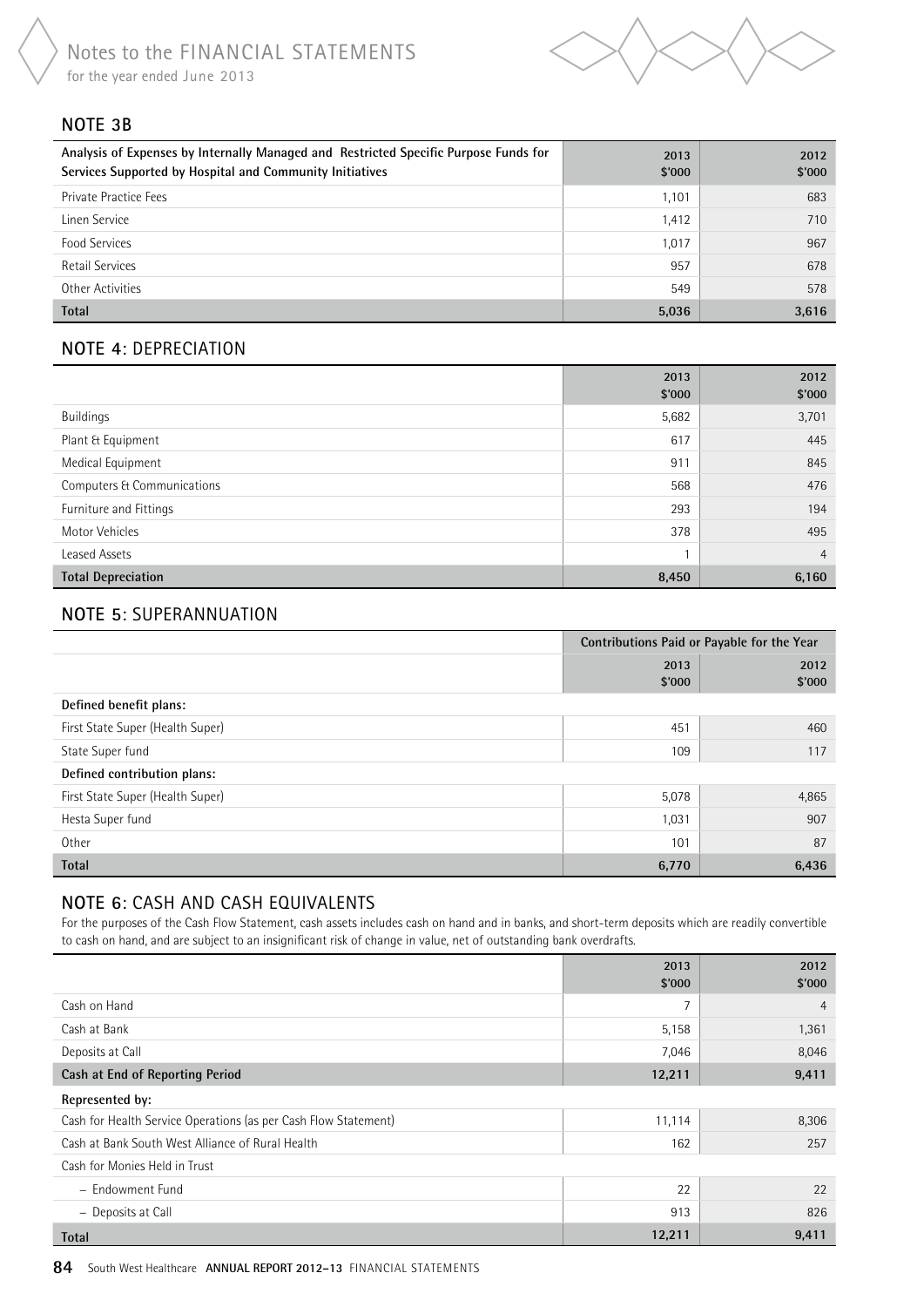

# **NOTE 7**: RECEIVABLES

|                                                  | 2013<br>\$'000 | 2012<br>\$'000 |
|--------------------------------------------------|----------------|----------------|
| Current                                          |                |                |
| Contractual                                      |                |                |
| Acute - Inpatient                                | 394            | 509            |
| Acute - Outpatient                               | 114            | 125            |
| Aged Care - Nursing Home                         | 101            | 86             |
| Regional Institutions                            | 1,491          | 1,910          |
| South West Alliance of Rural Health (SWARH)      | 315            | 295            |
| Linen Service Debtors                            | 303            | 135            |
| Accrued Investment Income                        | 42             | 52             |
| Less Provision for Bad Debts                     | (35)           | (34)           |
|                                                  | 2,725          | 3,078          |
| Statutory                                        |                |                |
| <b>GST Receivable</b>                            | 407            | 365            |
| <b>Accrued Government Grants</b>                 | 527            | 298            |
|                                                  | 934            | 663            |
| <b>Total Current Receivables</b>                 | 3,659          | 3,741          |
| <b>Non Current Statutory</b>                     |                |                |
| Long Service Leave - DHS                         | 1,915          | 1,390          |
| <b>Total Non Current Receivables</b>             | 1,915          | 1,390          |
| <b>Total Receivables</b>                         | 5,574          | 5,131          |
| (a) Movement in the Allowance for doubtful debts |                |                |
| Balance at beginning of year                     | 34             | 24             |
| Amounts written off during the year              | (16)           | (8)            |
| Amounts recovered during the year                | 16             | 18             |
| Balance at end of year                           | 34             | 34             |
|                                                  |                |                |

#### **(b) Ageing analysis of receivables (c) Nature and extent of risk arising from receivables**

Please refer to Note 16 (b) for the ageing analysis of receivables Please refer to Note 16 (b) for the nature and extent of credit risk arising from receivables

# **NOTE 8**: INVENTORIES

|                                             | 2013<br>\$'000           | 2012<br>\$'000 |
|---------------------------------------------|--------------------------|----------------|
| Pharmaceuticals at cost                     | 467                      | 466            |
| General Supplies at cost                    | 362                      | 350            |
| Healthcare Shop Supplies at cost            | 164                      | 172            |
| Bulk Linen Store - Linen Service at cost    | 147                      | 179            |
| Linen in Use at Net Realisable Value        | 312                      | 270            |
| South West Alliance of Rural Health at cost | $\overline{\phantom{a}}$ |                |
| <b>Total Inventories</b>                    | 1,452                    | 1,437          |

# **NOTE 9**: OTHER ASSETS

|                                     | 2013<br>\$'000 | 2012<br>\$'000 |
|-------------------------------------|----------------|----------------|
| Prepayments                         | 34             | 47             |
| South West Alliance of Rural Health | 45             | 25             |
| <b>Total Other Assets</b>           | 79             | 72             |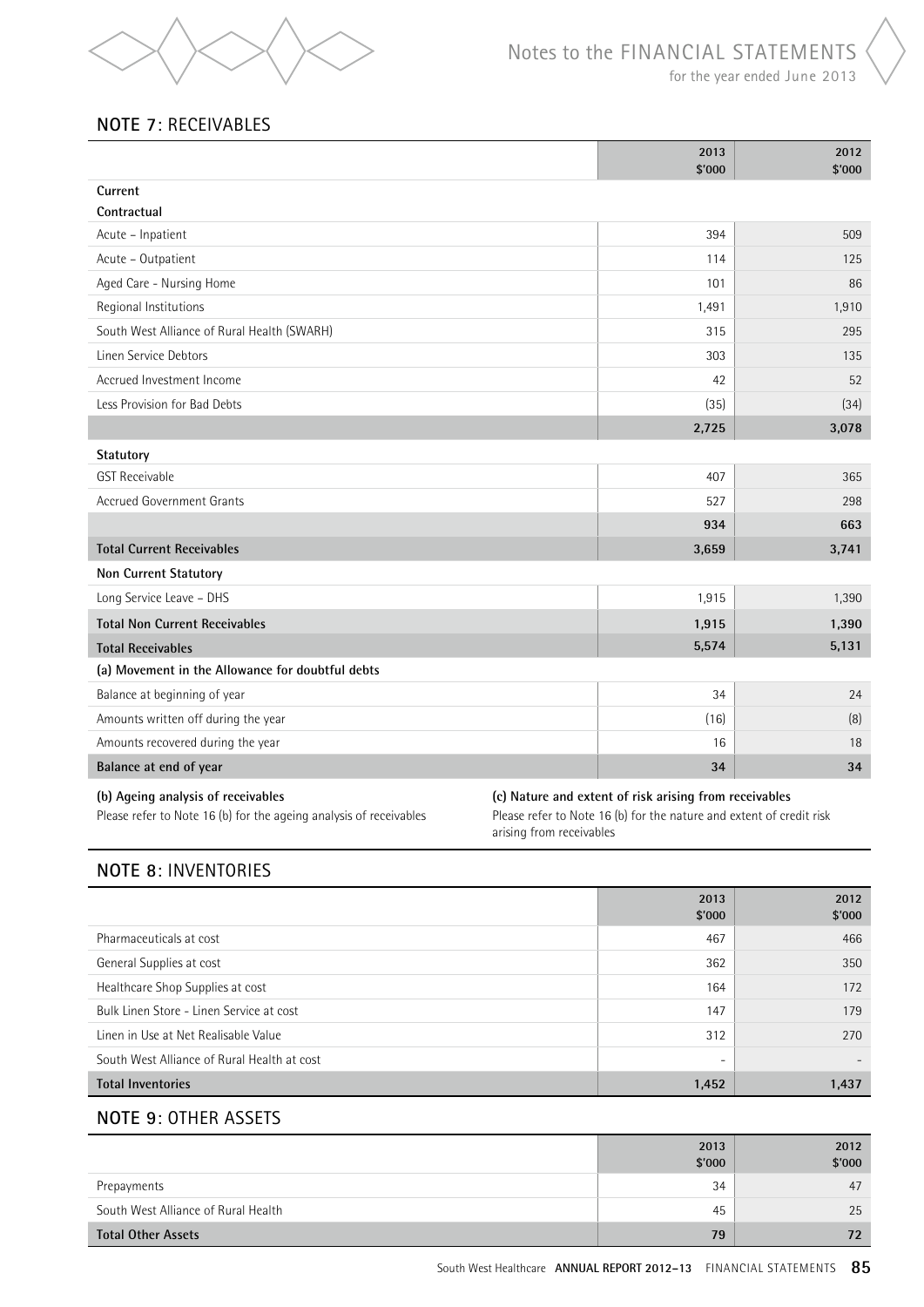

# **NOTE 10:** PROPERTY, PLANT & EQUIPMENT

|                                          | Gross<br>Cost/<br>Valuation<br>2013<br>\$'000 | Gross<br>Cost/<br>Valuation<br>2012<br>\$'000 | Accum.<br>Deprec.<br>2013<br>\$'000 | Accum.<br>Deprec.<br>2012<br>\$'000 | <b>Net</b><br>Assests at<br>2013<br>\$'000 | <b>Net</b><br>Assests at<br>2012<br>\$'000 |
|------------------------------------------|-----------------------------------------------|-----------------------------------------------|-------------------------------------|-------------------------------------|--------------------------------------------|--------------------------------------------|
| Land at fair value                       | 16,235                                        | 16,235                                        | $\overline{\phantom{0}}$            | $\overline{\phantom{a}}$            | 16,235                                     | 16,235                                     |
| Buildings at fair value                  | 42,743                                        | 42,873                                        | 14,354                              | 10,873                              | 28,389                                     | 32,000                                     |
| Subtotal                                 | 58,978                                        | 59,108                                        | 14,354                              | 10,873                              | 44,624                                     | 48,235                                     |
| Buildings at cost                        | 104,227                                       | 2,416                                         | 2,354                               | 169                                 | 101,873                                    | 2,247                                      |
| Buildings under construction at cost     | 221                                           | 98,253                                        | $\overline{\phantom{0}}$            | $\overline{\phantom{a}}$            | 221                                        | 98,253                                     |
| Plant & Equipment at fair value          | 8,330                                         | 8,814                                         | 4,173                               | 4,507                               | 4,157                                      | 4,307                                      |
| Medical Equipment at fair value          | 11,780                                        | 12,206                                        | 6,518                               | 7,166                               | 5,262                                      | 5,040                                      |
| Computers & Communications at fair value | 5,563                                         | 5,353                                         | 3,758                               | 3,829                               | 1,805                                      | 1,524                                      |
| Furniture & Fittings at fair value       | 3,642                                         | 2,932                                         | 1,349                               | 1,216                               | 2,293                                      | 1,716                                      |
| Motor Vehicles at fair value             | 3,363                                         | 3,418                                         | 890                                 | 806                                 | 2,473                                      | 2,612                                      |
| Leased Assets at cost                    | 46                                            | 46                                            | 46                                  | 46                                  | $\overline{0}$                             | $\Omega$                                   |
| Subtotal                                 | 137,172                                       | 133,438                                       | 19,088                              | 17,739                              | 118,084                                    | 115,699                                    |
| <b>Total</b>                             | 196,150                                       | 192,546                                       | 33,442                              | 28,612                              | 162,708                                    | 163,934                                    |

*Reconcilations of the carrying amounts of each class of asset for the consolidated entity at the beginning and end of the previous and current financial year is set out below:*

|                                                     | Land                     | <b>Buildings &amp;</b><br><b>Buildings</b><br>under<br>construct. | Plant &<br>Equip.        | Medical<br>Equip.        | <b>Computers</b><br><b>&amp; Comms.</b> | <b>Furniture</b><br>$\mathbf{a}$<br><b>Fittings</b> | <b>Motor</b><br><b>Vehicles</b> | Leased<br><b>Assets</b>  | Total    |
|-----------------------------------------------------|--------------------------|-------------------------------------------------------------------|--------------------------|--------------------------|-----------------------------------------|-----------------------------------------------------|---------------------------------|--------------------------|----------|
| Balance at 1 July 2011                              | 16,235                   | 111,874                                                           | 2,415                    | 4,120                    | 1,112                                   | 963                                                 | 2,711                           | 5                        | 139,435  |
| Additions                                           | $\overline{\phantom{0}}$ | 24,327                                                            | 2,338                    | 1,769                    | 887                                     | 946                                                 | 1,302                           | $\overline{\phantom{a}}$ | 31,569   |
| Disposals                                           | $\overline{\phantom{0}}$ | $\overline{\phantom{0}}$                                          | $\overline{\phantom{0}}$ | (3)                      | $\overline{\phantom{a}}$                | $\overline{\phantom{a}}$                            | (907)                           | $\overline{\phantom{a}}$ | (910)    |
| Revaluation increments/(decrements)                 | Ξ.                       | $\overline{\phantom{0}}$                                          | $\overline{\phantom{0}}$ | $\overline{\phantom{a}}$ | $\overline{\phantom{a}}$                | $\overline{\phantom{a}}$                            | $\overline{\phantom{a}}$        | $\overline{\phantom{a}}$ |          |
| Depreciation/amortisation expense<br>(refer Note 4) | Ξ.                       | (3,701)                                                           | (446)                    | (846)                    | (475)                                   | (194)                                               | (494)                           | (4)                      | (6, 160) |
| Balance at 1 July 2012                              | 16,235                   | 132,500                                                           | 4,307                    | 5,040                    | 1,524                                   | 1,715                                               | 2,612                           | $\mathbf{1}$             | 163,934  |
| Additions                                           | $\overline{\phantom{0}}$ | 3,781                                                             | 590                      | 1,155                    | 846                                     | 870                                                 | 762                             | $\overline{\phantom{a}}$ | 8,004    |
| Disposals                                           | $\overline{\phantom{0}}$ | (113)                                                             | (120)                    | (21)                     | (3)                                     | $\overline{\phantom{a}}$                            | (523)                           | $\overline{\phantom{a}}$ | (780)    |
| Depreciation/amortisation expense<br>(refer Note 4) | $\overline{\phantom{a}}$ | (5,682)                                                           | (617)                    | (911)                    | (568)                                   | (293)                                               | (378)                           | (1)                      | (8, 450) |
| Balance at 30 June 2013                             | 16,235                   | 130,486                                                           | 4,160                    | 5,263                    | 1,799                                   | 2,292                                               | 2,473                           | -                        | 162,708  |

#### **Land and buldings carried at valuation**

*An independent valuation of the Health Service's property, plant and equipment was performed by the Valuer-General Victoria to determine the fair value of the land and buildings. The valuation, which confirms to Australian Valuation Standards, was determined by reference to the amounts for which assets could be exchanged between knowledgeable willing parties in an arm's length transaction. The Valuation was based on independent assessments. The effective date of the valuation is 30 June 2009.*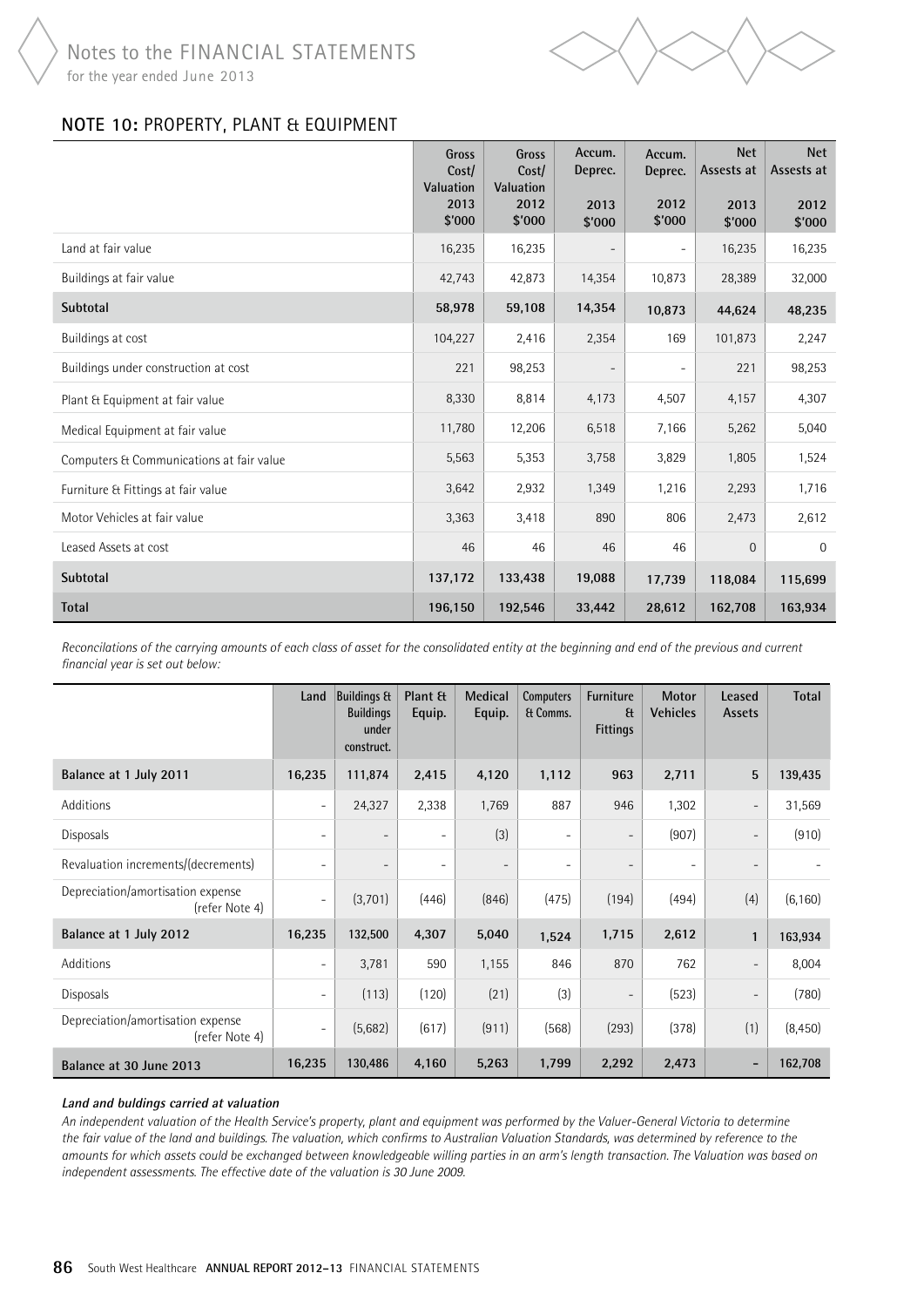

# **NOTE 11**: PAYABLES

|             | 2013<br>\$'000 | 2012<br>\$'000 |
|-------------|----------------|----------------|
| Current     |                |                |
| Contractual |                |                |
|             |                |                |

| <b>Trade Creditors</b> | 4,108 | 3,242 |
|------------------------|-------|-------|
| Accrued Expenses       | 3,642 | 4.500 |
| <b>TOTAL CURRENT</b>   | 7,750 | 7,742 |

**(a) Maturity analysis of payables (b) Nature and extent of risk arising from payables**

Please refer to Note 16(c) for the ageing analysis of payables Please refer to Note 16(c) for the nature and risk arising from payables

# **NOTE 12**: PROVISIONS

|                                                                             | 2013<br>\$'000 | 2012<br>\$'000 |
|-----------------------------------------------------------------------------|----------------|----------------|
| <b>Current Provisions</b>                                                   |                |                |
| <b>Employee Benefits</b>                                                    |                |                |
| - unconditional and expected to be settled within 12 months                 | 9,730          | 8,969          |
| - unconditional and expected to be settled after 12 months                  | 7,180          | 6,659          |
| Provisions related to employee benefit on-costs                             |                |                |
| - unconditional and expected to be settled within 12 months (nominal value) | 1,063          | 801            |
| - unconditional and expected to be settled after 12 months (present value)  | 1,038          | 1,097          |
| <b>Total Current Provisions</b>                                             | 19,011         | 17,526         |
| <b>Non-Current Provisions</b>                                               |                |                |
| <b>Employee Benefits</b>                                                    | 2,000          | 1,988          |
| Provisions related to employee benefit on-costs                             | 229            | 228            |
| <b>Total Non-current Provisions</b>                                         | 2,229          | 2,216          |
| <b>Current Employee Benefits</b>                                            |                |                |
| Unconditional LSL entitlement                                               | 9,689          | 8,664          |
| Accrued wages and salaries                                                  | 2,655          | 2,538          |
| Annual leave entitlements                                                   | 6,471          | 6,128          |
| Accrued days off                                                            | 196            | 196            |
| <b>Total Current Employee Benefits</b>                                      | 19,011         | 17,526         |
| <b>Non-Current Employee Benefits</b>                                        |                |                |
| Conditional long service leave entitlements (present value)                 | 2,229          | 2,216          |
| <b>Total</b>                                                                | 21,240         | 19,742         |
| Movement in Long Service Leave:                                             |                |                |
| Balance at start of year                                                    | 10,841         | 9,673          |
| Provision made during the year                                              | 2,322          | 2,481          |
| Settlement made during the year                                             | (1, 287)       | (1, 313)       |
| Balance at end of year                                                      | 11,876         | 10,841         |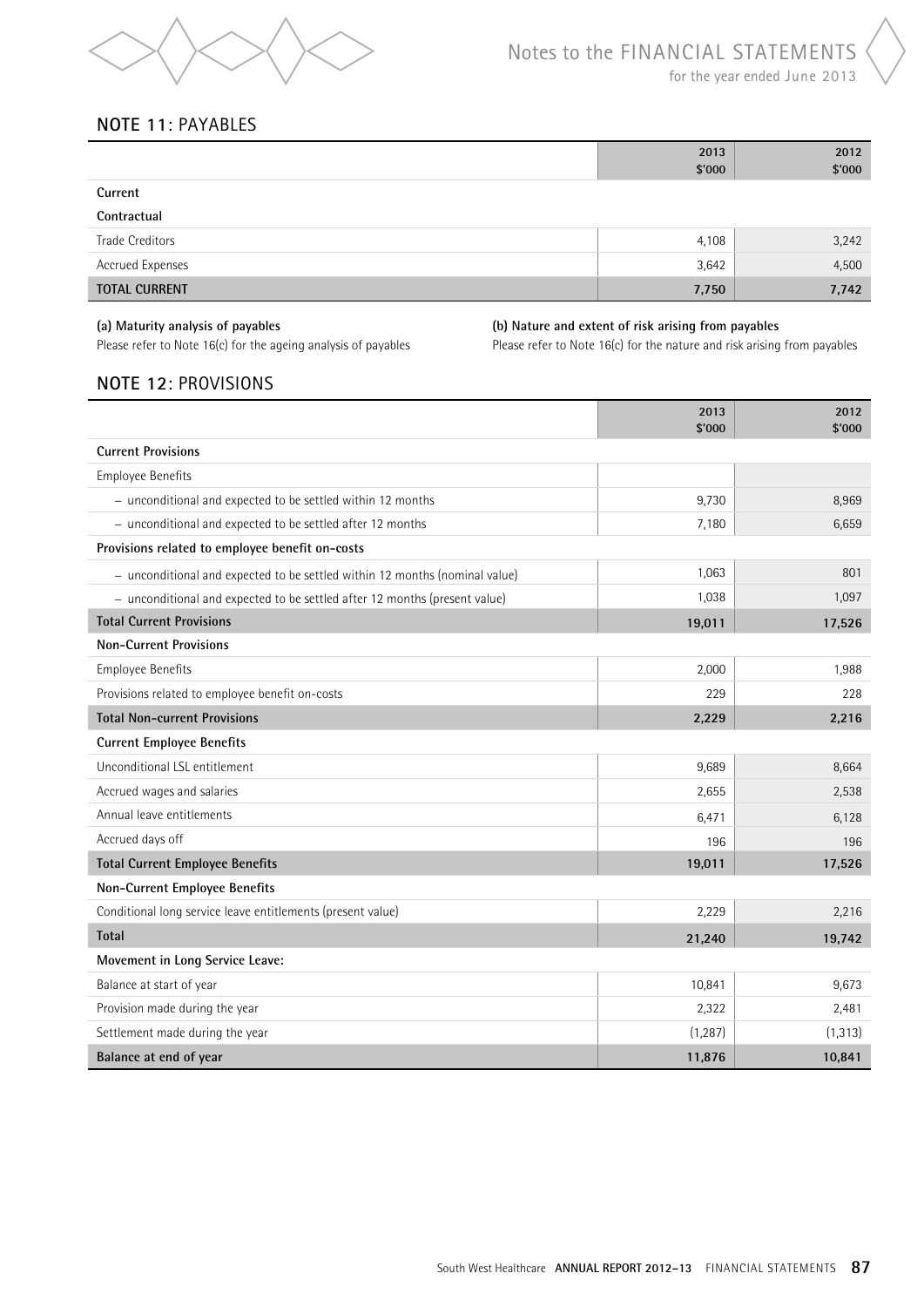Notes to the FINANCIAL STATEMENTS for the year ended June 2013



# **NOTE 13**: OTHER LIABILITIES

|                                      | 2013<br>\$'000 | 2012<br>\$'000 |
|--------------------------------------|----------------|----------------|
| Monies Held in trust                 |                |                |
| - Patient Monies held in Trust       | 65             | 58             |
| - Accommodation Bonds                | 848            | 768            |
| <b>Total</b>                         | 913            | 826            |
| Represented by the following assets: |                |                |
| Note 6<br>Cash Asset                 | 913            | 826            |
| <b>Total</b>                         | 913            | 826            |

# **NOTE 14**: EQUITY & RESERVES

|                                                         | 2013<br>\$'000 | 2012<br>\$'000 |
|---------------------------------------------------------|----------------|----------------|
| (a) Reserves                                            |                |                |
| Property, Plant & Equipment Revaluation Reserve         |                |                |
| Balance at the beginning of the reporting period        | 13,749         | 13,749         |
| Revaluation Increment/ (Decrements)                     |                |                |
| $-$ Land                                                | $\overline{a}$ |                |
| - Buildings                                             | $\overline{a}$ |                |
| Balance at the end of the reporting period              | 13,749         | 13,749         |
| Represented by:                                         |                |                |
| - Land                                                  | 11,950         | 11,950         |
| - Buildings                                             | 1,799          | 1,799          |
|                                                         | 13,749         | 13,749         |
| <b>Restricted Specific Purpose Reserve</b>              |                |                |
| Balance at the beginning of the reporting period        | 22             | 22             |
| Balance at the end of the reporting period              | 22             | 22             |
| <b>Total Reserves</b>                                   | 13,771         | 13,771         |
| (b) Contributed Capital                                 |                |                |
| Balance at the beginning of the reporting period        | 66,744         | 66,744         |
| Capital Contribution received from Victorian Government |                |                |
| Balance at the end of the reporting period              | 66,744         | 66,744         |
| (c) Accumulated Surpluses/(Deficits)                    |                |                |
| Balance at the beginning of the reporting period        | 71,160         | 51,080         |
| Net Result for the Year                                 | 446            | 20,080         |
| Balance at the end of the reporting period              | 71,606         | 71,160         |
| (d) Total Equity at end of financial year               | 152,121        | 151,675        |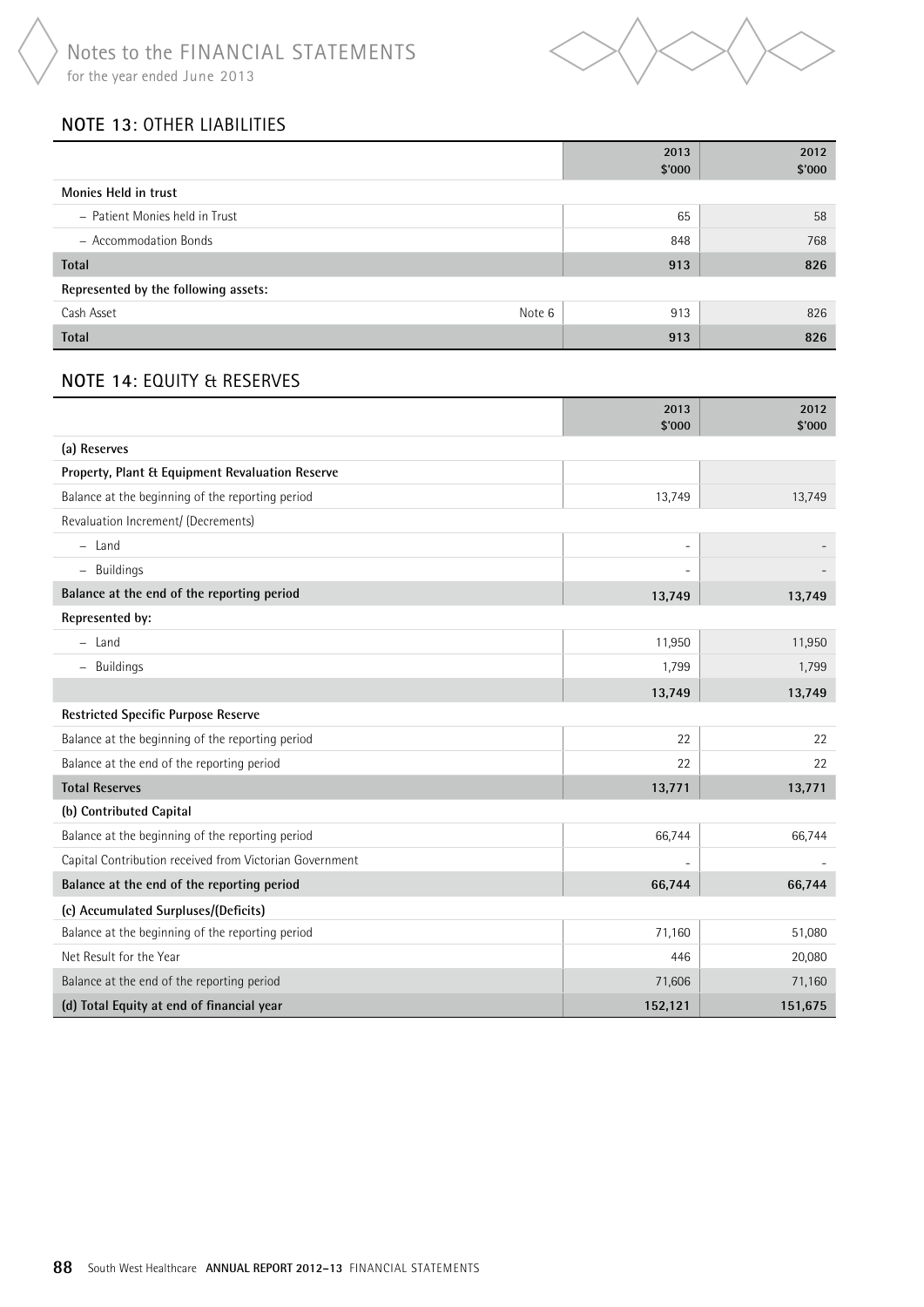

# **NOTE 15**: Reconciliation of net result for the year to net cash inflow/(outflow) from operating activities

|                                                       | 2013<br>\$'000 | 2012<br>\$'000 |
|-------------------------------------------------------|----------------|----------------|
| Net Result for the Year                               | 446            | 20,080         |
| NON CASH MOVEMENTS                                    |                |                |
| Non Cash Revenue                                      | (253)          | (684)          |
| Non Cash Employee Benefits                            | 525            | 821            |
| Depreciation & Amortisation                           | 8,450          | 6,160          |
| Net (Gain)/Loss from Sale of Plant & Equipment        | 261            | 49             |
| Change in Inventories                                 | (15)           | (150)          |
| Change in Operating Assets & Liabilities              |                |                |
| - (Increase) / Decrease in Receivables                | (450)          | (1,658)        |
| - (Increase) / Decrease Other Current Assets          | 7              | 239            |
| - Increase / (Decrease) in Payables                   | 8              | (25)           |
| - Increase / (Decrease) in Employee Entitlements      | 974            | 1,151          |
| - (Increase) / Decrease in Other Current Liabilities  | 87             | 1,182          |
| NET CASH INFLOW / (OUTFLOW) FROM OPERATING ACTIVITIES | 10,040         | 27,165         |

# **NOTE 16**: FINANCIAL INSTRUMENTS

#### **(a) Financial Risk Management Objectives and Policies**

South West Healthcare's principal financial instruments comprise of:

- − Cash assets
- − Term Deposits
- − Receivables
- − Payables
- − Finance Lease payables
- − Accommodation Bonds

Details of the significant accounting policies and methods adopted, including the criteria for recognition, the basis of measurement and the basis on which income and expenses are recognised, with respect to each class of financial asset, financial liability and equity instrument are discosed in Note 1 to the financial statements.

The Health Service's main financial risks are credit risk, liquidity risk and interest rate risk. The Health Service manages these financial risks in accordance with its financial risk management policy.

The Health Service uses different methods to measure and manage the different risks to which it is exposed. Primary responsibility for the identification and management of financial risks rest with the risk management committee of the Health Service.

The main purpose in holding financial instruments is to prudentially manage South West Healthcare financial risks within the government policy parameters.

| Categorisation of financial instruments | <b>Carrying Amount</b><br>2013<br>\$'000 | <b>Carrying Amount</b><br>2012<br>\$'000 |
|-----------------------------------------|------------------------------------------|------------------------------------------|
| <b>Financial Assets</b>                 |                                          |                                          |
| Cash and cash equivalents               | 12,211                                   | 9,411                                    |
| Loans and Receivables                   | 2,725                                    | 3,078                                    |
| Total Financial Assets (i)              | 14,936                                   | 12,489                                   |
| <b>Financial Liabilities</b>            |                                          |                                          |
| At amortised cost                       | 8,663                                    | 8,568                                    |
| Total Financial Liabilities (ii)        | 8,663                                    | 8,568                                    |

i) The total amount of financial assets disclosed here excludes statutory financial receivables (i.e. GST input tax credit recoverable)

ii) The total amount of financial liabilities disclosed here excludes statutory payables (i.e. Taxes payables)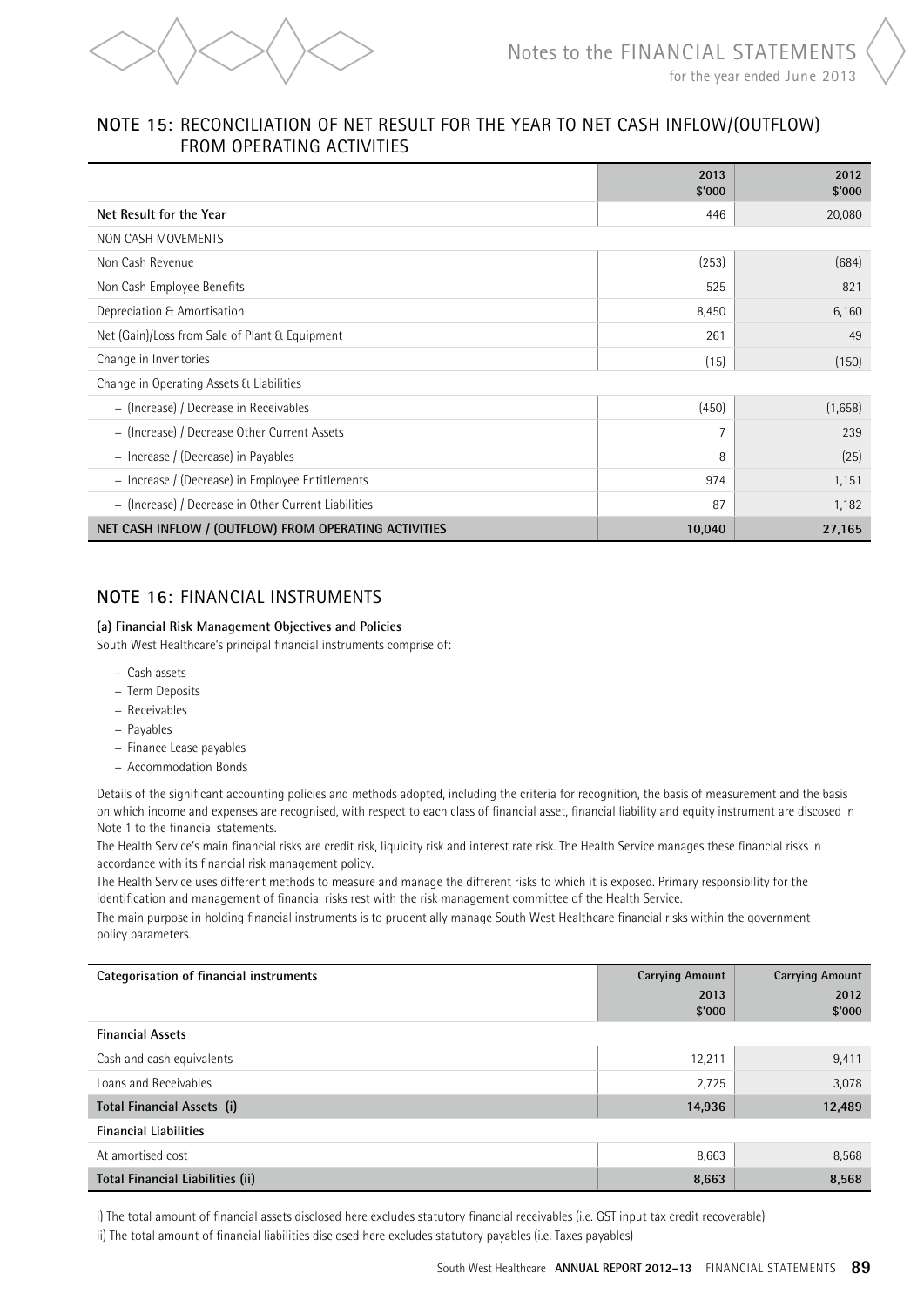

# **NOTE 16**: FINANCIAL INSTRUMENTS (continued)

| Net holding gain/(loss) on financial instruments by category | Net holding<br>gain / loss<br>2013<br>\$'000 | Net holding<br>gain / loss<br>2012<br>\$'000 |
|--------------------------------------------------------------|----------------------------------------------|----------------------------------------------|
| <b>Financial Assets</b>                                      |                                              |                                              |
| Cash and Cash Equivalents (i)                                | 485                                          | 576                                          |
| <b>Total Financial Assets</b>                                | 485                                          | 576                                          |
| <b>Financial Liabilities</b>                                 |                                              |                                              |
| <b>Total Financial Liabilities</b>                           | $\overline{\phantom{0}}$                     |                                              |

(i) For cash and cash equivalents, loans or receivables and available-for-sale financial assets, the net gain or loss is calculated by taking the movement in the fair value of the asset, interest revenue, plus or minus foreign exchange gains or losses arising from revaluation of the financial assets, and minus any impairment recognised in the net result;

(ii) For financial liabilities measure at amortised cost, the net gain or loss is calculated by taking the interest expense, plus or minus foreign exchange gains or losses arising from the revaluation of financial liabilities measured at amortised cost; and

(iii) For financial assets and liabilities that are held-for-trading or designated at fair value through profit or loss, the net gain or loss is calculated by taking the movement in the fair value of the financial asset or liability.

#### **(b) Credit Risk**

Credit risk arises from the contractual financial assets of the Health Service, which comprise cash and deposits, non-statutory receivables and available for sale contractual financial assets. The Health Service's exposure to credit risk arises from the potential default of a counter party on their contractual obligations resulting in financial loss to the Health Service. Credit risk is measured at fair value and is monitored on a regular basis.

Credit risk associated with the Health Service's contractual financial assets is minimal because the main debtor is the Victorian Government. For debtors other than the Government, it is the Health Service's policy to only deal with entities with high credit ratings of a minimum Triple-B rating and to obtain sufficient collateral or credit enhancements, where appropriate.

In addition, the Health Service does not engage in hedging for its contractual financial assets and mainly obtains contractual financial assets that are on fixed interest, except for cash assets, which are mainly cash at bank. As with the policy for debtors, the Health Service's policy is to only deal with banks with high credit ratings.

Provision of impairment for contractual financial assets is recognised when there is objective evidence that the Health Service will not be able to collect a receivable. Objective evidence includes financial difficulties of the debtor, default payments, debts which are more than 60 days overdue, and changes in debtor credit ratings.

Except as otherwise detailed in the following table, the carrying amount of contractual financial assets recorded in the financial statements, net of any allowances for losses, represents South West Healthcare's maximum exposure to credit risk without taking account of the value of any collateral obtained.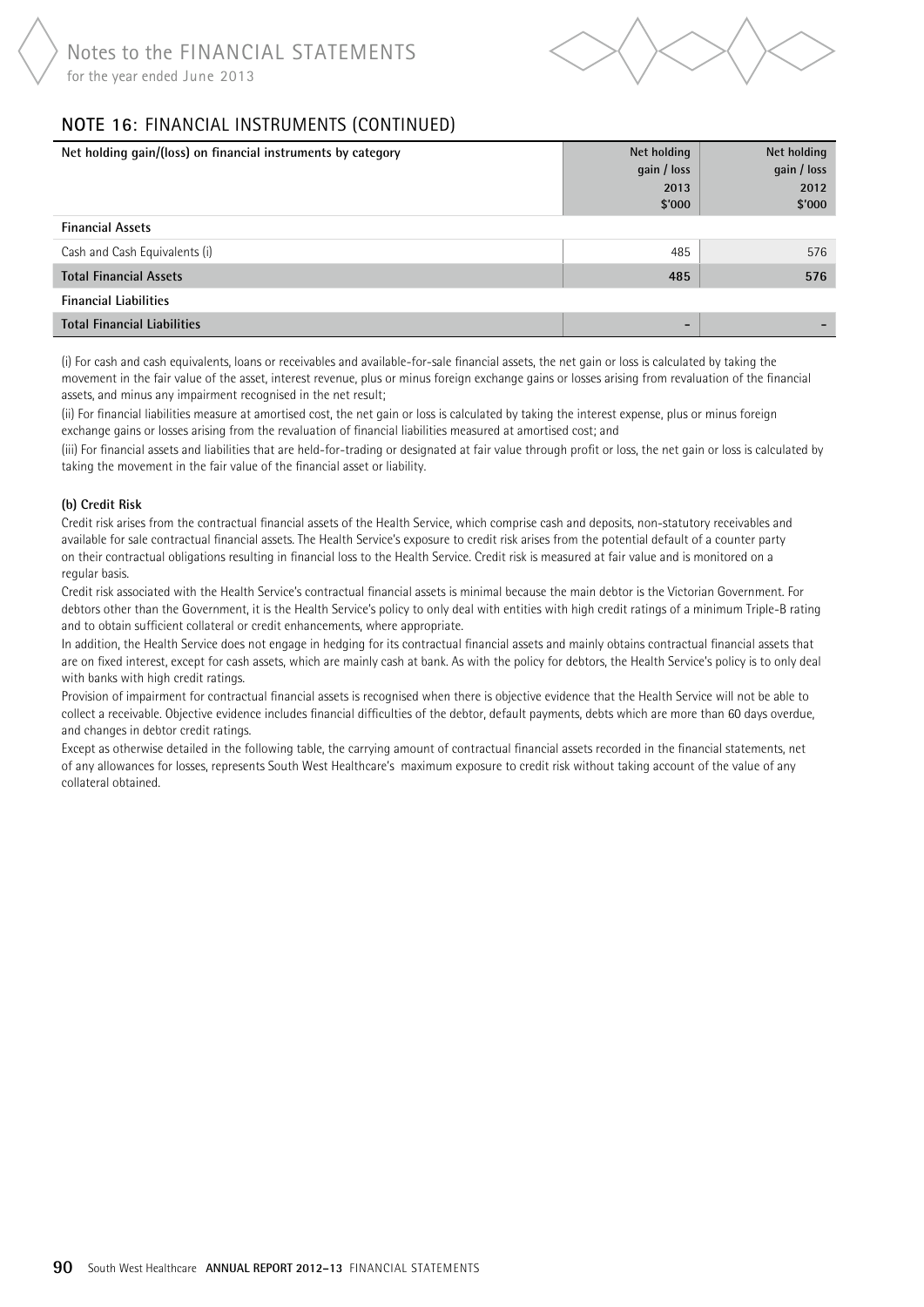

#### for the year ended June 2013

# **NOTE 16**: FINANCIAL INSTRUMENTS (continued)

| Credit quality of contractual financial<br>assets that are neither past due nor<br>impaired | Financial<br><b>Institutions</b> |                                                | Government<br>Agencies | Government<br>Agencies<br>(BBB credit rating)        |                                                    | <b>Other</b><br>(Min BBB<br>credit rating) | Total                           |  |
|---------------------------------------------------------------------------------------------|----------------------------------|------------------------------------------------|------------------------|------------------------------------------------------|----------------------------------------------------|--------------------------------------------|---------------------------------|--|
|                                                                                             |                                  | \$'000                                         | \$'000                 | \$'000                                               |                                                    | \$'000                                     | \$'000                          |  |
| 2013                                                                                        |                                  |                                                |                        |                                                      |                                                    |                                            |                                 |  |
| <b>Financial Assets</b>                                                                     |                                  |                                                |                        |                                                      |                                                    |                                            |                                 |  |
| Cash and Cash Equivalents                                                                   |                                  | 12,211                                         |                        |                                                      |                                                    |                                            | 12,211                          |  |
| Receivables-Debtors                                                                         |                                  |                                                | 2,183                  |                                                      |                                                    | 542                                        | 2,725                           |  |
| <b>Total Financial Assets</b>                                                               |                                  | 12,211                                         | 2,183                  |                                                      |                                                    | 542                                        | 14,936                          |  |
| 2012                                                                                        |                                  |                                                |                        |                                                      |                                                    |                                            |                                 |  |
| <b>Financial Assets</b>                                                                     |                                  |                                                |                        |                                                      |                                                    |                                            |                                 |  |
| Cash and Cash Equivalents                                                                   |                                  | 9,411                                          |                        |                                                      |                                                    |                                            | 9,411                           |  |
| Receivables-Debtors                                                                         |                                  |                                                | 2,448                  |                                                      |                                                    | 630                                        | 3,078                           |  |
| <b>Total Financial Assets</b>                                                               |                                  | 9,411                                          | 2,448                  |                                                      |                                                    | 630                                        | 12,489                          |  |
|                                                                                             |                                  |                                                |                        |                                                      |                                                    |                                            |                                 |  |
| Ageing analysis of financial asset as at<br>30 June                                         | Carrying<br>Amount               | Not past<br>due and not<br>imapaired<br>\$'000 | Less than<br>1 month   | Past due<br>but not $1-3$<br>months<br>\$'000        | Not impaired<br>$3$ months $-$<br>1 Year<br>\$'000 | $1-5$ years<br>\$'000                      | Impaired<br>Financial<br>Assets |  |
|                                                                                             | \$'000                           |                                                | \$'000                 |                                                      |                                                    |                                            | \$'000                          |  |
| 2013<br><b>Financial Assets</b>                                                             |                                  |                                                |                        |                                                      |                                                    |                                            |                                 |  |
|                                                                                             |                                  |                                                |                        |                                                      |                                                    |                                            |                                 |  |
| Cash and Cash Equivalents                                                                   | 12,211                           | 12,211                                         |                        |                                                      |                                                    |                                            |                                 |  |
| Receivables-Debtors                                                                         | 2,725                            | 2,289                                          | 143                    | 185                                                  | 75                                                 | 33                                         |                                 |  |
| <b>Total Financial Assets</b>                                                               | 14,936                           | 14,500                                         | 143                    | 185                                                  | 75                                                 | 33                                         |                                 |  |
| 2012                                                                                        |                                  |                                                |                        |                                                      |                                                    |                                            |                                 |  |
| <b>Financial Assets</b>                                                                     |                                  |                                                |                        |                                                      |                                                    |                                            |                                 |  |
| Cash and Cash Equivalents                                                                   | 9,411                            | 9,411                                          |                        | $\overline{\phantom{a}}$<br>$\overline{\phantom{a}}$ | $\qquad \qquad \blacksquare$                       | $\overline{\phantom{a}}$                   |                                 |  |
| Receivables-Debtors                                                                         | 3,078                            | 2,728<br>12,139                                | 239                    | 92                                                   | 19                                                 | $\overline{\phantom{a}}$                   |                                 |  |
| <b>Total Financial Assets</b>                                                               | 12,489                           |                                                | 239                    | 92                                                   | 19                                                 |                                            |                                 |  |

#### **Contractual financial assets that are either past due or impaired**

There are no material financial assets which are individually determined to be impaired. Currently the Health Service does not hold any collateral as security nor credit enhancements relating to its financial assets.

There are no financial assets that have had their terms renegotiated so as to prevent them from being past due or impaired, and they are stated at their carrying amounts as indicated. The ageing analysis table above discloses the ageing only of contractual financial assets that are past due but not impaired.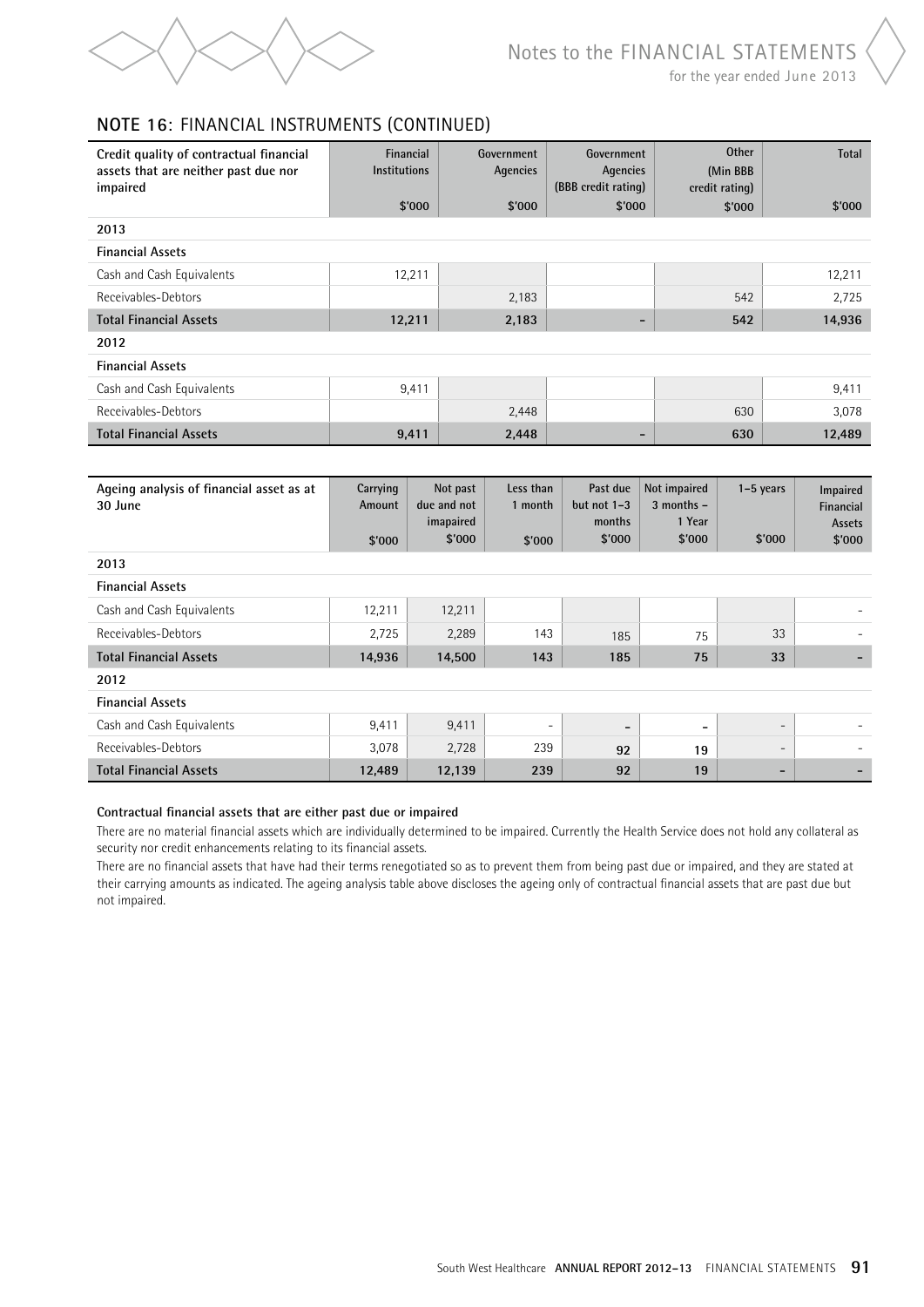

# **NOTE 16**: FINANCIAL INSTRUMENTS (continued)

#### **(c) Liquidity Risk**

Liquidity risk is the risk that the Health Service would be unable to meet its financial obligations as and when they fall due.

The Health Service's maximum exposure to liquidity risk is the carrying amounts of financial liabilities as disclosed in the face of the balance sheet. The Health Service manages its liquidity risk as follows:

Term deposits, investments and cash held at financial institutions are managed with variable maturity dates and take into consideration cashflow requirements of the Health Service from month ot month.

Trade creditors are paid in accordance with their trading terms; and accommodation bonds are refunded when the resident departs the aged care facility. The following table discloses the contractual maturity analysis for South West Healthcare's financial liabilities. For interest rates applicable to each class of liability refer to individual notes to the financial statements.

| Maturity analysis of financial liabilities |                    |                           |                      | <b>Maturity Dates</b> |                          |             |
|--------------------------------------------|--------------------|---------------------------|----------------------|-----------------------|--------------------------|-------------|
| as at 30 June                              | Carrying<br>Amount | Contractual<br>Cash Flows | Less than 1<br>month | $1-3$ months          | $3$ months $-$<br>1 year | $1-5$ years |
|                                            | \$'000             | \$'000                    | \$'000               | \$'000                | \$'000                   | \$'000      |

#### **2013**

#### **Financial Liabilities**

| Payables                           | 7,750 | 7,750 | 7,750 |                          |   |  |
|------------------------------------|-------|-------|-------|--------------------------|---|--|
| <b>Accommodation Bonds</b>         | 848   | 848   | 848   |                          |   |  |
| Other Liabilities                  | 65    | 65    | 65    |                          |   |  |
| <b>Total Financial Liabilities</b> | 8,663 | 8,663 | 8,663 | $\overline{\phantom{0}}$ | - |  |

#### **2012**

#### **Financial Liabilities**

| Payables                           | 7,742 | 7,742 | 7,742 |                          |   |  |
|------------------------------------|-------|-------|-------|--------------------------|---|--|
| Accommodation Bonds                | 768   | 768   | 768   | $\overline{\phantom{0}}$ | - |  |
| Other Liabilities                  | 58    | 58    | 58    |                          |   |  |
| <b>Total Financial Liabilities</b> | 8,568 | 8,568 | 8,568 | $\overline{\phantom{0}}$ | - |  |

#### **(d) Market Risk**

Ī

South West Healthcare's exposure to market risk are primarily through interest rate risk with only insignificant exposure to foreign currency risk and other price risks. Objectives, policies and processes used to manage each of these risks are disclosed in the paragraph below. *Currency Risk* 

South West Healthcare is exposed to insignificant foreign currency risk through its payables relating to purchases of supplies and consumable from overseas. This is because of a limited amount of purchases denominated in foreign currencies and a short timeframe between commitment and settlement

#### *Interest Rate Risk*

Exposure to interest rate risk might arise primarily through the South West Healthcare's interest bearing liabilities. Minimisation of risk is achieved by mainly undertaking fixed rate or non-interest bearing financial instruments. For financial liabilities , the health service mainly undertake financial liabilities with relatively even maturity profiles.

*Other Price Risk*

South West Healthcare is exposed to normal price fluctuations from time to time through market forces.

Where adequate notice is provided by suppliers, additional purchases are made for long term goods.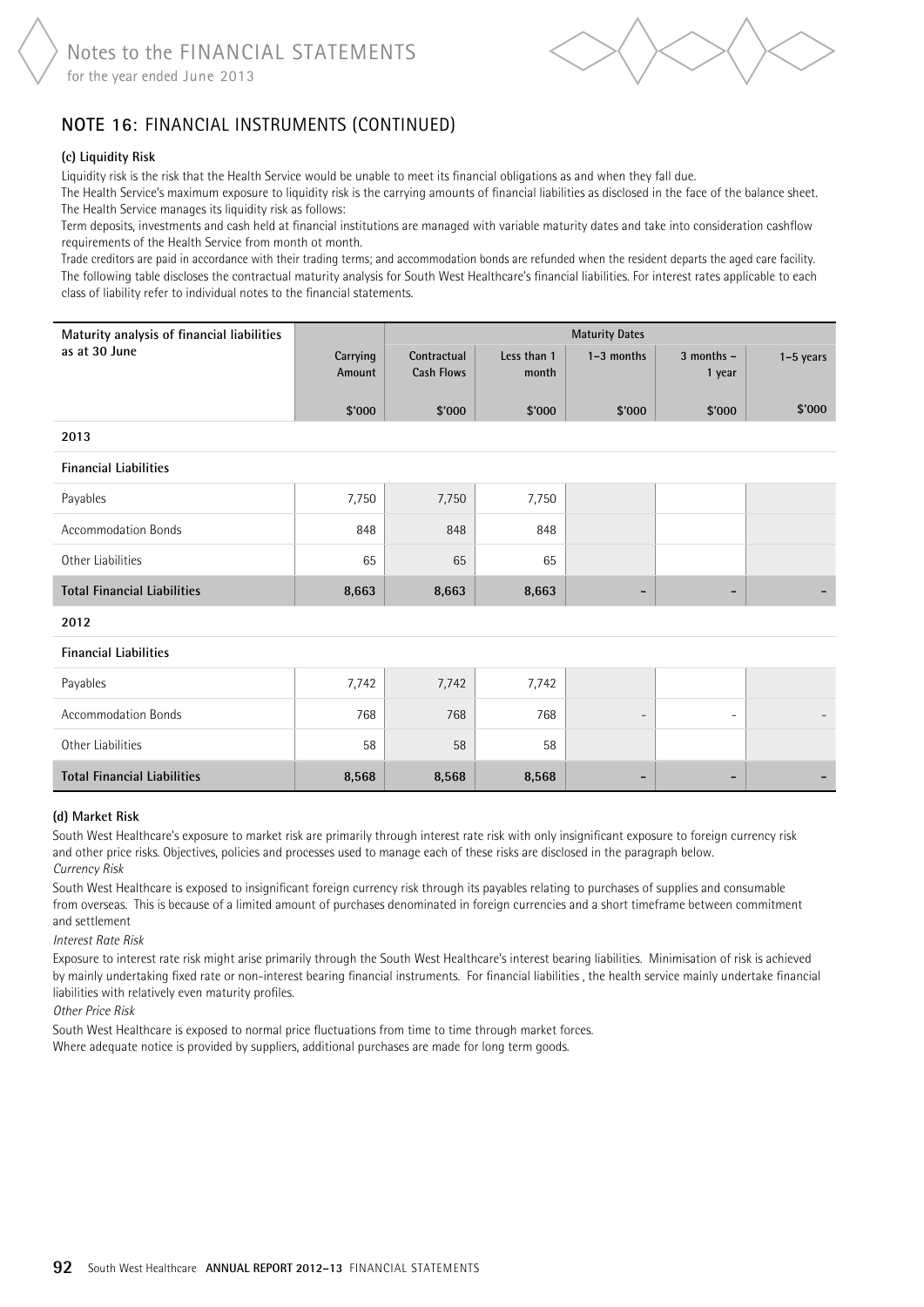

# for the year ended June 2013

# **NOTE 16**: FINANCIAL INSTRUMENTS (continued)

| Interest Rate Exposure of Financial  | *Weighted Average         | <b>Carrying Amount</b> |                               | <b>Interest Rate Exposure</b> |                                |
|--------------------------------------|---------------------------|------------------------|-------------------------------|-------------------------------|--------------------------------|
| Assets and Liabilities as at 30 June | <b>Effictive Interest</b> |                        | <b>Fixed Interest</b><br>Rate | Variable Interest<br>Rate     | Non Interest<br><b>Bearing</b> |
|                                      | Rates (%)                 | \$'000                 | \$'000                        | \$'000                        | \$'000                         |
| 2013                                 |                           |                        |                               |                               |                                |
| <b>Financial Assets</b>              |                           |                        |                               |                               |                                |
| Cash and Cash Equivalents (i)        | 4.40                      | 12,211                 | 7,057                         | 5,154                         |                                |
| Receivables - Debtors                |                           | 2,725                  |                               |                               | 2,725                          |
| <b>Total Financial Assets</b>        |                           | 14,936                 | 7,057                         | 5,154                         | 2,725                          |
| <b>Financial Liabilities</b>         |                           |                        |                               |                               |                                |
| Payables                             |                           | 7,750                  |                               |                               |                                |
| Accommodation Bonds                  |                           | 848                    |                               |                               |                                |
| Other Liabilities                    |                           | 65                     |                               |                               |                                |
| <b>Total Financial Liabilities</b>   |                           | 8,663                  |                               | -                             |                                |
| 2012                                 |                           |                        |                               |                               |                                |
| <b>Financial Assets</b>              |                           |                        |                               |                               |                                |
| Cash and Cash Equivalents (i)        | 5.44                      | 9,411                  | 7,724                         | 1,687                         |                                |
| Receivables - Debtors                |                           | 3,078                  |                               |                               | 3,078                          |
| <b>Total Financial Assets</b>        |                           | 12,489                 | 7,724                         | 1,687                         | 3,078                          |
| <b>Financial Liabilities</b>         |                           |                        |                               |                               |                                |
| Payables                             |                           | 7,742                  | $\overline{a}$                | $\overline{a}$                |                                |
| <b>Accommodation Bonds</b>           |                           | 768                    | $\overline{a}$                |                               |                                |
| Other Liabilities                    |                           | 58                     |                               |                               |                                |
| <b>Total Financial Liabilities</b>   |                           | 8,568                  |                               | $\blacksquare$                |                                |

(i) The carrying amount must exclude types of statutory financial assets and liabilities (i.e. GST input tax credit and GST payable)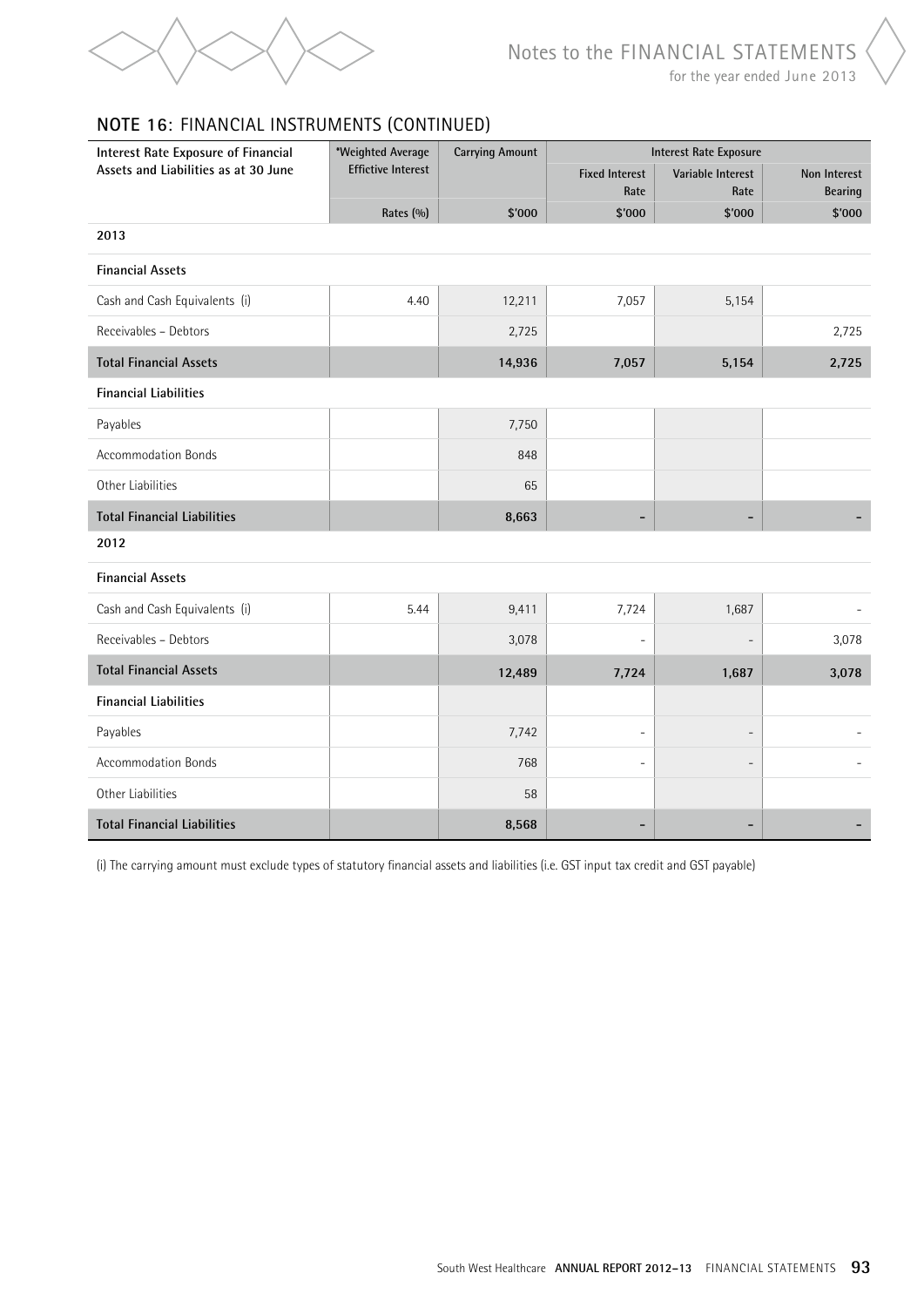

# **NOTE 16**: FINANCIAL INSTRUMENTS (continued)

#### **(d) Market Risk**

#### *Sensitivity Disclosure Analysis*

Taking into account past performance, future expectations, economic forecasts, and management's knowledge and experience of the financial markets, South West Healthcare believes the following movements are 'reasonably possible' over the next 12 months (Base rates are sourced from the Reserve Bank of Australia)

- − A parallel shift of +1% and -1% in market interest rates (AUD) from year-end rates of 6%;
- − A parallel shift of +1% and -1% in inflation rate from year-end rates of 2%

The following table discloses the impact on net operating result and equity for each category of financial instrument held by South West Healthcare at year end as presented to key management personnel, if changes in the relevant risk occur.

|                               | Carrying |                          | <b>Interest Rate Risk</b> |                          |                          |                          | <b>Other Price Risk</b> |                          |                  |
|-------------------------------|----------|--------------------------|---------------------------|--------------------------|--------------------------|--------------------------|-------------------------|--------------------------|------------------|
|                               | Amount   | $-1\%$                   |                           | $+1\%$                   |                          | $-1\%$                   |                         | $+1\%$                   |                  |
|                               | \$'000   | Profit<br>\$'000         | Equity<br>\$'000          | Profit<br>\$'000         | Equity<br>\$'000         | Profit<br>\$'000         | Equity<br>\$'000        | Profit<br>\$'000         | Equity<br>\$'000 |
| 2013                          |          |                          |                           |                          |                          |                          |                         |                          |                  |
| <b>Financial Assets</b>       |          |                          |                           |                          |                          |                          |                         |                          |                  |
| Cash and Cash Equivalents (i) | 12,211   | (122)                    | (122)                     | 122                      | 122                      | $\overline{\phantom{a}}$ | $\overline{a}$          | $\overline{\phantom{a}}$ |                  |
| Receivables                   | 2,725    | $\overline{\phantom{a}}$ | $\overline{\phantom{a}}$  | $\overline{\phantom{a}}$ | $\overline{\phantom{a}}$ | $\qquad \qquad -$        | $\overline{a}$          | $\qquad \qquad -$        |                  |
| <b>Financial Liabilities</b>  |          |                          |                           |                          |                          |                          |                         |                          |                  |
| Payables                      | 7,750    | $\overline{\phantom{a}}$ | $\overline{\phantom{a}}$  | $\overline{\phantom{a}}$ | $\overline{\phantom{a}}$ | $\overline{\phantom{m}}$ | $\overline{a}$          | $\qquad \qquad -$        |                  |
| <b>Accommodation Bonds</b>    | 848      | 8                        | 8                         | (8)                      | (8)                      | $\overline{\phantom{m}}$ | $\overline{a}$          | $\overline{a}$           |                  |
| Other Liabilities             | 65       | $\mathbf{1}$             | $\mathbf{1}$              | (1)                      | (1)                      |                          |                         |                          |                  |
|                               |          | (113)                    | (113)                     | 113                      | 113                      |                          |                         |                          |                  |
|                               | Carrying |                          | <b>Interest Rate Risk</b> |                          |                          |                          | <b>Other Price Risk</b> |                          |                  |
|                               | Amount   | $-1\%$                   |                           | $+1\%$                   |                          | $-1\%$                   |                         | $+1\%$                   |                  |
|                               |          | Profit                   | Equity                    | Profit                   | Equity                   | Profit                   | Equity                  | Profit                   | Equity           |
|                               | \$'000   | \$'000                   | \$'000                    | \$'000                   | \$'000                   | \$'000                   | \$'000                  | \$'000                   | \$'000           |
| 2012                          |          |                          |                           |                          |                          |                          |                         |                          |                  |
| <b>Financial Assets</b>       |          |                          |                           |                          |                          |                          |                         |                          |                  |
| Cash and Cash Equivalents (i) | 9,411    | (94)                     | (94)                      | 94                       | 94                       | $\overline{\phantom{a}}$ | $\overline{a}$          | $\overline{a}$           |                  |
| Receivables                   | 3,078    | $\overline{\phantom{a}}$ | $\overline{\phantom{a}}$  | $\overline{\phantom{a}}$ | $\overline{\phantom{a}}$ | $\overline{\phantom{a}}$ | $\overline{a}$          | $\qquad \qquad -$        |                  |
| <b>Financial Liabilities</b>  |          |                          |                           |                          |                          |                          |                         |                          |                  |
| Payables                      | 7,742    | $\overline{\phantom{a}}$ | $\overline{\phantom{a}}$  | $\overline{\phantom{a}}$ | $\overline{\phantom{a}}$ | $\overline{\phantom{m}}$ | $\overline{a}$          | $\qquad \qquad -$        |                  |
| Other Liabilities             | 768      | 8                        | 8                         | (8)                      | (8)                      |                          |                         |                          |                  |
| <b>Accommodation Bonds</b>    | 58       | $\mathbf{1}$             | $\mathbf{1}$              | (1)                      | (1)                      | $\overline{\phantom{a}}$ | $\overline{a}$          | $\qquad \qquad -$        |                  |
|                               |          | (85)                     | (85)                      | 85                       | 85                       |                          |                         |                          |                  |

(i) The carrying amount must exclude types of statutory financial assets and liabilities (i.e. GST input tax credit and GST payable)

#### **(e) Fair Value**

The fair values and net fair values of financial instrument assets and liabilities are determined as follows:

*Level 1* – the fair value of financial instrument assets and liabilities with standard terms and conditions and traded in active liquid markets are determined with reference to quoted market prices; and

*Level 2* – the fair value is determined using inputs other than quoted prices that are observable for the financial asset or liability, either directly or indirectly; and

*Level 3* – the fair value is determined in accordance with generally accepted pricing models based on discounted cash flow analysis using unobservable market inputs.

South West Healthcare considers that the carrying amount of financial instrument assets and liabilities recorded in the financial statements to be a fair approximation of their fair values, because of the short-term nature of the financial instruments and the expectation that they will be paid in full. The following table shows that the fair values of the contractual financial assets and liabilities are the same as the carrying amounts.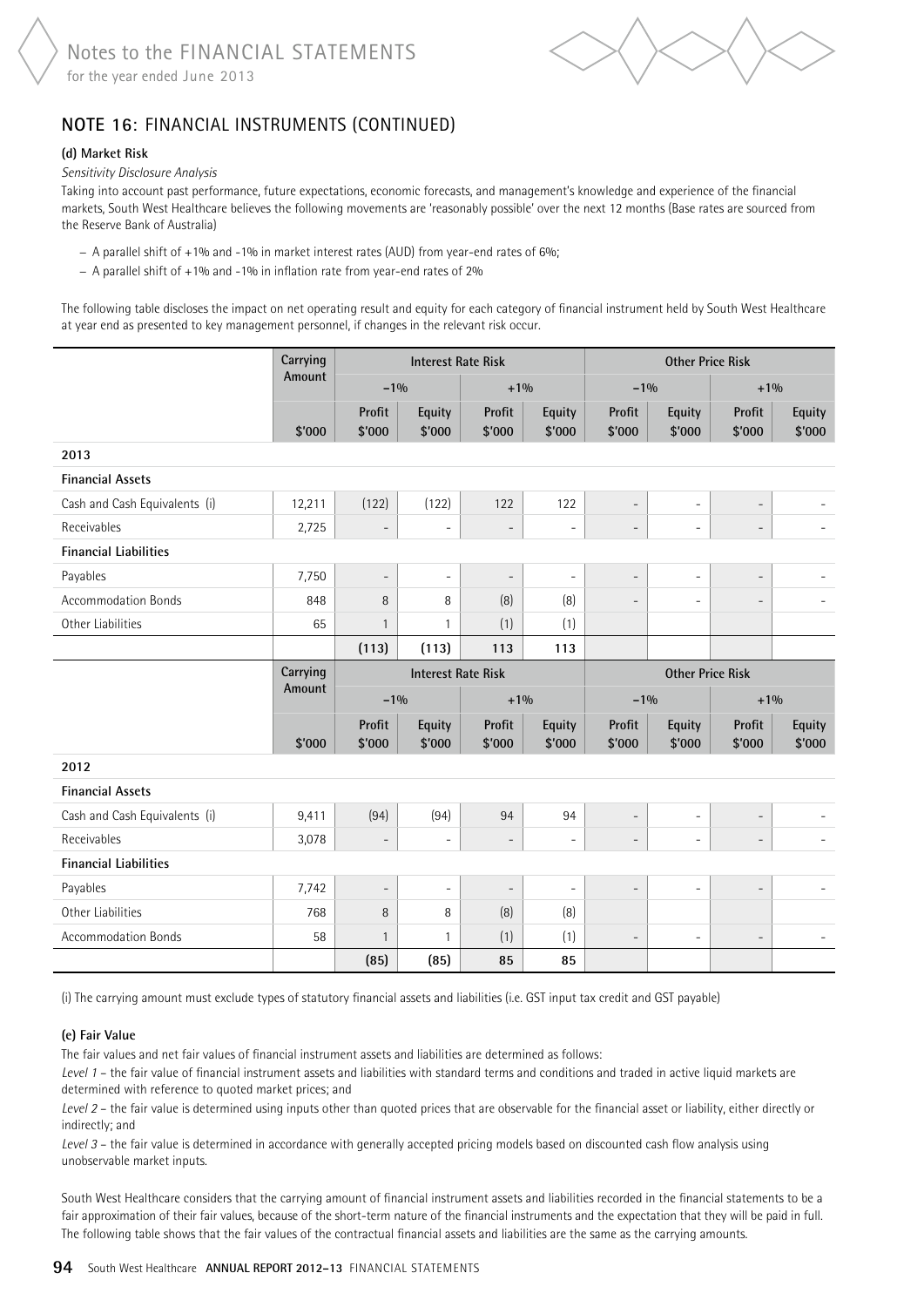

# **NOTE 16**: FINANCIAL INSTRUMENTS (continued)

| Comparison between carrying amount and fair value | Carrying<br>Amount | <b>Fair Value</b> | Carrying<br>Amount | <b>Fair Value</b> |
|---------------------------------------------------|--------------------|-------------------|--------------------|-------------------|
|                                                   | 2013<br>\$'000     | 2013<br>\$'000    | 2012<br>\$'000     | 2012<br>\$'000    |
| <b>Financial Assets</b>                           |                    |                   |                    |                   |
| Cash and Cash Equivalents                         | 12,211             | 12,211            | 9,411              | 9,411             |
| Receivables-Debtors                               | 2,725              | 2,725             | 3,078              | 3,078             |
| <b>Total Financial Assets</b>                     | 14,936             | 14,936            | 12,489             | 12,489            |
| <b>Financial Liabilities</b>                      |                    |                   |                    |                   |
| Payables                                          | 7,750              | 7,750             | 7,742              | 7,742             |
| <b>Accommodation Bonds</b>                        | 848                | 848               | 768                | 768               |
| Other Liabilities                                 | 65                 | 65                | 58                 | 58                |
| <b>Total Financial Liabilities</b>                | 8,663              | 8,663             | 8,568              | 8,568             |

# **NOTE 17**: commitments for expenditure

|                                                                                                             | 2013                     | 2012           |
|-------------------------------------------------------------------------------------------------------------|--------------------------|----------------|
|                                                                                                             | \$'000                   | \$'000         |
| <b>Capital Expenditure Commitments</b>                                                                      |                          |                |
| Payable                                                                                                     |                          |                |
| Land & Buildings                                                                                            | $\overline{a}$           | 1,405          |
| <b>Total Capital Expenditure Commitments</b>                                                                | -                        | 1,405          |
| Land & Buildings                                                                                            |                          |                |
| Not later than one year                                                                                     | $\overline{\phantom{a}}$ | 1,405          |
| Later than 1 year and not later than 5 years                                                                | $\overline{\phantom{a}}$ |                |
| <b>TOTAL</b>                                                                                                | $\overline{\phantom{a}}$ | 1,405          |
| All amounts shown in the commitments note are nominal amounts inclusive of GST.                             |                          |                |
| <b>Lease Commitments</b>                                                                                    |                          |                |
|                                                                                                             | 2013<br>\$'000           | 2012<br>\$'000 |
| Non-cancellable                                                                                             |                          |                |
| <b>Operating Leases</b>                                                                                     |                          |                |
| Commitments in relation to rental of buildings and medical & other equipment leases are payable as follows: |                          |                |
| Not later than one year                                                                                     | 72                       | 322            |
| Later than one year but not later than 5 years                                                              | 7                        | 387            |

**TOTAL 79 709** 

# **NOTE 18**: CONTINGENT LIABILITIES AND CONTINGENT ASSETS

South West Healthcare is unaware of any contingent assets or contingent liabilities in existence at year end.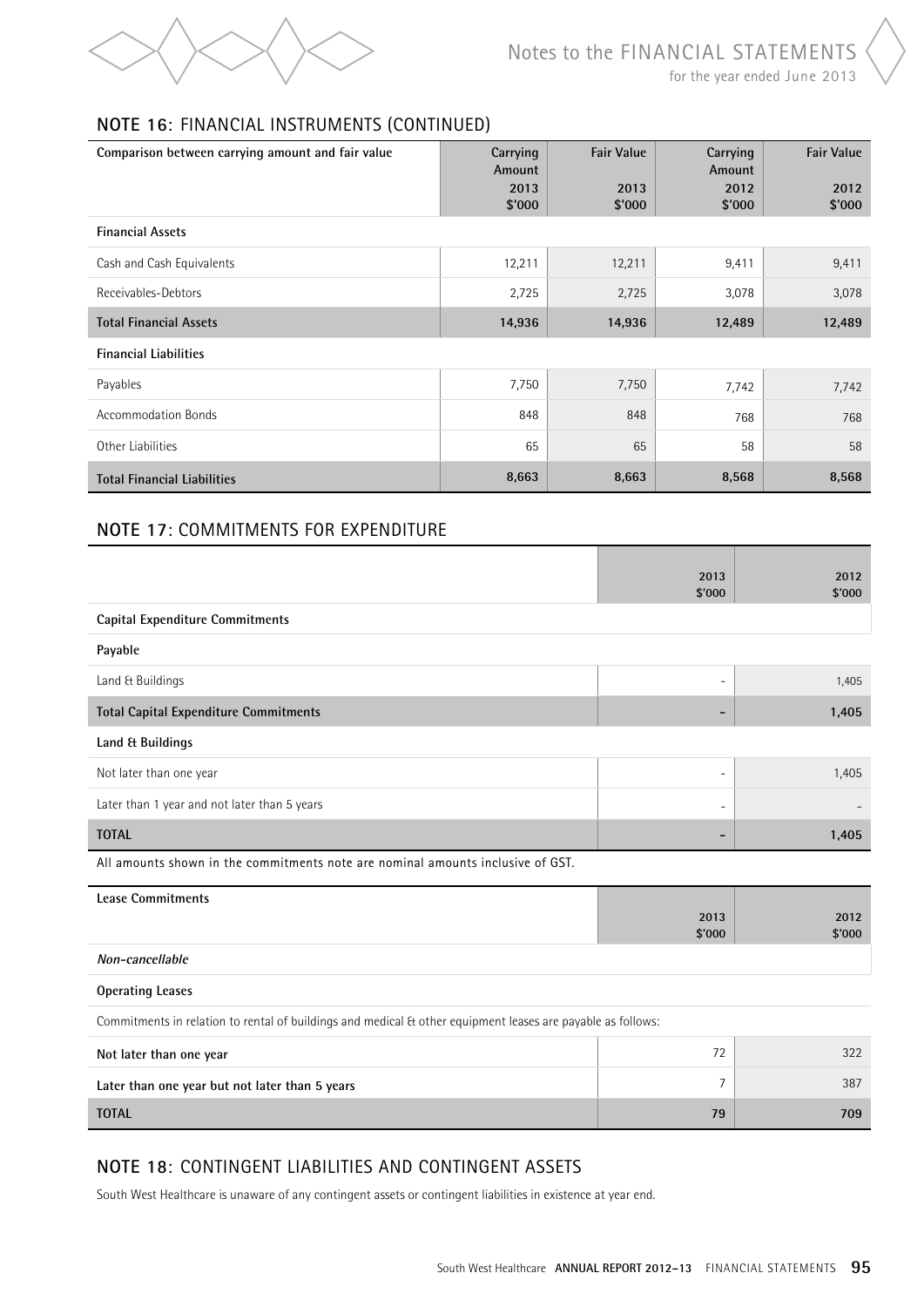# NOTE 19: SEGMENT REPORTING

South West Healthcare operates predominantly in South West Victoria. South West Healthcare operates predominantly in South West Victoria.GEOGRAPHICAL SEGMENT **GEOGRAPHICAL SEGMENT**

| NOTE 19: SEGMENT REPORTING                                            |               |                                   |               |                                  |                |                                      |               |                 |               |               |               | South West Healthcare operates predominantly in South West Victoria |                |                |               |               |
|-----------------------------------------------------------------------|---------------|-----------------------------------|---------------|----------------------------------|----------------|--------------------------------------|---------------|-----------------|---------------|---------------|---------------|---------------------------------------------------------------------|----------------|----------------|---------------|---------------|
|                                                                       |               | Campus<br>Warrnambool<br>Hospital |               | Campus<br>Camperdown<br>Hospital |                | Campus<br>Nursing Home<br>Camperdown |               | Linen Servce    |               | Mental Health |               | Macarthur                                                           |                | Eliminations   |               | Consolidated  |
|                                                                       | \$000<br>2013 | 2012<br>\$000                     | \$000<br>2013 | 2012<br>\$000                    | 2013<br>\$000  | 2012<br>\$000                        | 2013<br>\$000 | 2012<br>\$000   | 2013<br>\$000 | \$000<br>2012 | \$000<br>2013 | 2012<br>\$000                                                       | 2013<br>\$000  | \$000<br>2012  | 2013<br>\$000 | \$000<br>2012 |
| REVENUE                                                               |               |                                   |               |                                  |                |                                      |               |                 |               |               |               |                                                                     |                |                |               |               |
| External Segment Revenue                                              | 107,821       | 123,192                           | 7,799         | 6,793                            | 2,916          | 2,881                                | 801           | 970             | 15,716        | 15,382        | 488           | 493                                                                 | ı              | $\,$           | 136,541       | 149,711       |
| Intersegment revenue                                                  |               |                                   |               |                                  |                |                                      | 789           | $803\,$         | $\mathbf{I}$  |               | ¢             |                                                                     | $(789)$        | (803)          |               |               |
| <b>Total Revenue</b>                                                  | 107,821       | 123,192                           | 7,799         | 6,793                            | 2,916          | 2,881                                | 2,590         | 1,773           | 15,716        | 15,382        | 488           | 493                                                                 | (789)          | (803)          | 136,541       | 149,711       |
| <b>EXPENSES</b>                                                       |               |                                   |               |                                  |                |                                      |               |                 |               |               |               |                                                                     |                |                |               |               |
| External Segment Expenses                                             | 107,137       | 100,768                           | 8,194         | 8,140                            | 3,265          | 3,094                                | 1,675         | 1,630           | 15,768        | 16,012        | 541           | 563                                                                 | $\mathbf{I}$   | $\mathbf{I}$   | 136,580       | 130,207       |
| Intersegment expenses                                                 | 789           | 803                               |               |                                  |                |                                      |               |                 |               |               | I.            |                                                                     | (789)          | (803)          |               |               |
| <b>Total Expenses</b>                                                 | 107,926       | 101,571                           | 8,194         | 8,140                            | 3,265          | 3,094                                | 1,675         | 1,630           | 15,768        | 16,012        | 541           | 563                                                                 | (789)          | (803)          | 136,580       | 130,207       |
| Net Result from ordinary activitites                                  | (105)         | 21,621                            | (395)         | (1, 347)                         | (349)          | (213)                                | 915           | 143             | $[52]$        | (630)         | $\boxed{53}$  | (70)                                                                | $\mathbf{I}$   | $\mathbf{I}$   | (39)          | 19,504        |
| Interest Income                                                       | 485           | 576                               |               |                                  |                |                                      | $\mathbf{I}$  |                 |               |               |               |                                                                     | T.             |                | 485           | 576           |
| Net Result for Year                                                   | 380           | 22,197                            | (395)         | (1, 347)                         | (349)          | (213)                                | 915           | 143             | $[52]$        | (630)         | $[53]$        | [70]                                                                | $\blacksquare$ | $\blacksquare$ | 446           | 20,080        |
| OTHER INFORMATION                                                     |               |                                   |               |                                  |                |                                      |               |                 |               |               |               |                                                                     |                |                |               |               |
| Segment Assets                                                        |               |                                   |               |                                  |                |                                      |               |                 |               |               |               |                                                                     |                |                |               |               |
| Unallocated Assets                                                    | 161,970       | 160,874                           | 5,832         | 6,135                            | 1,799          | 1,682                                | 3,800         | 2,364           | 7,815         | 8,065         | 808           | 865                                                                 | $\mathbf{I}$   |                | 182,024       | 179,985       |
| <b>Total Assets</b>                                                   | 161,970       | 160,874                           | 5,832         | 6,135                            | 1,799          | 1,682                                | 3,800         | 2,364           | 7,815         | 8,065         | 808           | 865                                                                 | $\blacksquare$ | $\blacksquare$ | 182,024       | 179,985       |
| Segment Liabilities                                                   |               |                                   |               |                                  |                |                                      |               |                 |               |               |               |                                                                     |                |                |               |               |
| Unallocated Liabilities                                               | 23,856        | 21,137                            | 1,430         | 1,557                            | 1,468          | 1,292                                | 421           | 1,615           | 2,616         | 2,600         | 112           | 109                                                                 | $\mathbf{I}$   |                | 29,903        | 28,310        |
| <b>Total Liabilities</b>                                              | 23,856        | 21,137                            | 1,430         | 1,557                            | 1,468          | 1,292                                | 421           | 1,615           | 2,616         | 2,600         | 112           | 109                                                                 | $\blacksquare$ | $\blacksquare$ | 29,903        | 28,310        |
| Acquisition of Property, Plant and<br>Equipment and Intangible Assets | 5,839         | 28,859                            | 215           | 696                              | $\blacksquare$ | 5                                    | ,670          | 1,391           | 275           | 537           | 5             | 29                                                                  | $\mathbf{I}$   | L.             | 8,004         | 31,569        |
| Depreciation and Amortisation<br>Expense                              | 6,510         | 4,224                             | 899           | 866                              | 284            | 308                                  | 262           | $\overline{11}$ | 430           | 574           | 65            | $\overline{1}$                                                      | $\mathbf{I}$   | $\mathbf{I}$   | 8,450         | 6,160         |
| Non Cash Expenses other than<br>Depreciaton                           | 2,111         | 270                               |               |                                  | $\mathbf{I}$   |                                      |               |                 | $\mathbf{I}$  | $\mathbf I$   | $\mathbf I$   |                                                                     |                |                | 2,111         | 270           |

**Business Segments:**<br>Hospital, Linen Service, Mental Health, Community Health Service, Aged Care (Camperdown) Hospital, Linen Service, Mental Health, Community Health Service, Aged Care (Camperdown)

**Business Segments:**

# Notes to the FINANCIAL STATEMENTS for the year ended June 2013

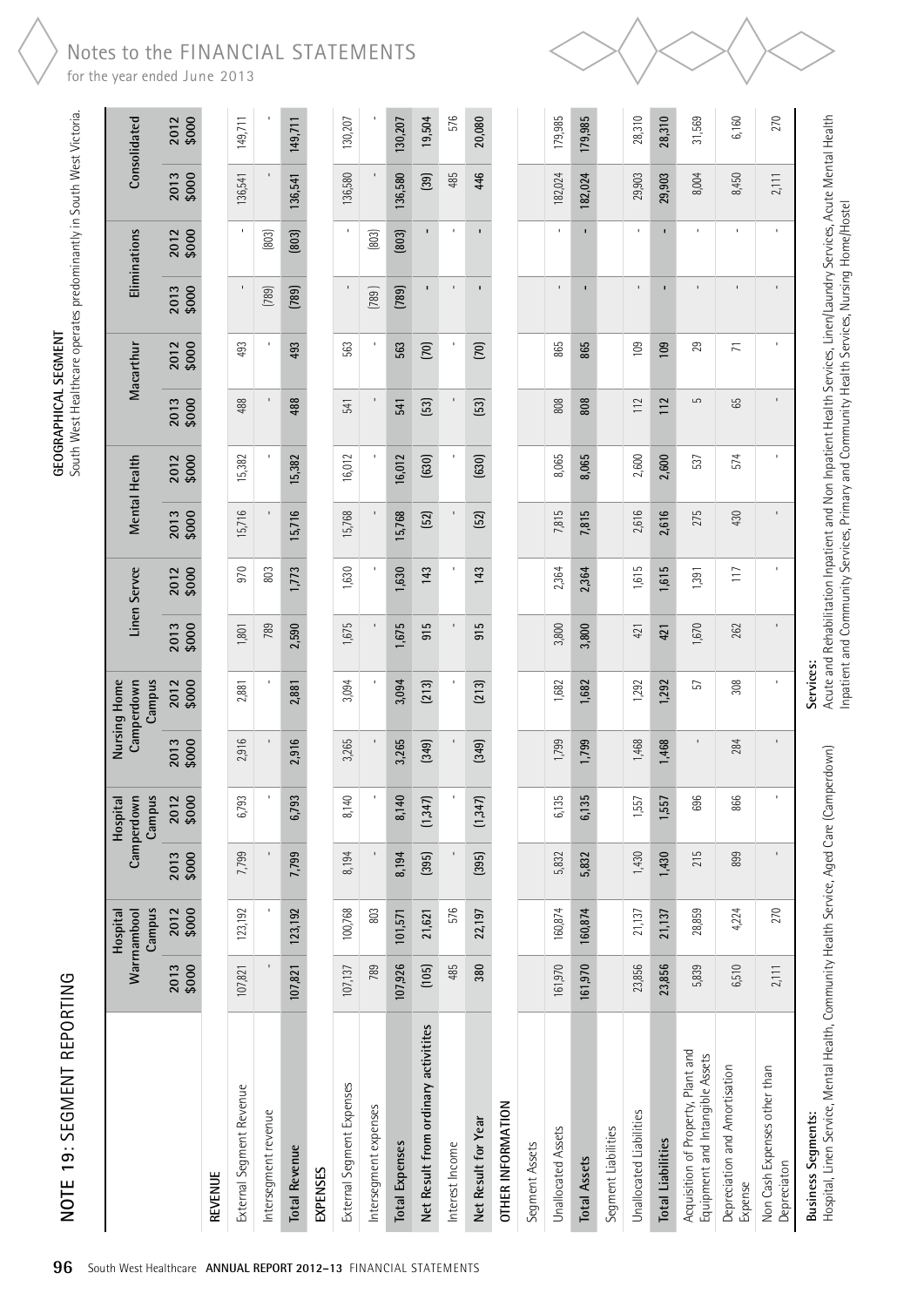

for the year ended June 2013

# **NOTE 20a**: RESPONSIBLE PERSON-RELATED DISCLOSURES

In accordance with the Ministerial Direction issued by the Minister for Finance under the *Financial Management Act* 1994, the following disclosures are made regarding responsible persons for the reporting period.

#### **Responsible Ministers**:

The Honourable David Davis, MLC, Minister for Health & Ageing 01/07/2012 – 30/06/2013 The Honourable Mary Wooldridge, MLA, Minister for Mental Health 01/07/2012 – 30/06/2013

**Governing Board**: Mrs. S. Muldoon 01/07/2012 – 30/06/2013 Ms. F. Melican (Retired March 2013) 01/07/2012 – 31/03/2013 Mrs. M. Alexander 01/07/2012 – 30/06/2013<br>Mr. C. Logan 01/07/2012 – 30/06/2013  $01/07/2012 - 30/06/2013$ Mr. S. Callaghan 01/07/2012 – 30/06/2013 **Accountable Officer**:

Mr. J. Maher 01/07/2012 – 30/06/2013 Mr. R. Worland 01/07/2012 – 30/06/2013 Mr. A. McNeil (Retired June 2013) 01/07/2012 – 30/06/2013 Mr. T. Brain 01/07/2012 – 30/06/2013

#### Mr. J. Krygger 01/07/2012 – 30/06/2013

| Remuneration of Responsible Persons |                          | <b>Total Remuneration</b> |
|-------------------------------------|--------------------------|---------------------------|
|                                     | 2013                     | 2012                      |
|                                     | \$'000                   | \$'000                    |
| Income Band:                        |                          |                           |
| $$330,000 - $339,999$               |                          | -                         |
| $$310,000 - $319,999$               | $\overline{\phantom{0}}$ |                           |
| $0 - $9999$                         | 9                        | 10                        |
| <b>Total Numbers</b>                | 10                       | 11                        |
|                                     |                          |                           |
|                                     | 2013                     | 2012                      |
|                                     | \$'000                   | \$'000                    |
| <b>Total Remuneration</b>           | 335                      | 317                       |

Nil remuneration is received by Board of Directors.

Amounts relating to Responsible Ministers are reported in the financial statements of the Department of Premier and Cabinet.

| <b>Retirement Benefits of Responsible Persons</b>                                                                                                                |                          |                |
|------------------------------------------------------------------------------------------------------------------------------------------------------------------|--------------------------|----------------|
| Retirement benefits paid by the reporting entity in connection with the retirement of<br>Responsible Persons during the year.                                    | $\overline{\phantom{0}}$ |                |
|                                                                                                                                                                  |                          |                |
| Other Transactions of Responsible Persons and their Related Entities                                                                                             | 2013<br>\$'000           | 2012<br>\$'000 |
| Mr S. Callaghan is a director of Callaghan Motors which provides repairs, maintenance and<br>purchase of motor vehicles on normal commercial terms & conditions. | 76                       | 163            |

# **NOTE 20B**: EXECUTIVE OFFICER DISCLOSURES

#### **Executive Officer's Remuneration**

The numbers of executive officers, other than Ministers and Accountable Officers, and their base and total remuneration during the reporting period are shown in the table below in their relevant income bands. Total remuneration is inclusive of bonus payments, long service leave payments,redundancy payments and retirement benefits.

|                                                 |       | <b>Total Remuneration</b> |            | <b>Base Remuneration</b> |
|-------------------------------------------------|-------|---------------------------|------------|--------------------------|
|                                                 | 2013  | 2012                      | 2013       | 2012                     |
| $$300,000 - $309,999$                           |       |                           |            |                          |
| $$180,000 - $189,999$                           | ◠     |                           | $\sqrt{2}$ |                          |
| $$170,000 - $179,999$                           |       | $\Omega$                  |            |                          |
| $$150,000 - $159,999$                           |       |                           |            |                          |
| $$140,000 - $149,999$                           |       | $\overline{\phantom{0}}$  |            |                          |
| <b>Total Numbers</b>                            | 5     | 5                         | 5          | 5                        |
|                                                 | \$000 | \$000                     | \$000      | \$000                    |
| Total annualised employee equivalents (AAE) (i) | 5     | 5                         | 5          | 5                        |
| <b>Total Remuneration</b>                       | 1,003 | 992                       | 1,003      | 992                      |

(i) Annualised employee equivalent is based on paid working hours of 38 hours per week over the 52 weeks for a reporting period.

Remuneration includes Superannuation Guarantee Levy, Employer superannuation contributions, deemed value of motor vehicle and all non-cash benefits.

# NOTE 20C: PAYMENTS TO OTHER PERSONNEL (ie. Contractors with Significant Management Responsibilities)

There were no payments made to other personnel by South West Healthcare in the reporting period.